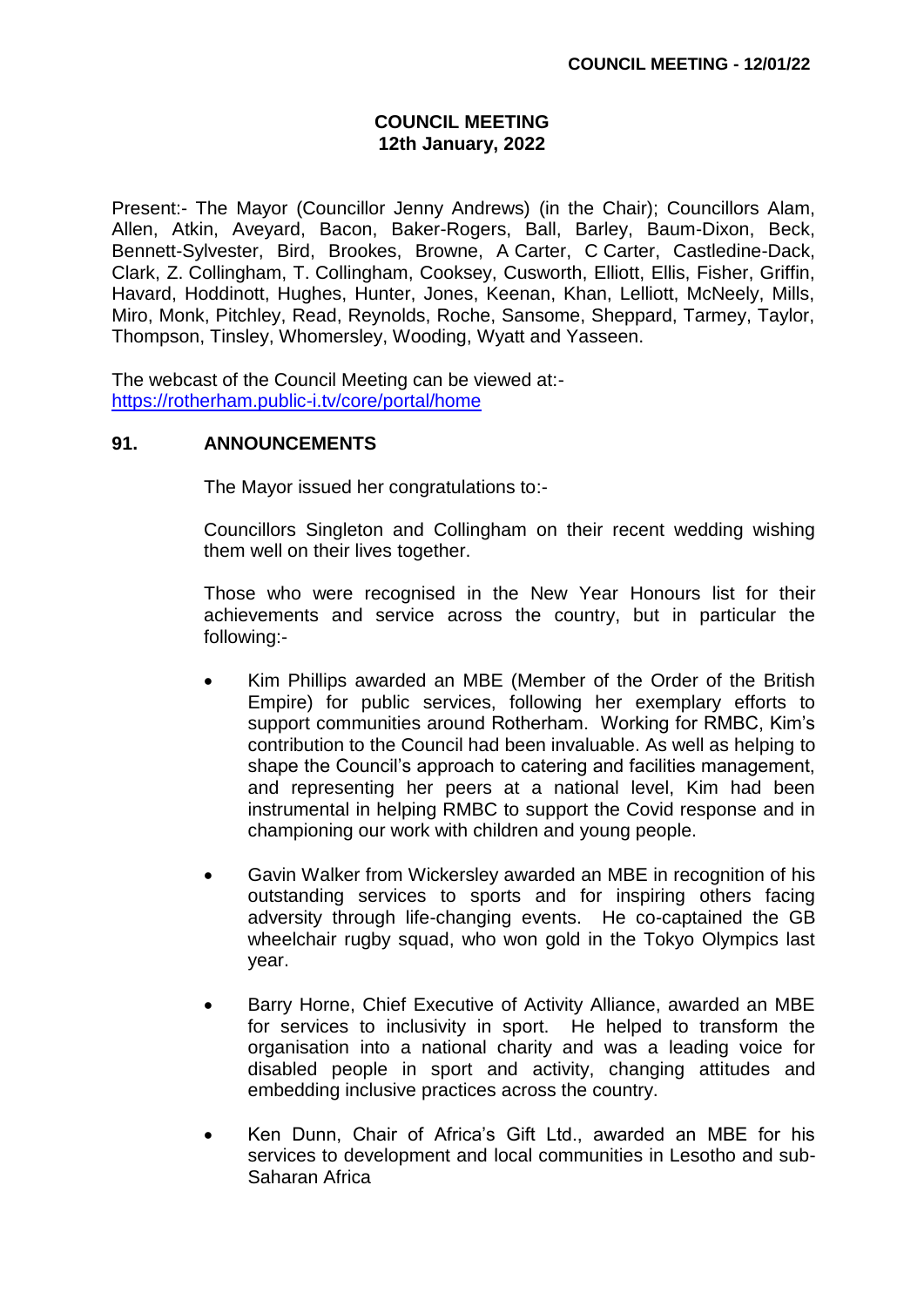The Mayor also welcomed the opportunity to report on a number of engagements:-

- Performances at the Civic Theatre, the Annual Dinner and Presentation at the Phoenix Golf Club Pavilion and the Rotherham Chamber Celebration Event held at Magna.
- Participation in the Rotherham College graduation ceremony at New York Stadium.
- Crossroads Care Annual General meeting at Sitwell Park Golf Club – Crossroads are an outstanding organisation who provide care for vulnerable people across Rotherham.
- Visits to the Rotherham Cancer Care Christmas Fare at St Cuthbert's Church, Rotherham Interfaith Tea Party at the Unity Centre and welcome the Master and Mistress Cutler briefly to the Town Hall.

During November:-

- The opening of the Social Supermarket on Corporation Street.
- Awareness raising for Prostate and Lung Cancer with the Voluntary Action Rotherham's Health Engagement Team.
- The Queen's Award for Enterprise, at which the Lord Lieutenant of South Yorkshire presented the award for International Trade for Outstanding Short-Term Growth in overseas sales to SJM Alloys and Metals Limited
- Commemorated Armistice Day by paying respects to those in the armed forces, both past and present, at events in All Saints Square and Clifton Park, visited the beautiful Poppy Cascade at the Rotherham indoor market and sold poppies at a local supermarket.
- Switched the Christmas lights on.

During December:-

- Santa's Christmas Reindeer event at the Dinnington Resource Centre.
- Start-a-Heart Christmas Market at Woodlaithes Village.
- A Gothic Christmas Ball and dinner at Swinton Masonic Hall.
- The Maltby Miners Welfare band Christmas concert in the Civic Theatre – the performance was absolutely fantastic.

Other engagements included:-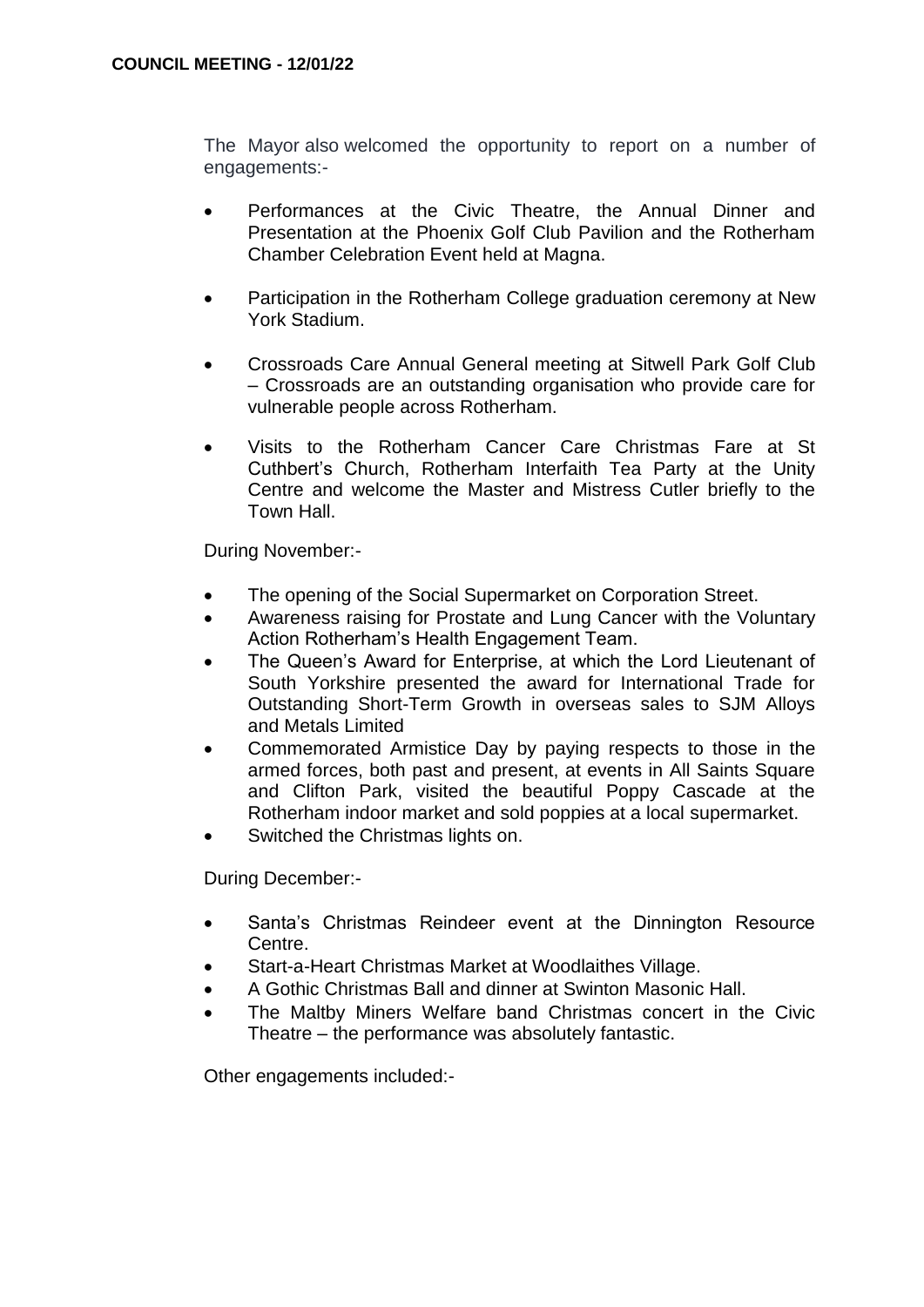- The official launch of the New Life Enterprise at Whiston Parish Hall. This organisation supports individuals with learning disabilities, specifically from BAME communities, enabling members to live fulfilling and active lives within the community.
- The occasion of the Freedom of the Borough ceremony which took place on the 14th December in honour of Dame Julie Kenny receiving her award of Freewoman of the Borough. Dame Julie was the first woman in Rotherham in 50 years to receive this honour and it was a delight to be part of the celebration to recognise her achievements and the location in which it took place was stunning.
- Engagements were undertaken whilst wearing the official Council Christmas face masks to keep us and everyone attending safe.

### **92. APOLOGIES FOR ABSENCE**

Apologies were received from Councillors Barker, Burnett, Cowen, Hague, **Wilson** 

### **93. COMMUNICATIONS**

There were none to report.

### **94. MINUTES OF THE PREVIOUS COUNCIL MEETING**

Resolved: - That the minutes of the meeting of Council held on 10<sup>th</sup> November, 2021, be approved for signature by the Mayor.

Mover: - Councillor Read Seconder: - Councillor Allen

### **95. PETITIONS**

There were no Petitions to report.

# **96. DECLARATIONS OF INTEREST**

Councillors Atkin and Cusworth, declared a personal interest in agenda item 12 (Housing Rents and Services Charges 2022/23) as they had family members who held a Council tenancy.

Councillors Andrews, Bennett-Sylvester, Lelliott, McNeely and Wyatt declared a disclosable pecuniary interest in agenda item 12 (Housing Rents and Services Charges 2022/23) as they held a Council tenancy.

Councillors A. Carter and Miro declared a personal interest in agenda item 17 (Notice of Motion – Health and Social Care) on the grounds of having a medical background.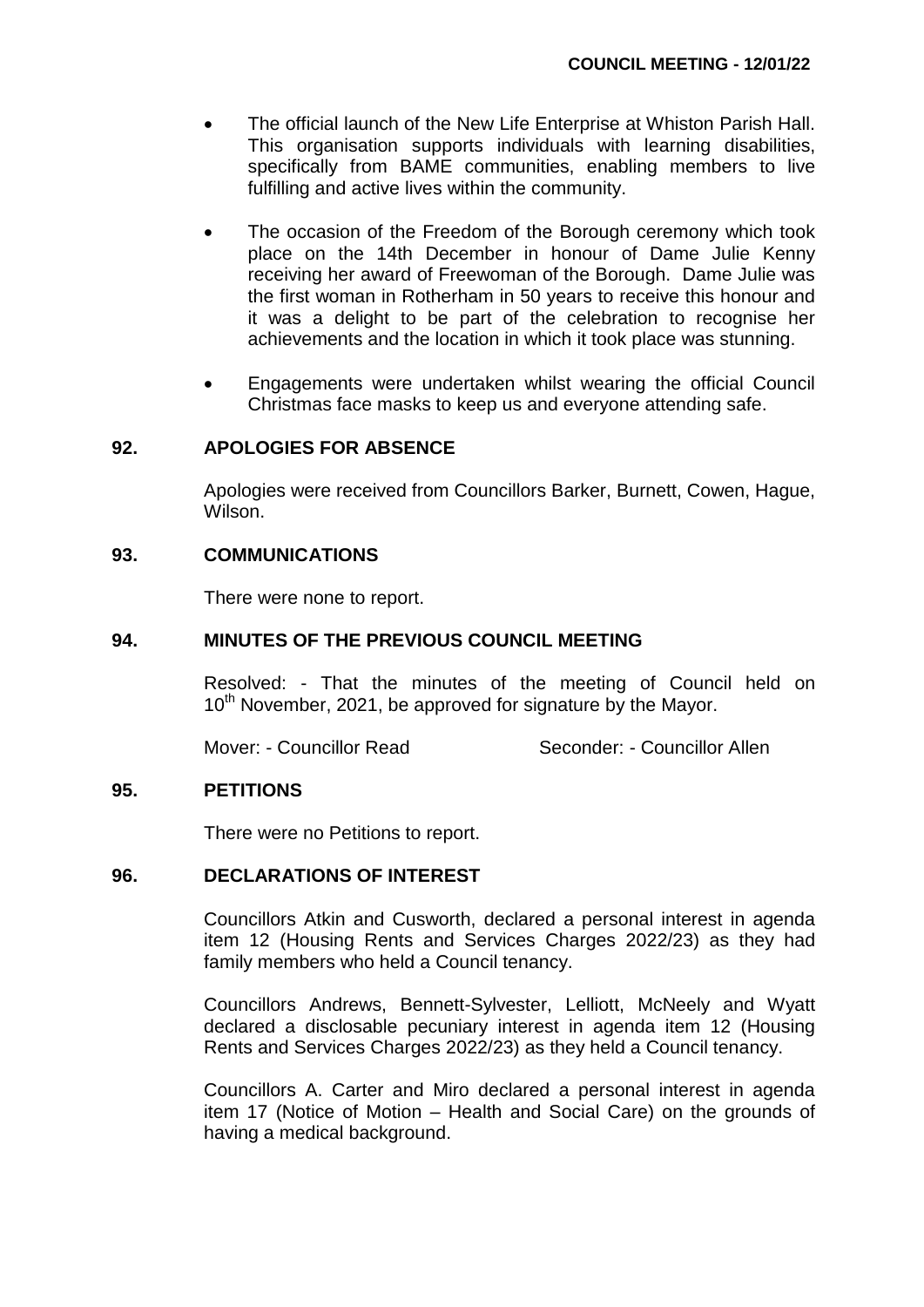### **97. PUBLIC QUESTIONS**

(**1) Miss V.M.** asked why had the Stayput Handyman Service which provided vital support to elderly and vulnerable residents of the Borough been stopped without prior notification to residents?

Councillor Roche referred to the Stayput Handyperson Service which was provided by Yorkshire Housing until 30th September 2021.

A review of the service was carried out in 2020/21 which showed that activity had significantly reduced since the service was commissioned in 2016/17. A customer engagement exercise was undertaken with past and present customers who had been in receipt of the service within the previous 12 months. Postal and telephone surveys were provided to these customers and on-line surveys were also made available on social media - to ensure members of the public were aware of the consultation exercise.

The outcome of the engagement exercise revealed that the service was providing some duplicated activity that Council services were already providing and that a high number of customers confirmed that if the service was no longer free of charge - they would be willing to financially contribute to this type of service in the future.

Recommendations from the review concluded that customers would be signposted to the Adult Social Care Customer Contact teams and Housing Contact Centre with a view to ongoing support or support to selffund this type of provision in the future by 1st October 2021. The contract was subsequently terminated on 30th September, 2021.

There were services that people could access such as Yorkshire Housing's Handytec Service, First Contact, Community Occupational Therapy Service, Housing Contact Centre and voluntary and community sector services.

In a supplementary question Miss V.M. pointed out that the demand for the service was high and residents were begging for the service to be reinstated as it provided a valuable support for vulnerable people.

Councillor Roche suggested the member of the public contact him and he would investigate her concerns, but it was unlikely the service would be recommissioned.

**(2) Mr. B.C.** asked what, following on from the last Council Meeting, were the rules, constraints, guidelines on the sound volume at Council Meetings to accommodate the general public.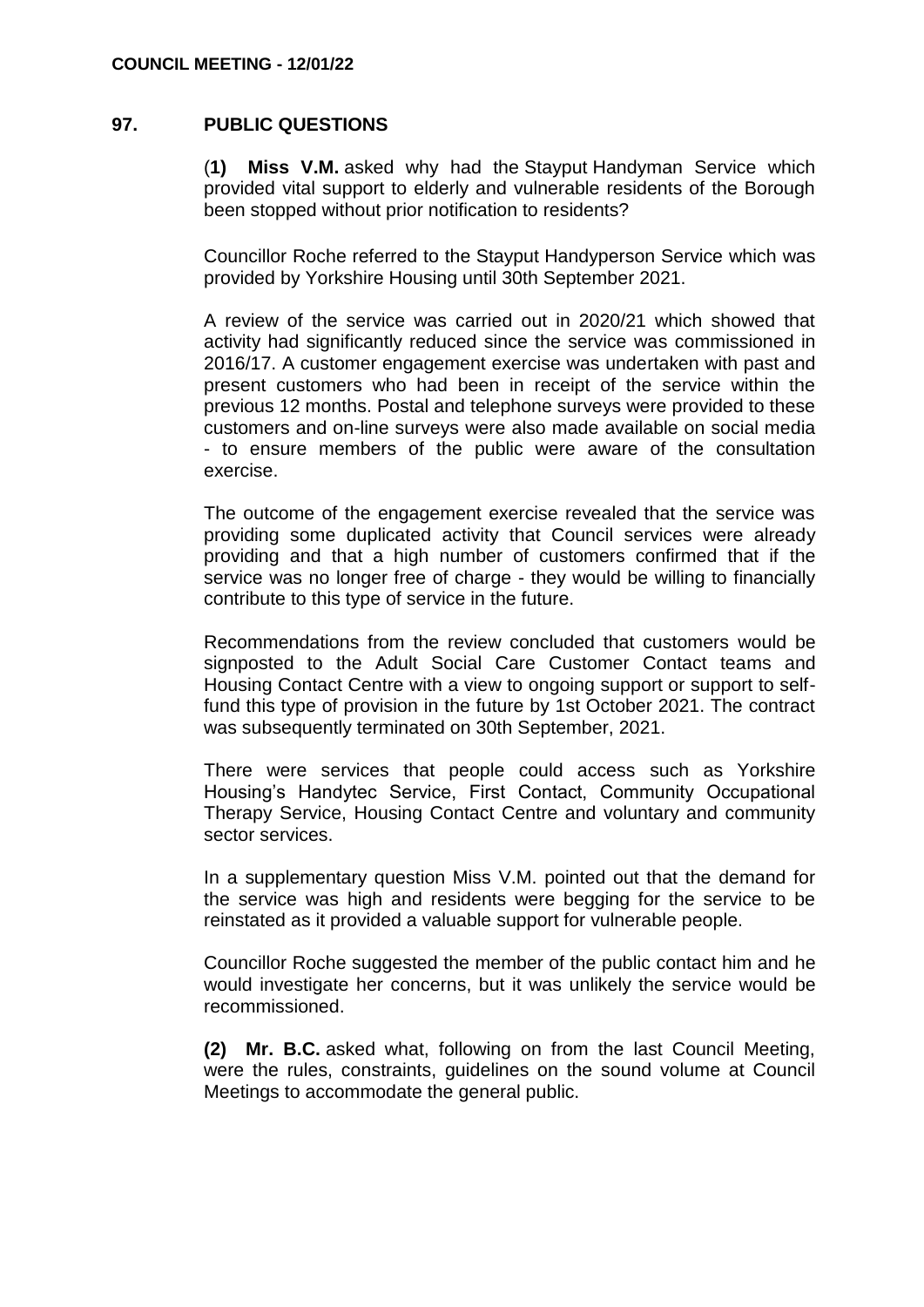The Deputy Leader confirmed there were no specific rules, constraints, and guidelines on sound levels at Council meetings. The Council always tried to ensure that its meetings were accessible to all members of the community.

The impacts of the pandemic and the efforts the Council had gone to in ensuring that meetings were safe for the public, Councillors, and officers have sometimes meant that the ability to make adjustments had been constrained. This had especially been the case as the Government had chosen not to put in place the legislation necessary to enable remote meetings to continue as they did during the first part of the pandemic.

The Council would continue to listen to any feedback that it received that would enable it to improve the accessibility of meetings.

In his supplementary question Mr. B.C. referred to disturbances and distractions at the last Council Meeting which made listening to discussion and debate difficult when members of the public were sat at the back of the room.

Councillor Allen accepted what the member of the public reported and future mitigation would be of benefit to the public.

**(3) E.** was not present so would receive an answer to her question in writing.

# **98. EXCLUSION OF THE PRESS AND PUBLIC**

There were no matters requiring exclusion of the press or public.

### **99. LEADER OF THE COUNCIL'S STATEMENT**

The Leader presented his statement and wished to start by congratulating Councillors Singleton and Collingham on their recent wedding and on behalf of the Council wishing them all the best for their lives together.

The Leader shared the Mayor's congratulations and good news celebrating the honour bestowed in the Queen's Birthday Honours List to the Council's, Head of Catering and Facilities Services, Kim Phillips.

Kim received an MBE for her work supporting communities within the Borough including during the pandemic. This award was a testament to the hard work and dedication that Kim has shown over the past 2 years and thoroughly deserved.

A warm welcome was also issued to the newest members to the Council following the recent by-elections; Councillor Drew Tarmey representing Anston and Woodsetts and Councillor Robert Taylor representing the people of Aughton and Swallownest.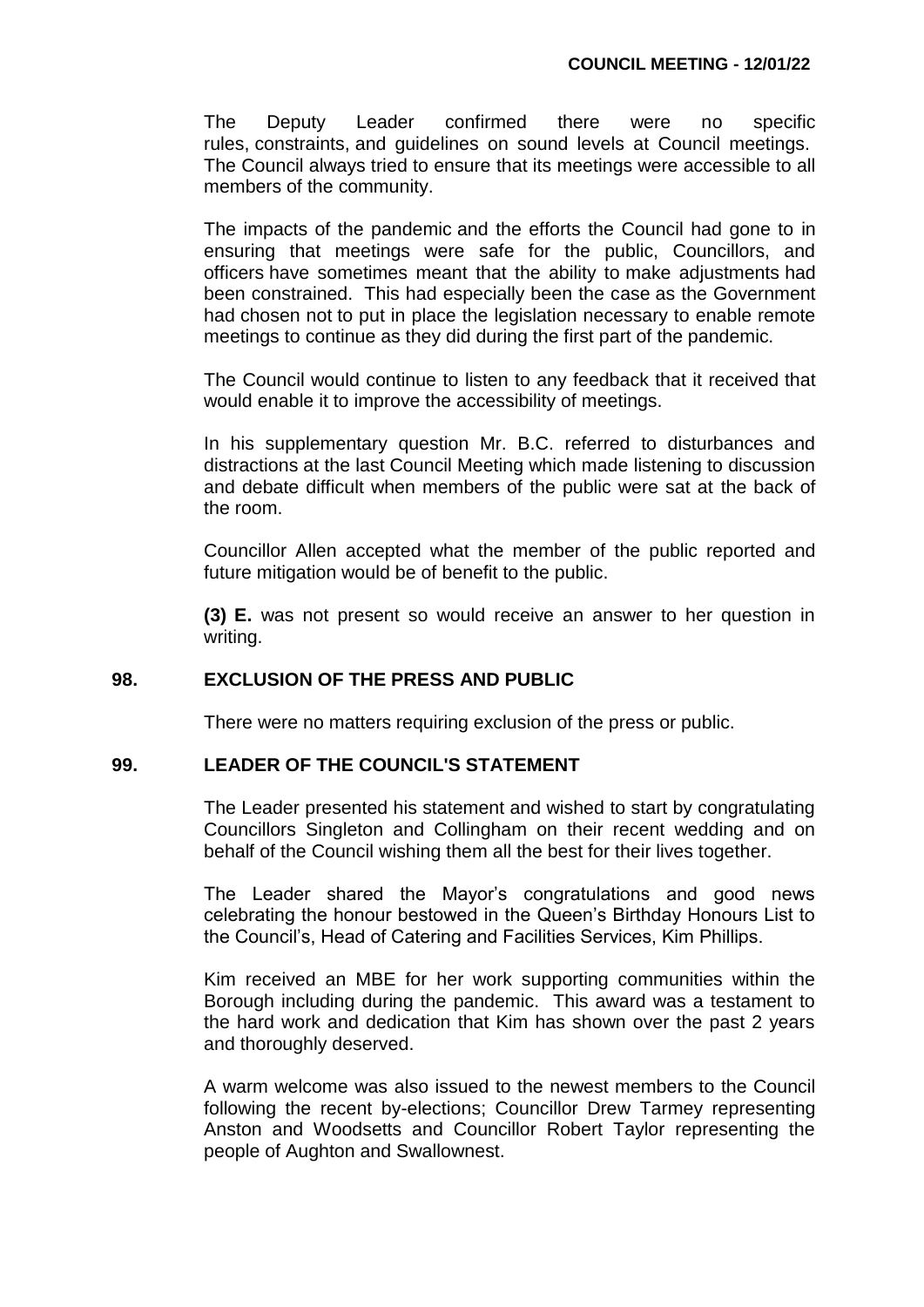Still of concern was the Government's unwillingness to legislate for remote and virtual meetings and the 7 month timeframe thinking about whether to allow it to continue.

Whatever the pros and cons of meeting online, at the present time when people were being asked to work from home it did not appear right that Councillors and the staff who provided support were forced to meet in a room like this.

Business could be conducted more safely and especially when Covid infections in the Borough were higher than they had ever been, the Council should be reasonably allowed to do all it could and ensure noone's health was put at risk.

It was hoped the Government would rethink its policy, but until then the Leader hoped everyone remained safe and well until they did.

A period of not more than 10 minutes was allowed for questions.

Councillor Sansome sought guidance on whether an application had been made to the Flood and Coastal Resilience Innovation Programme which would fund 25 areas and provide innovative practical actions given the flooding issues the Borough had suffered in Kilnhurst.

The Leader was unable to confirm so would investigate further.

Councillor Bennett-Sylvester welcomed the opening of Rotherham's first social supermarket, but in doing so asked whether Members in Rotherham, unlike some in Sheffield, would be advised not cross a picket line should strike action be implemented following the ballot for the pay offer.

The Leader did not have details about incidents in Sheffield, but believed Members from his political party would not endeavour to cross any picket line.

Councillor A. Carter echoed the sentiments by the Mayor and the Leader about the recent wedding between Councillors Singleton and Collingham and the recipients in the Queen's New Year's Honours, but asked what format representations had been made to the Government about the continuance of remote meetings since the legislative removal in May, 2021.

The Leader outlined the representations made to Government by the LGA and the Association of Democratic Services Officers. The Government had opened a period of consultation which the Council had contributed into. A Government view was expected soon, but with the increase in the number of infections reported in Rotherham the Council would have to wait for a response.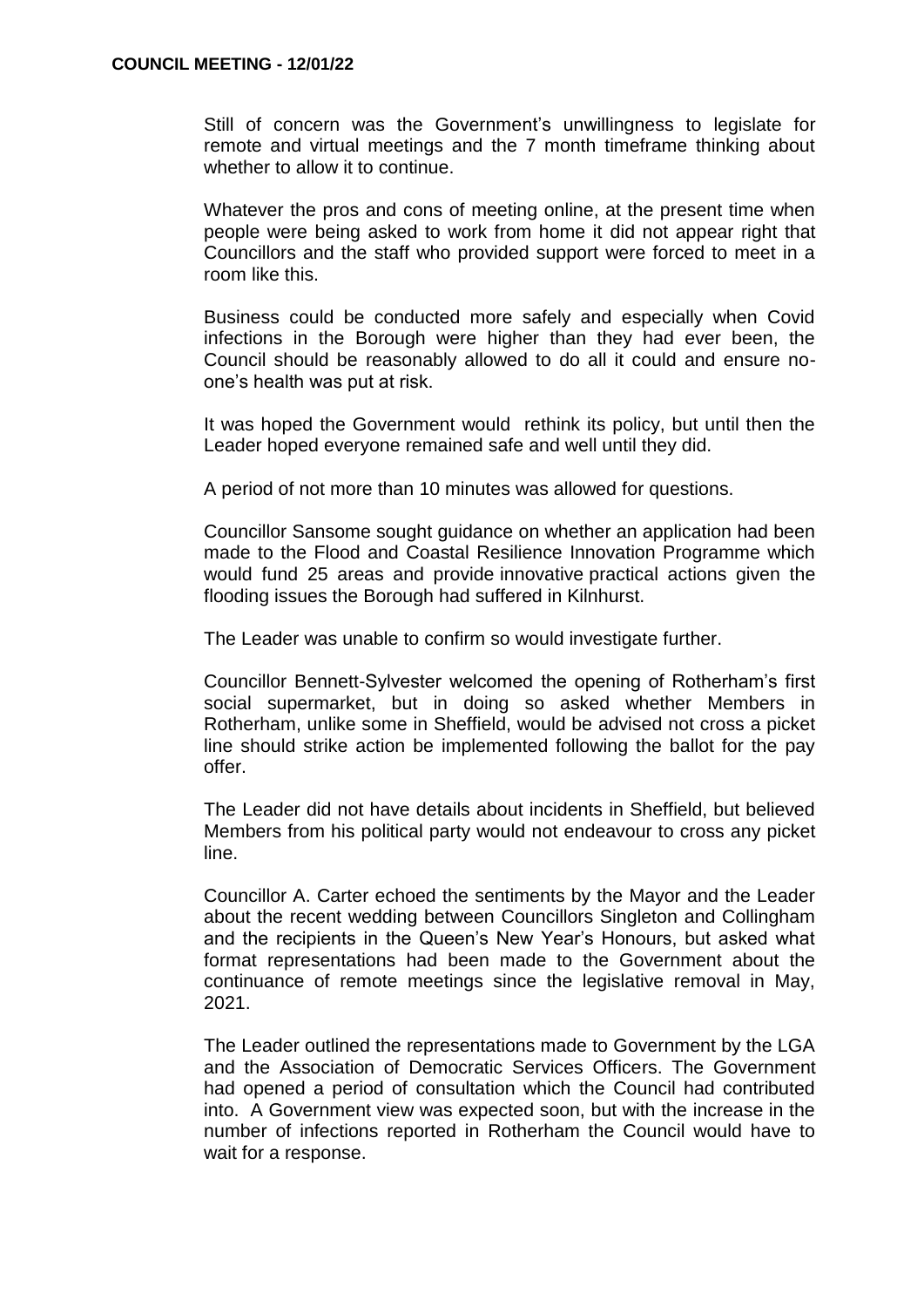### **100. MINUTES OF THE CABINET MEETINGS**

**Resolved:-** That the reports, recommendations and minutes of the meetings of the Cabinet held on 22<sup>nd</sup> November and 20<sup>th</sup> December, 2021 be received.

Councillor Bennett-Sylvester made reference to Minute No. 70 (Proposals for the REACH Service) of the meeting of Cabinet held on  $20<sup>th</sup>$  December, 2021. In doing so he asked that the further report detailing an options appraisal, with recommendations for Cabinet approval, fully consider the views of service users.

The Leader confirmed he was happy for this to be considered and be part of the process.

Councillor Ball also referred to Minute No. 76(2) of the same meeting and his question about the fatality on Cumwell Lane and asked if there was any update. He was aware of an online petition that had amassed a considerable number of signatures and asked that the mud on this road and the safety of users be seriously looked at.

Councillor Beck confirmed Councillor Ball's concerns were being looked into and would also be forwarded on after this meeting.

Mover: - Councillor Read Seconder: - Councillor Allen

# **101. RECOMMENDATION FROM CABINET - HRA BUSINESS PLAN 2022- 23**

Further to Minute No. 82 of the meeting of the Cabinet held on  $20<sup>th</sup>$  December, 2021, consideration was given to the report detailing the overview of the current position of the Housing Revenue Account (HRA) and the reason for any changes to the Business Plan.

The HRA recorded all expenditure and income relating to the provision of Council housing and related services, and the Council was required to produce a HRA Business Plan setting out its investment priorities over a 30 year period. It was reported that by the end of March 2022, 194 new Council homes would have been built since the start of the Housing Growth Programme.

A further £92.3m would be invested to deliver the Council's ambition to create 1,000 homes between 2018 and 2025-26. It was also reported that over the short to medium term forecast, the Business Plan was operating at or around the minimum balance. However, over the longer term, there was a significant squeeze on resources due to inflationary pressures even before the costs of achieving net zero carbon were factored in.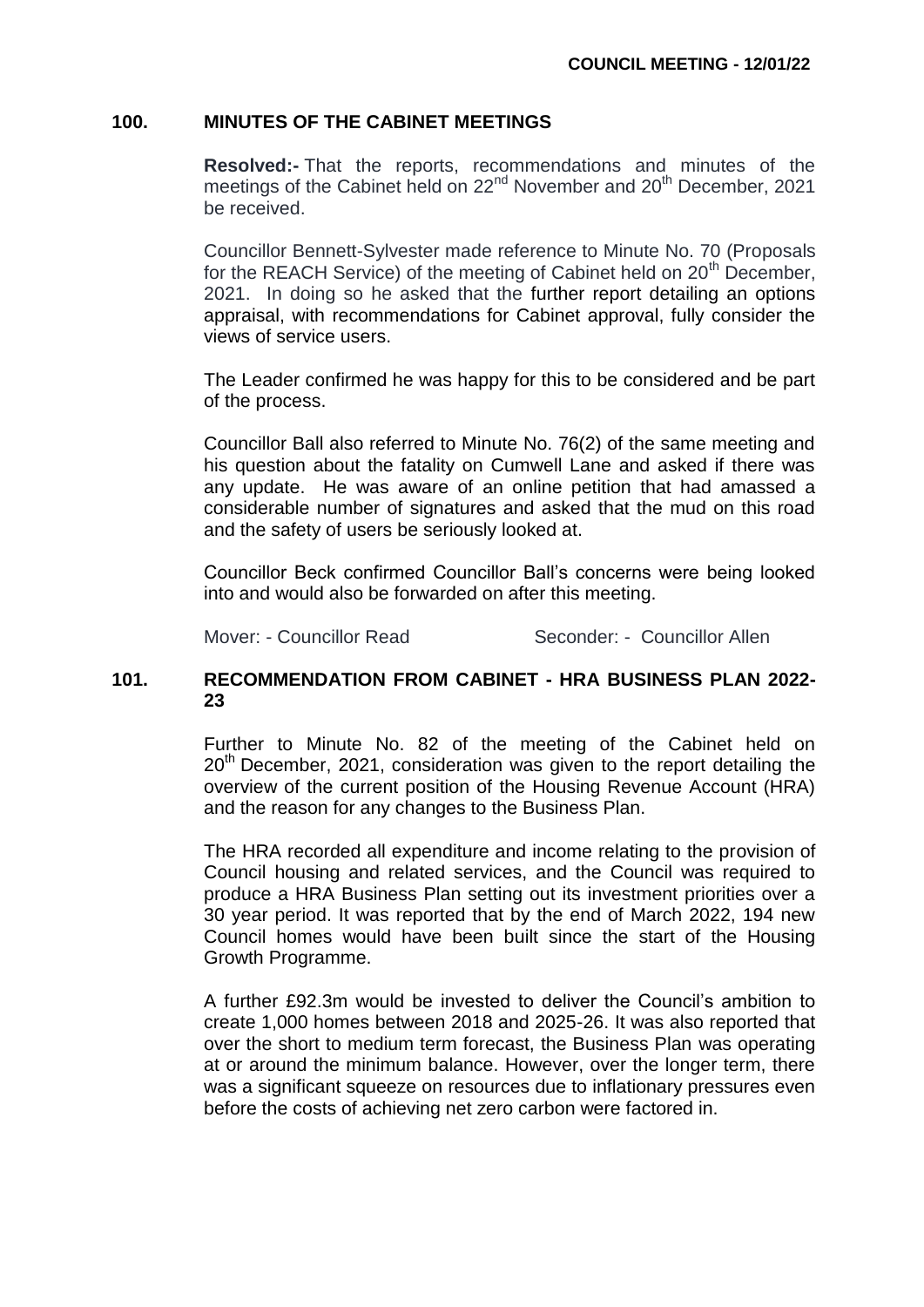Paragraph 2.2 of the report outlined the focus on the HRA Business Plan which included objectives such as supporting new affordable housing, supporting tenants to maximise income, tackling fuel poverty and achieving and maintaining the Decent Homes standards. Since the last update of the HRA Business Plan there had been significant policy changes, specifically relating to the Council's commitment to become net zero carbon by 2030. This created a significant financial challenge for the Plan.

The overall position remained challenging, particularly given the inflationary pressures evident in costs for delivery of the Housing Growth Programme and more generally the cost base of the HRA. As a consequence, it was deemed necessary to increase rents by 4.1%, in line with the Government's Rent Standard.

It was noted that the increase would not impact the most financially vulnerable tenants. The preferred option for the HRA Business Plan Base Case was outlined in the report as Option 1 and would result in the HRA having an operational surplus of £34m and provide support to the Housing Growth agenda and the Council's General Fund position.

Councillors A. Carter and Barley indicated their opposition to the HRA Business Plan. The Council could make its own choices and determine the rent increases accordingly.

A recorded vote was requested.

(Members in favour – Councillors Alam, Allen, The Mayor (Councillor Andrews), Atkin Aveyard, Baker-Rodgers, Beck, Bennett-Sylvester, Bird, Brookes, Browne, Clark, Cooksey, Cusworth, Elliott, Ellis, Griffin, Havard, Hoddinott, Hughes, Jones, Keenan, Khan, Lelliott, McNeely, Monk, Pitchley, Read, Roche, Sansome, Sheppard, Taylor, Wyatt and Yasseen)

(Members against – Councillors Bacon, Ball, Barley, Baum-Dixon, A. Carter, C. Carter, Castledine-Dack, T. Collingham Z. Collingham, Fisher, Hunter, Mills, Miro, Reynolds, Tarmey, Thompson, Tinsley, Whormsley and Wooding)

**Resolved:-** (1) That the proposed 2022-23 Base Case Option 1 for the HRA Business Plan be approved.

(2) That the plan be reviewed annually to provide an updated financial position.

Mover:- Councillor Brookes Seconder:- Councillor Allen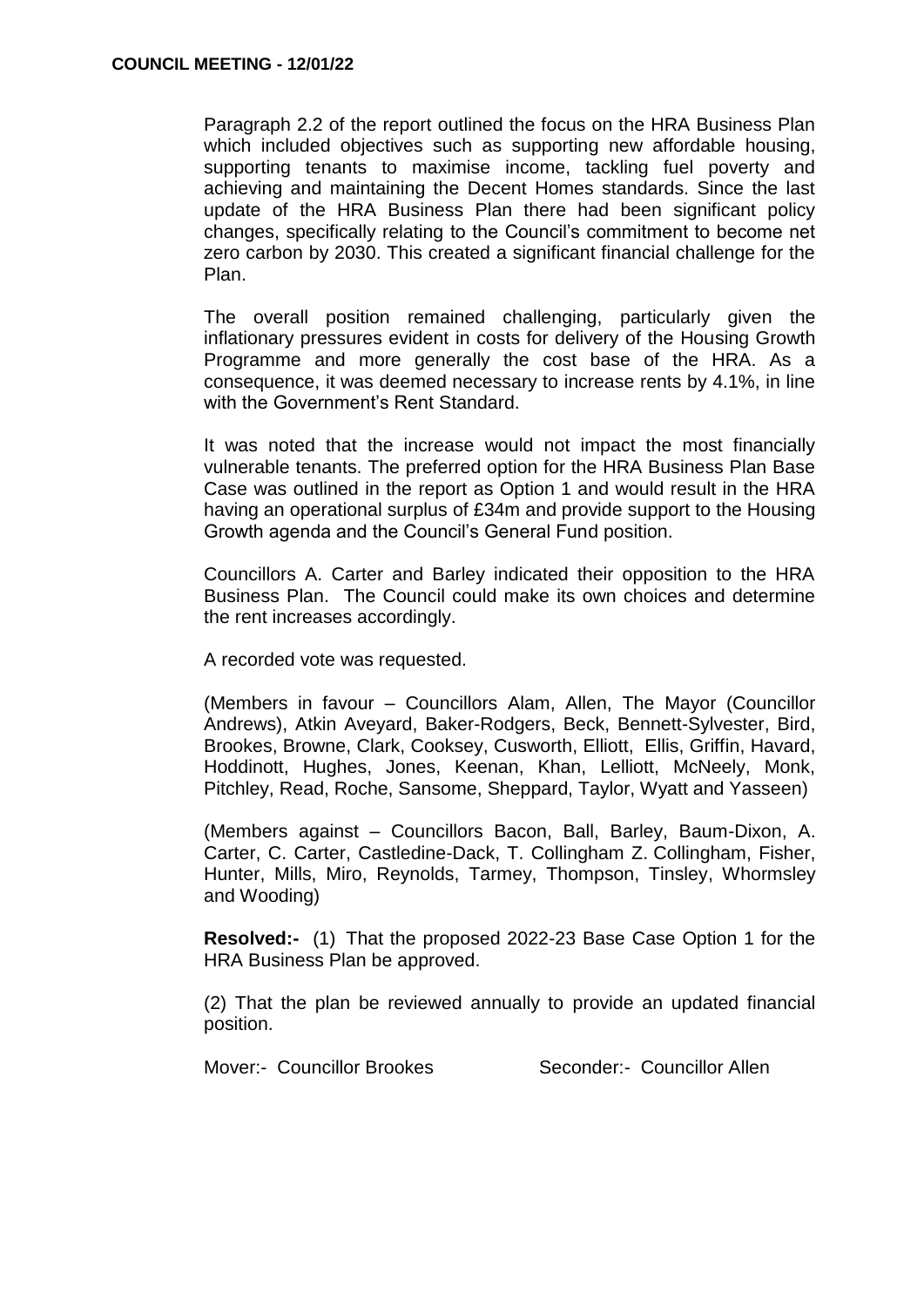### **102. RECOMMENDATION FROM CABINET - HOUSING REVENUE ACCOUNT RENTS AND SERVICE CHARGES 2022-23**

Further to Minute No. 83 of the meeting of the Cabinet held on  $20<sup>th</sup>$  December, 2021, consideration was given to the report which sought approval for the proposed values of the housing rents, non-dwelling rents, District Heating and service charges and the draft Housing Revenue Account Budget for 2022/23. The proposed charges were attached to the report at Appendix 1 and the proposed budget at Appendix 2.

The average rent in 2021/22 was £75.45 when aggregated over 52 weeks. The 2022/23 average weekly rent based on the Government policy of CPI (3.1% as at September 2021) plus 1% would be £78.54 totalling in an average increase of £3.09 per week. Rent increases in respect of shared ownership properties were subject to a different formula of RPI (4.9% as at September 2021) plus 0.5%. 51 shared ownership properties would be affected with rents increasing by £2.29 per week on average, from £42.41 to £44.70.

It was also proposed that there be a 2% increase in charges for garages and parking spaces, communal facilities, cooking gas and use of laundry facilities. This was in line with the Council's policy on fees and charges.

Due to the current energy crisis and subsequent rise in gas prices, it was proposed that the charging model for District Heating, which had been agreed by Full Council in December 2017, be revised to allow for a planned deficit should energy price increases exceed scheme income. This would allow the Council to shield the most financially vulnerable residents from significant increases.

The Cabinet Member for Housing explained how the increase in rents and charges was necessary to fund the Council's ongoing Housing Growth Programme and maintain properties to the Decent Homes Standard.

Councillors Barley and A. Carter did not feel the increase in rents were moderate given the cost of living crisis, believing that with control the Council could do more to support its vulnerable citizens.

Councillors Beck, Cusworth, Hoddinott and Read disagreed with those Members opposed to the rent increases and believed this measured approach was the best way forward and would still allow the Council to invest in its housing stock yet safeguard the least off tenants. They were in full support of the Council's aspirations and the investment in future housing.

A recorded vote was requested.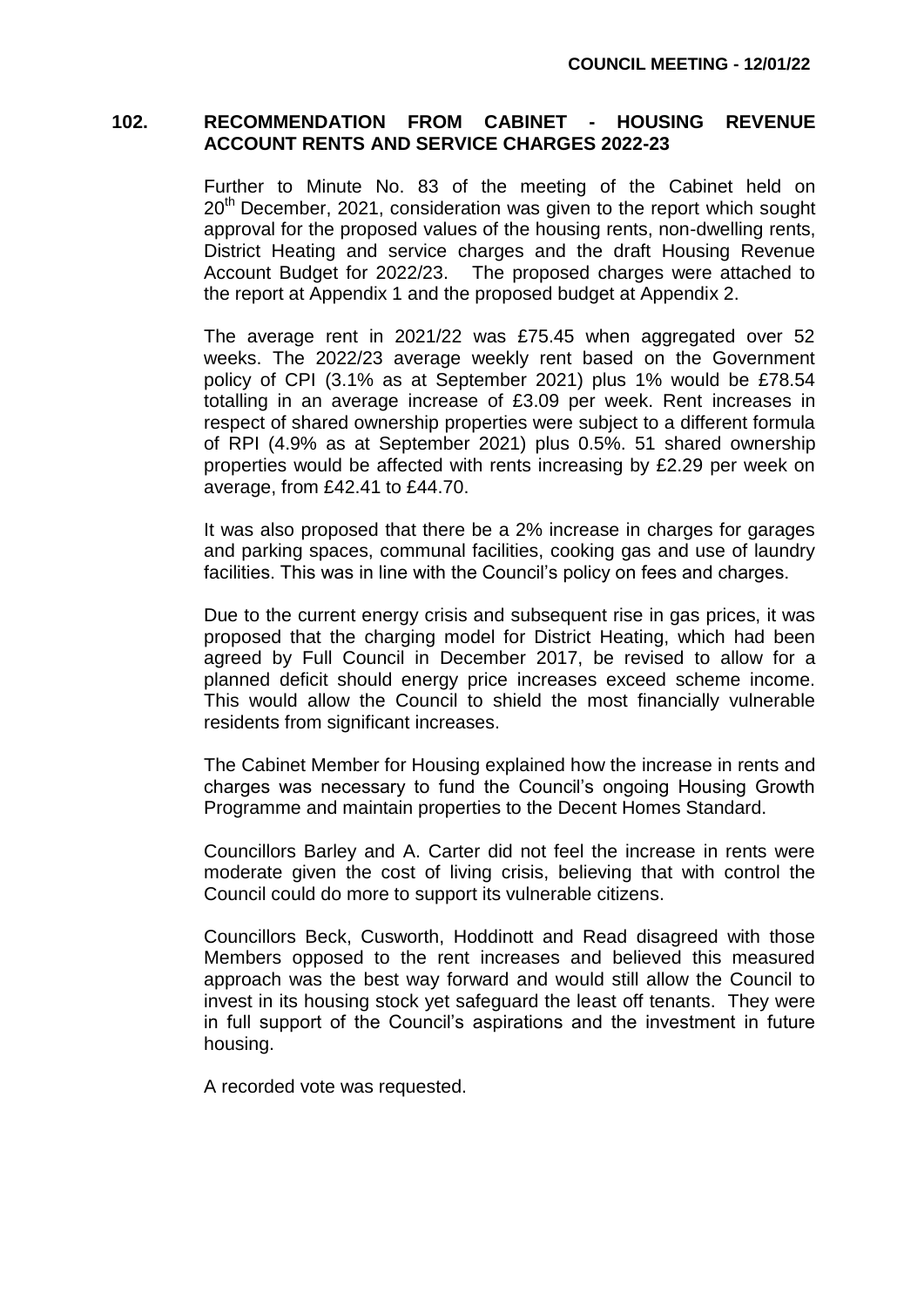(Members in favour – Councillors Alam, Allen, Atkin Aveyard, Baker-Rodgers, Beck, Bird, Brookes, Browne, Clark, Cooksey, Cusworth, Elliott, Ellis, Griffin, Havard, Hoddinott, Hughes, Jones, Keenan, Khan, Monk, Pitchley, Read, Roche, Sansome, Sheppard, Taylor and Yasseen)

(Members against – Councillors Bacon, Ball, Barley, Baum-Dixon, A. Carter, C. Carter, Castledine-Dack, T. Collingham Z. Collingham, Fisher, Hunter, Mills, Miro, Reynolds, Tarmey, Thompson, Tinsley, Whormsley and Wooding)

(Members abstaining - The Mayor (Councillor Andrews), Councillors Bennett-Sylvester, Lelliott, McNeely and Wyatt)

**Resolved:-** (1) That dwelling rents be increased by 4.1% in 2022/23 (Option 1) in line with the Government policy on rents for social housing which allows rents to increase by Consumer Price Index (CPI) (3.1% as at September 2021) plus 1%.

(2) That shared ownership rents be increased by 5.4% in 2022/23 (Option 1) in line with the Government policy on rents for social housing which allows rents to increase by Retail Price Index (RPI) (4.9% as at September 2021) plus 0.5%.

(3) That there be a 2% increase in charges for garages and parking spaces, communal facilities, cooking gas and use of laundry facilities, in line with the Council's policy on fees and charges.

(4) That the charging model for District Heating (as agreed by Full Council in December 2017) be revised to allow for a planned deficit should energy price increases exceed scheme income;

(5) That the unit charge per KWH and weekly prepayment charges for District Heating Schemes be increased by 15% in 2022/23 (Option 1) to limit the impact of anticipated market increases in the prices of energy and fuel costs.

(6) That the draft Housing Revenue Account Budget 2022/23, attached at Appendix 2, be agreed.

Mover:- Councillor Brookes Seconder:- Councillor Allen

# **103. COUNCIL PLAN 2022-2025 AND YEAR AHEAD DELIVERY PLAN**

Further to Minute No. 85 of the meeting of the Cabinet held on 20th December, 2021, consideration was given to the report which explained that a new Council Plan had been developed for 2022-25.

The Council had adopted the Year Ahead Plan in September 2020 as the Council Plan for operating within the COVID-19 pandemic. The plan had been extended in March 2021 and finished at the end of November 2021.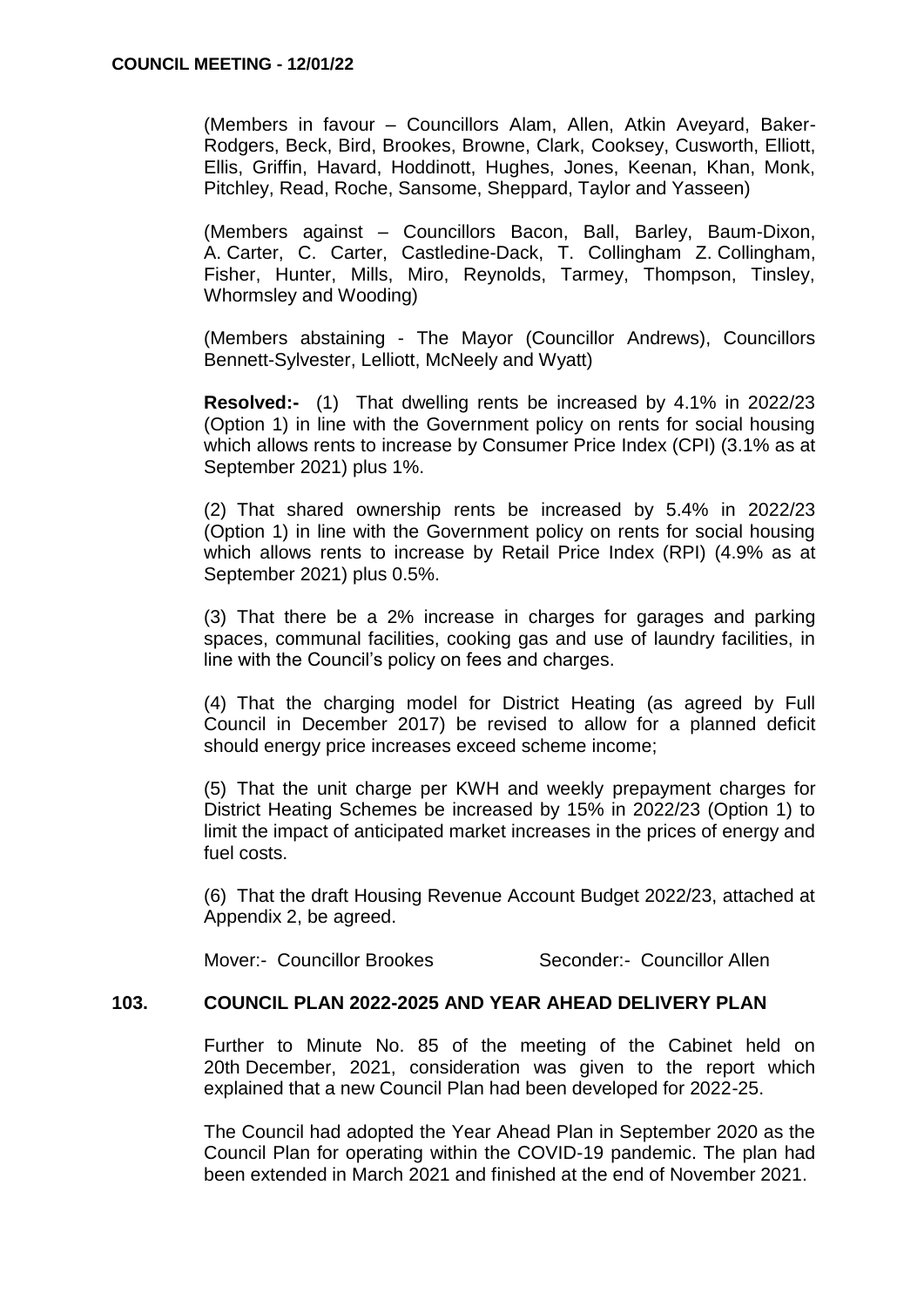The Council Plan 2022-25 had been developed following a public consultation and was a key document outlining the Council's vision for the Borough and the priorities for serving residents and communities. The consultation had included online and postal surveys, focus groups and engagement at the Rotherham Show.

Appendix 3 detailed the key findings of the consultation. Engagement also took place with key stakeholders, Cabinet Members and the Overview and Scrutiny Management Board. There was also an engagement session available for all Elected Members. This engagement led to the Plan being framed around 5 themes:

- Every neighbourhood thriving.
- People are safe, healthy and live well.
- Every child able to fulfil their potential.
- Expanding economic opportunity.
- A cleaner, greener local environment.

There were 26 outcomes and 47 commitments include in the Plan.

In order to work towards the Council Plan, outcomes and achieve the commitments, a Year Ahead Delivery Plan had been developed which set out the key activities to be delivered from January 2022 to March 2023. This included 91 priority actions/milestones.

It was proposed that the first Council Plan progress report, covering the period January 2022 to March 2022, be reported to Cabinet in June 2022.

Cabinet Members gave an update on areas from their portfolios that were now included in the Plan. The Council was focusing on its leadership role across the Borough and particularly where it could have greater influence. Partnership working was recognised across all services as being essential to the future of the Borough; combining knowledge, ideas, expertise and resources to deliver tangible improvements, deliver efficiencies and economies of scale, and helping to strengthen communities.

In response to the presentation of the Plan Councillor Reynolds noted how key statistics were reported and asked if this could also include key findings. He also welcomed regeneration action in the Borough, particularly for key buildings in the town centre that had suffered neglect or vandalism.

Councillor Bennett-Sylvester, along with Councillor Atkin, voiced their support and welcomed the continuation of the developing neighbourhood approach. The commitment to making the Borough a cleaner greener environment was welcomed.

**Resolved:-** (1) That the Council Plan 2022-2025 be adopted.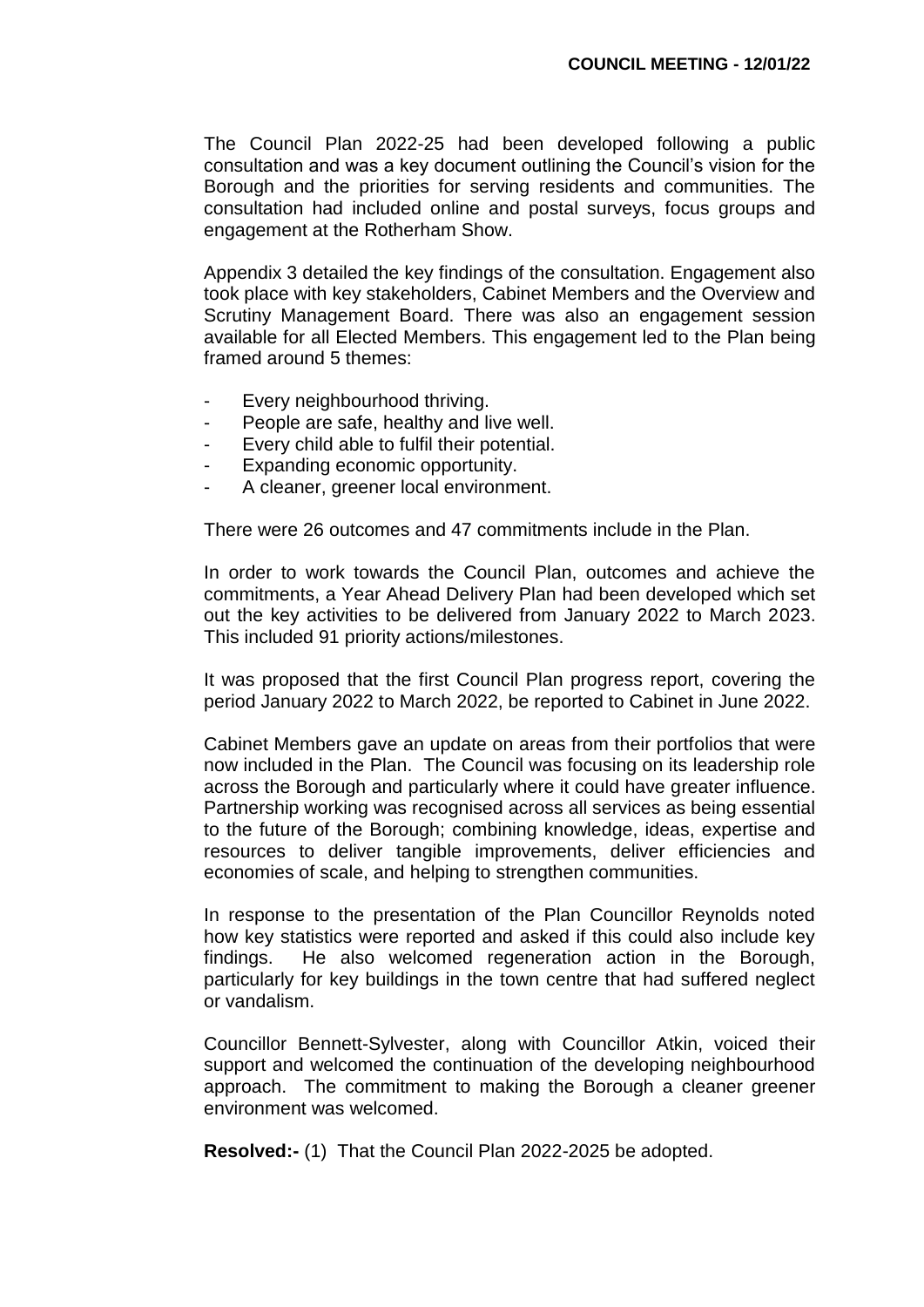(2) That the Year Ahead Delivery Plan be adopted.

Mover: - Councillor Read Seconder: - Councillor Allen

### **104. FREEMAN OF THE BOROUGH NOMINATION**

*Consideration was given to the report which detailed how under the Local Government Act 1972, the Council had the power to grant the title of Honorary Freewoman and Honorary Freeman of the Borough to persons of distinction who have rendered eminent service to the Borough.*

*The Council was, therefore, asked to consider a proposal endorsed by the Mayor and the Political Group Leaders, in accordance with the Authority's protocol in respect of the award of the Freedom of the Borough, to create a new Honorary Freeman.*

*A nomination to admit Gavin Walker as an Honorary Freeman of the Borough of Rotherham was submitted by Councillor Alan Atkin, with the support of 10 other Councillors in accordance with the provisions of Section 249(5) of the Local Government Act 1972. This was in recognition of his outstanding commitment as a Paralympic Gold Medallist and inspiration to others to achieve against life changing events.*

**Resolved:-** That in pursuance of the provisions of Section 249(5) of the Local Government Act 1972 and in recognition of his outstanding service to sport as an Olympic Gold Medalist Paralympian and inspiration to others facing adversity through life changing events, Gavin Walker, be admitted as an Honorary Freeman of this Borough at Annual Council.

Mover:- Councillor Atkin Seconder:- Councillor Taylor

## **105. MEMBERSHIP OF POLITICAL GROUPS ON THE COUNCIL, POLITICAL BALANCE AND ENTITLEMENT TO SEATS**

Further to Minute No. 15 to the annual meeting of Council held on  $26<sup>th</sup>$  May, 2021, consideration was given to the report which detailed how under Section 15 of the Local Government and Housing Act 1989 Local Authorities had the duty to allocate seats to political groups and set out the principles to be followed when determining such allocation following formal notification of the establishment of political groups in operation on the Council.

There was a requirement to annually review the entitlement of the political groups to seats on the committees of the Council following 2 principles:-

- (a) Balance must be achieved across the total number of available seats on committees; and
- (b) Balance must be achieved on each individual committee or body where seats are available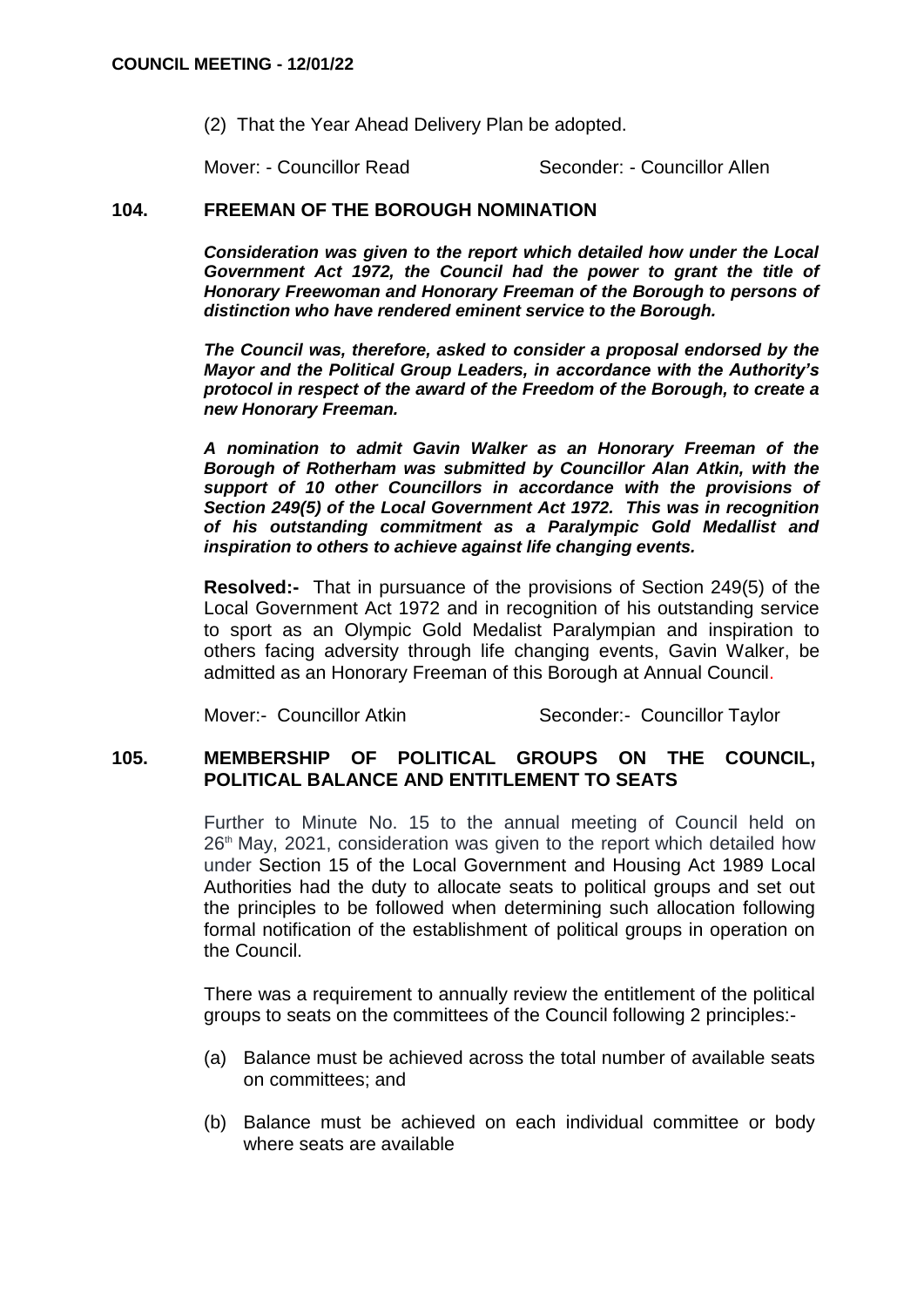There were presently 4 political groups in operation on the Council – the Labour Group (majority), Conservative Group (opposition), Liberal Democrat (Lib Dem) Group and Rotherham Democratic Party (RDP) Group – with one non-aligned Councillor (Members who were not in a political group).

As a result of 2 by-elections held on  $9<sup>th</sup>$  December 2021 the political balance of the Council had changed.

There were 149 seats available on Committees, Boards and Panels and under the calculation the Labour Group was entitled to 83 seats, the Opposition Group (Conservative) 45 seats, the Liberal Democrat Group 10 seats, the Rotherham Democratic Party Group 8 seats. 3 seats were allocated to the non-aligned Councillor.

Resolved:- **(1) That the new political balance of the Council as a result of the by-election be noted.**

(2) That the entitlement of the membership of the political groups be agreed and such entitlements be reflected in Council's appointments of Members to committees.

(3) That the amendment of appointments of Members to Committees, Boards and Panels to reflect the change in political balance as notified by Group Leaders be confirmed as follows:-

### **Audit Committee**

- Councillor Barley to be removed
- Councillor Wilson to be removed
- Councillor Wooding to be added
- Councillor Mills to be added

### **Licensing Board**

- Councillor Bacon to be removed
- Councillor Castledine-Dack to be added
- Cllr Taylor to be added

### **Licensing Committee**

- Councillor Bacon to be removed
- Councillor Castledine-Dack to be added

### **Planning Board:**

- Councillor Carter to be removed
- Councillor Tarmey to be added
- Councillor Castledine-Dack to be removed
- Councillor Wilson to be removed
- Councillor Bacon to be added
- Councillor Burnett to be added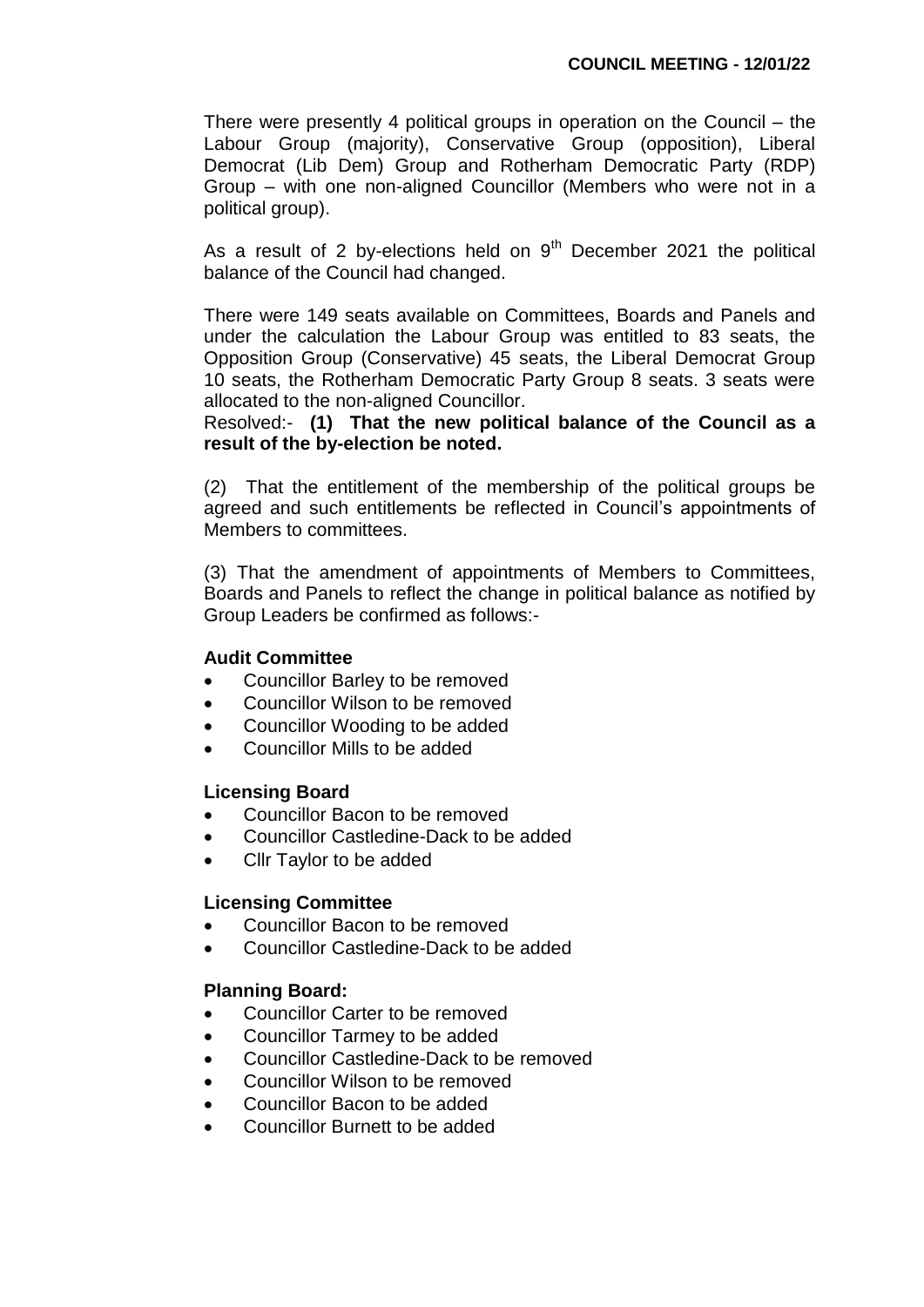# **Standards and Ethics Committee:**

- Councillor Tarmey to be added
- Councillor Castledine-Dack to be removed

## **Health Select Commission:**

- Councillor Adam Carter to be added
- Councillor Hunter to be removed
- Councillor Wilson to be removed
- Councillor Whomersley to be added

### **Improving Lives Select Commission:**

- Councillor Charlotte Carter to be removed
- Councillor Singleton to be removed
- Councillor Wilson to be removed
- Councillor Mills to be added
- Councillor Ian Jones to be added

# **Improving Places Select Commission:**

- Councillor Miro to be removed
- Councillor Charlotte Carter to be added
- Councillor Bennett-Sylvester to be added
- Councillor Barley to be removed
- Councillor Whomersley to be removed
- Councillor Mills to be removed
- Councillor Singleton to be added
- Councillor Hunter to be added

# **Introductory Tenancy Review Panel:**

- Councillor Mills to be removed
- Councillor Bennett-Sylvester to be added

### **Joint Consultative Committee:**

Councillor Castledine-Dack to be removed

Mover: - Councillor Read Seconder: - Councillor Allen

# **106. EXTERNAL AUDIT RE-PROCUREMENT**

Further to Minute No. 56 of the meeting of the Audit Committee held on 30<sup>th</sup> November, 2021 consideration was given to the report which set out in detail the re-procurement of External Audit. The Council's current External Auditor was Grant Thornton under a contract managed by Public Sector Audit Appointments Limited (PSAA) and would expire at the end of the 2022/23 financial year.

The report set out the options available for the future procurement of the external audit function (below) and highlighted the advantages and disadvantages of each of the 3 options:-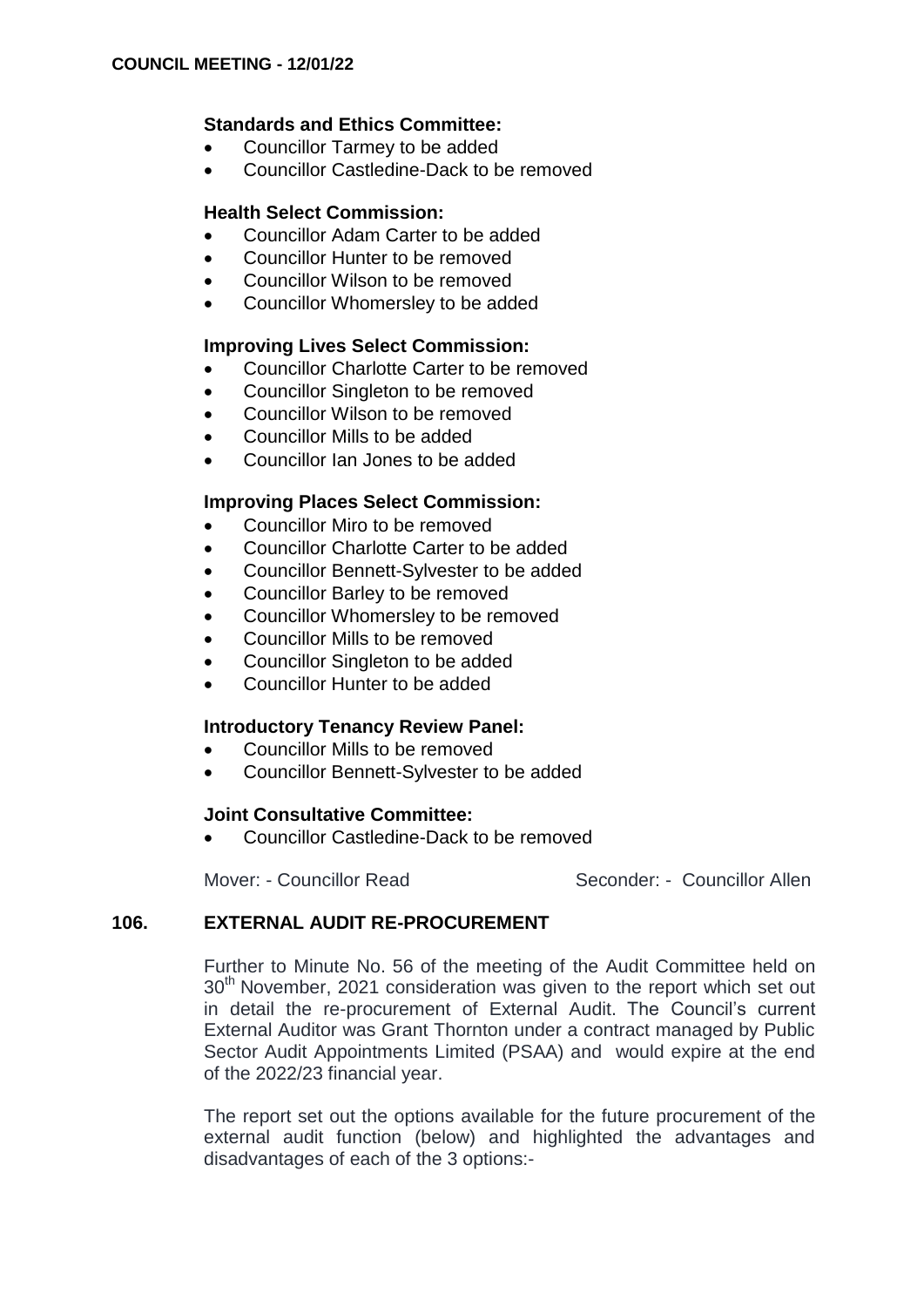- The Council could continue to take part in the national procurement undertaken by PSAA.
- Procure individually.
- Seek to carry out a joint procurement along with (probably) neighbouring local authorities and/or the Sheffield City Region.

If the Council was to independently procure its own external auditors this must be done by December, 2022.

**Resolved:-** That the recommendation to opt-in to the PSAA reprocurement of the external audit function be approved.

Mover:- Councillor Baker-Rodgers Seconder:- Councillor Browne

# **107. NOTICE OF MOTION - HEALTH AND SOCIAL CARE**

It was moved by Councillor Miro and seconded by Councillor Tarmey that:-

This Council recognises:-

- The significant impact the Coronavirus pandemic has had on the country and the world.
- The excellent work of health and social care workers, especially during these unprecedent times.

This Council notes:-

- The under-funding of the NHS.
- The failure to train enough doctors, nurses, and allied health professionals for future careers in the NHS, and increased pressures pushing large numbers of experienced senior healthcare workers into early retirement.
- That in the context of a pandemic, the latest nationwide wholesale introduction of Integrated Care Systems (ICS) is poorly timed.
- The latest plans revert to a structure that was in place over a decade ago.
- That a postcode lottery on specialised services (such as IVF treatment) has sadly emerged throughout the country.
- That regular reorganisation of NHS services at the whim of the Health Secretary of the day harms good patient care.
- That arbitrary Government target-setting, diktats, and regulatory changes create a culture of instability, which can result in worse outcomes for patients.
- That a progressive reduction in inpatient beds has left the country illequipped to deal with current pressures and this has resulted in record waiting times to access essential services, including Emergency Departments across the region.
- That it can make improvements to the commissioning and delivery of high-quality social care.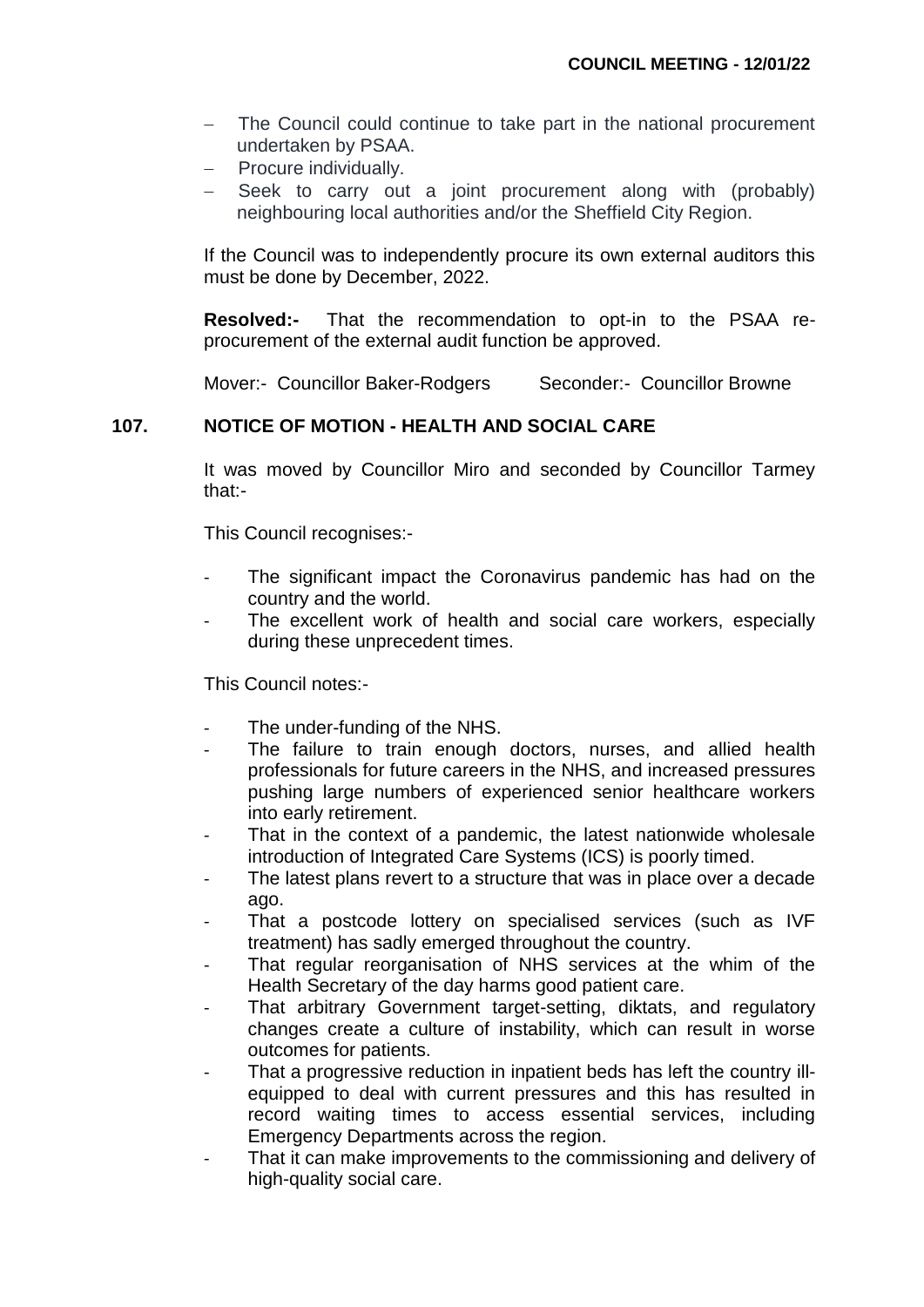- The systematic undervaluing and underpaying of social care workers and that there are no new funding proposals for existing pressures.
- That the Government's new health and social care levy proposes no new funding towards existing funding pressures, demographic growth or inflation, with the expectation that these will be funded by council tax, social care precept and efficiencies.
- That the Government has failed to take account of the impact of their social care proposals on employee and provider costs.

Therefore this Council resolves:-

- To review the commissioning of social care services within the Borough at the relevant Overview and Scrutiny Board within 3months, placing particular focus on its intermediate care, respite care and locality-based providers of home care.
- To review the working conditions of social care providers in the Borough, with the aspiration that all social care staff in the Borough are paid a fair wage.
- To improve communication and collaboration with health and social care providers and focus on providing a comprehensive community hospital that focuses on rehabilitation and easing hospital bed pressures.

This Council also resolves to request that the Government:-

- Delays the proposed introduction of the ICS by 2 years, given the current pressures of the pandemic.
- Better addresses existing funding pressures, demographic growth and inflation within the new health and social care levy.
- Remove the punitive tax structures which force experienced health professionals into early retirement, to incentivise these health professionals to remain within the service.
- Removes immigration barriers from healthcare professionals from the European Union.
- Increase the number of healthcare professionals being trained within the country.
- Incentivise those taking healthcare degrees by improving the grant and bursary packages to make studying these courses more affordable.
- Better recognises comparative qualifications from abroad with established healthcare education, such as Australia, Singapore, and Canada.

At this point it was moved by Councillor Roche and seconded by Councillor Cusworth that the motion be amended as follows:-

The amendment was put and carried and became the substantive motion.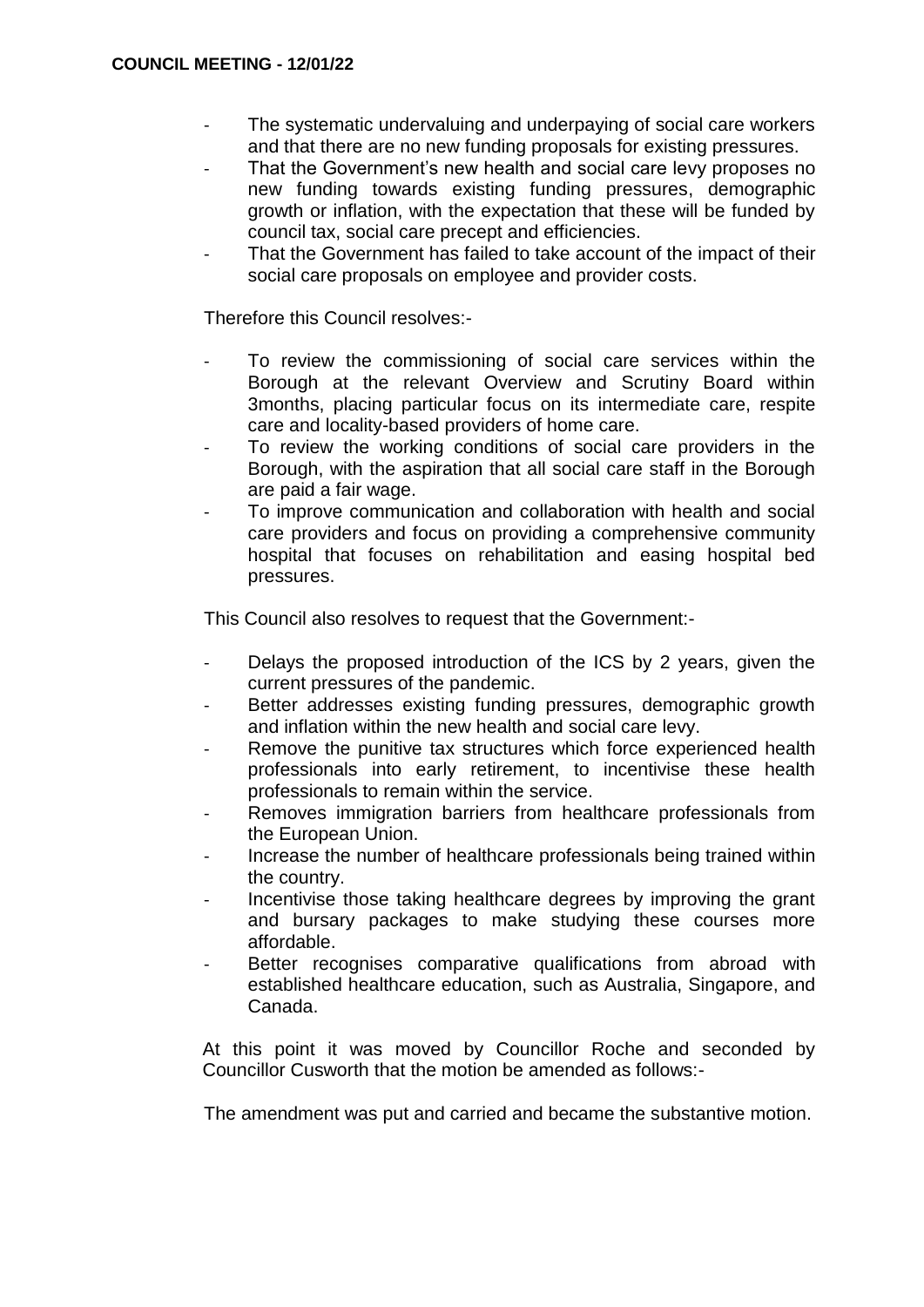The substantive motion now read:-

This Council recognises:-

- The significant impact the Coronavirus pandemic has had on the country and the world.
- The excellent work of health and social care workers, especially during these unprecedent times.

This Council notes:-

- The under-funding of the NHS.
- The failure to train enough doctors, nurses, and allied health professionals for future careers in the NHS, and increased pressures pushing large numbers of experienced senior healthcare workers into early retirement.
- That in the context of a pandemic, the latest nationwide wholesale introduction of Integrated Care Systems (ICS) is poorly timed.
- The latest plans revert to a structure that was in place over a decade ago.
- That a postcode lottery on specialised services (such as IVF treatment) has sadly emerged throughout the country.
- That regular reorganisation of NHS services at the whim of the Health Secretary of the day harms good patient care.
- That arbitrary Government target-setting, diktats, and regulatory changes create a culture of instability, which can result in worse outcomes for patients.
- That a progressive reduction in inpatient beds has left the country illequipped to deal with current pressures and this has resulted in record waiting times to access essential services, including Emergency Departments across the region.
- That it can make improvements to the commissioning and delivery of high-quality social care.
- The systematic undervaluing and underpaying of social care workers and that there are no new funding proposals for existing pressures.
- That the Government's new health and social care levy proposes no new funding towards existing funding pressures, demographic growth or inflation, with the expectation that these will be funded by council tax, social care precept and efficiencies.
- That the Government has failed to take account of the impact of their social care proposals on employee and provider costs.

Therefore this Council resolves: -

To request the relevant Scrutiny Commissions give consideration as part of their regular work programme planning review the commissioning of social care services within the Borough placing particular focus on its intermediate care, respite care and localitybased providers of home care.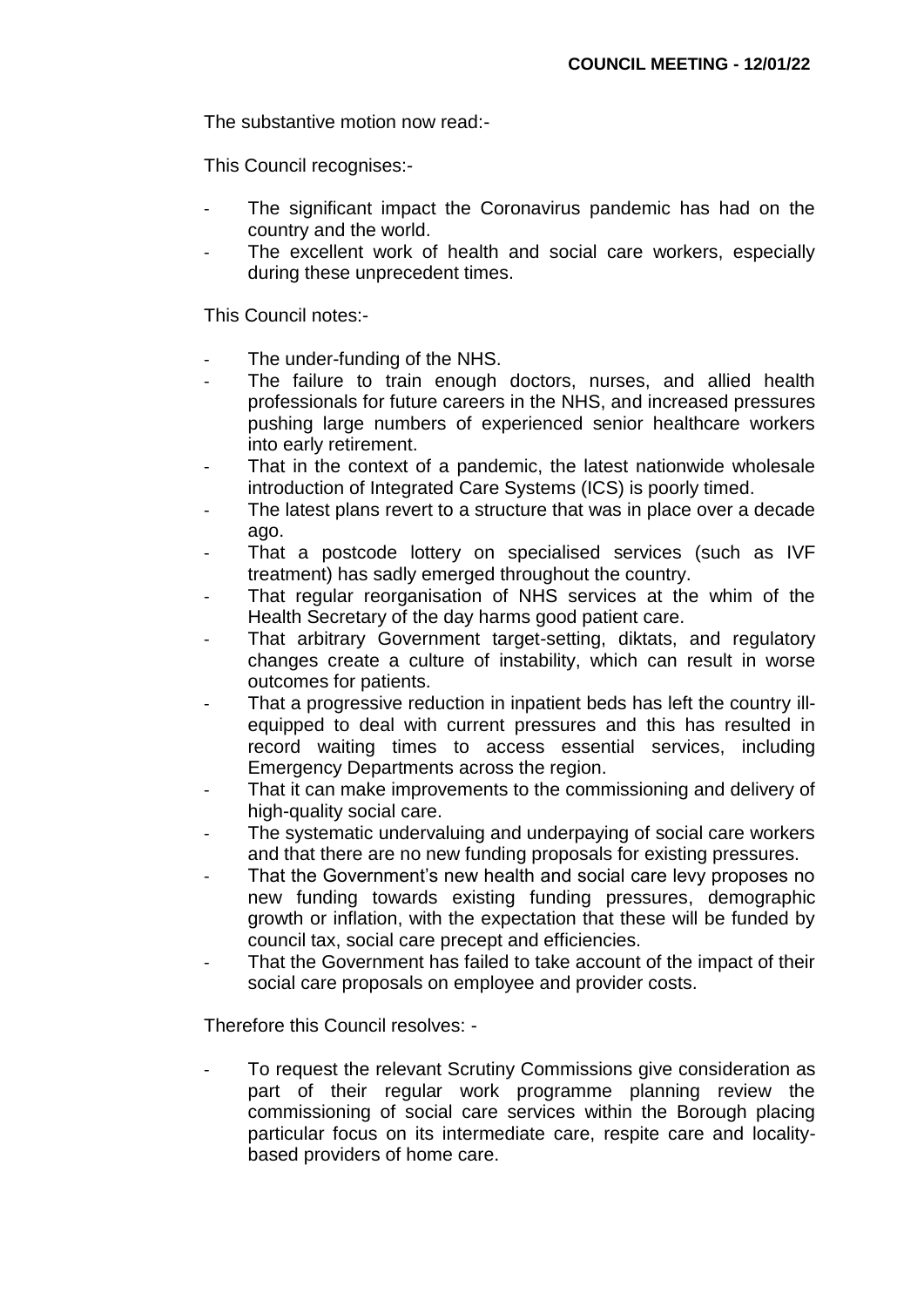- That such a review would consider the working conditions of social care providers in the Borough, with the aspiration that all social care staff in the Borough are paid at least the Real Living Wage.
- To continue to improve communication and collaboration with health and social care providers.

This Council also resolves to request that the Government:-

- Better addresses existing funding pressures, demographic growth and inflation within the new health and social care levy.
- Seek to incentivise experienced health professionals to remain within the service.
- Removes immigration barriers from healthcare professionals from the European Union.
- Increase the number of healthcare professionals being trained within the country.
- Incentivise those taking healthcare degrees by improving the grant and bursary packages to make studying these courses more affordable.
- Better recognises comparative qualifications from abroad with established healthcare education, such as Australia, Singapore, and Canada.

On being put to the vote, the motion was carried by majority.

# **108. NOTICE OF MOTION - BETTER BUSES FOR ROTHERHAM**

It was moved by Councillor Tarmey and seconded by Councillor A. Carter that:-

That this Council:-

- a. Notes that the extent of the South Yorkshire bus network has been cut by over 12 million kilometres since 2014 and understands that Rotherham residents on the lowest incomes have therefore been deprived of travel opportunities for the purposes of education, employment and social contact with their families.
- b. Notes the regional imbalances in funding for public transport services which prioritise the South of England and believes these to be unacceptable.
- c. Believes that a good public transport system should run where people need it, when people need it and at a price that is affordable.
- d. Understands that the Government's impact assessment of the Bus Service Act (2017) highlighted that public control would better address 6 out of 7 Local Transport Authority objectives compared to an enhanced partnership and was the only method likely to deliver a "significant increase in patronage".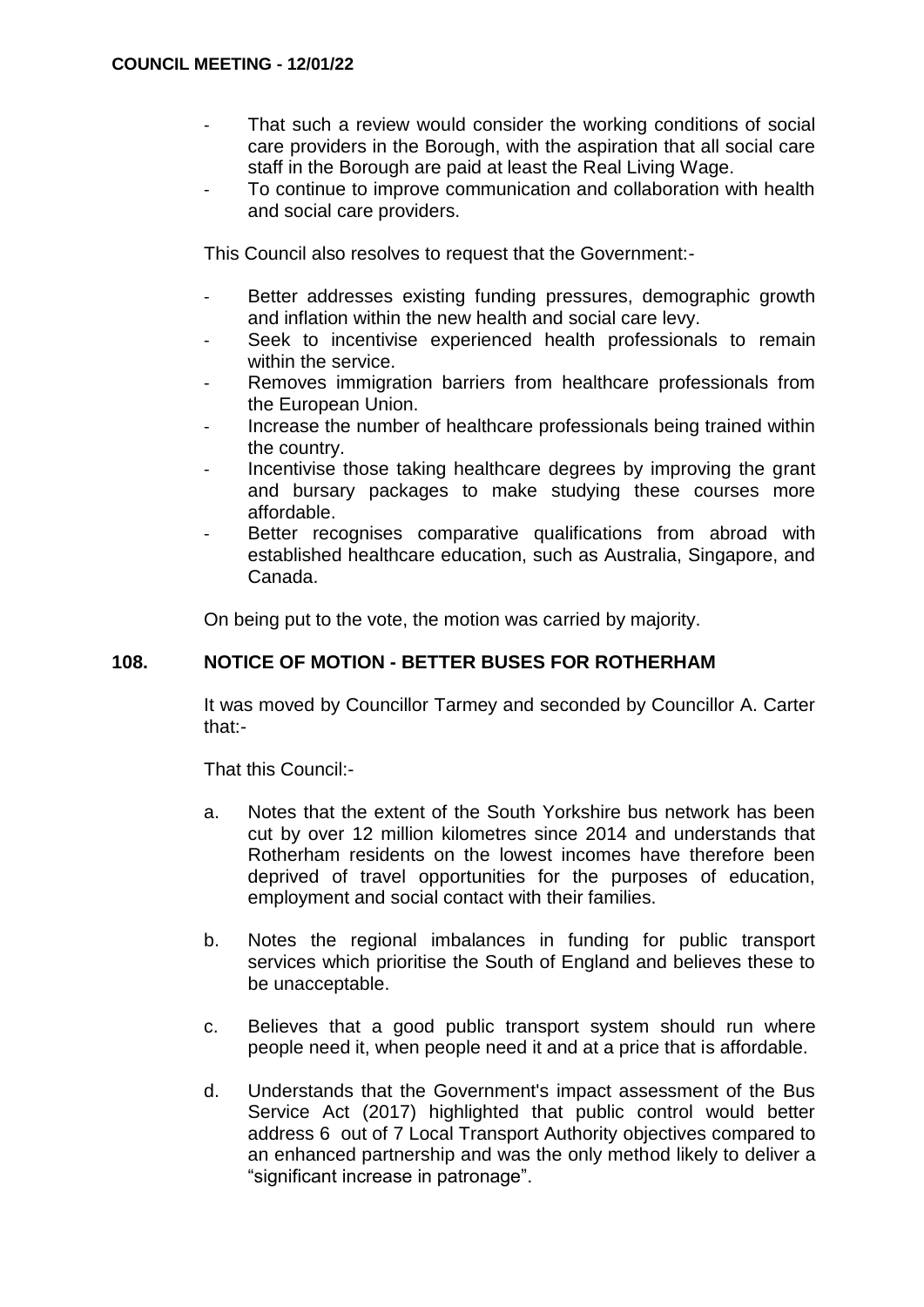- e. Welcomes the outcomes of the South Yorkshire Bus Review (2020), including the recommendation to immediately explore the legal and financial aspects of franchising in South Yorkshire.
- f. Believes that the Mayor of South Yorkshire must exercise powers to bring bus services back under local control (via franchising), at the earliest practicable date, and central government must do more to provide significant funding to revitalise local transport in the North.
- g. Acknowledges that the costs of franchising cannot be estimated accurately until a "notice of intent" has been released and the associated statutory powers to access bus operators' commercial data employed.

Therefore, this Council requests that the Administration:-

- (i) Inform the South Yorkshire Combined Authority of its support for conducting a statutory assessment of franchising at the earliest possible opportunity in 2022.
- (ii) Request a Combined Authority vote to release a notice of intent to prepare a franchising assessment within 6 months.

At this point it was moved by Councillor Read and seconded by Councillor Beck that the motion be amended as follows:-

That this Council:-

To insert the words "in part as a consequence of devastating Government cuts" after the word 2014 to now read:-

- h. Notes that the extent of the South Yorkshire bus network has been cut by over 12 million kilometres since 2014 *in part as a consequence of devastating Government cuts* and understands that Rotherham residents on the lowest incomes have been therefore been deprived of travel opportunities for the purposes of education, employment and social contact with their families.
- i. Notes the regional imbalances in funding for public transport services which prioritise the South of England and believes these to be unacceptable.
- j. Believes that a good public transport system should run where people need it, when people need it and at a price that is affordable.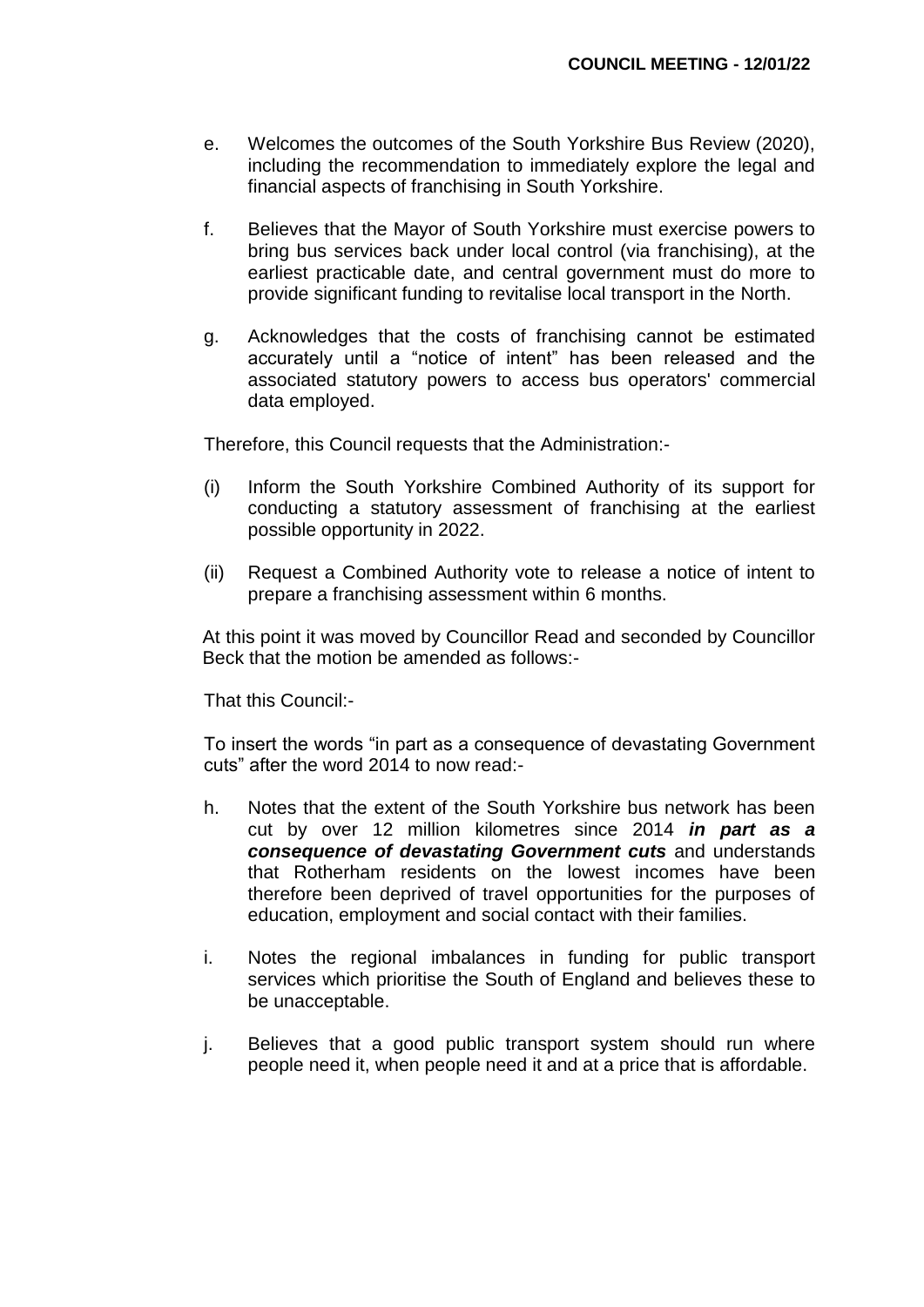- k. Understands that the Government's impact assessment of the Bus Service Act (2017) highlighted that public control would better address six out of seven Local Transport Authority objectives compared to an enhanced partnership and was the only method likely to deliver a "significant increase in patronage".
- l. Welcomes the outcomes of the South Yorkshire Bus Review (2020), including the recommendation to immediately explore the legal and financial aspects of franchising in South Yorkshire.
- m. **[delete]** *Believes that the Mayor of South Yorkshire must exercise powers to bring bus services back under local control (via franchising), at the earliest practicable date, and [to here] [insert] Welcomes the significant steps taken already by the Mayor of South Yorkshire alongside Council leaders; including setting out clear objectives in the Bus Service Improvement Plan to cap bus fares, make buses more reliable through a series of bus priority measures, improve bus stops and realtime information, and move towards a zero emission bus fleet. [to here]*
- n. *[insert] Notes that the Mayor of South Yorkshire has already set out his intention for the MCA to make a formal decision on investigating bus franchising within the next few weeks. [to here]*
- o. *[insert] Believes that [to here]* central government must do *[insert] much [to here]* more to provide significant funding to revitalise local transport in the North.
- p. *[deletes] Acknowledges that the costs of franchising cannot be estimated accurately until a "notice of intent" has been released and the associated statutory powers to access bus operators' commercial data employed. [to here]*

Therefore, this Council requests that the Administration:-

- (iii) Inform the South Yorkshire Combined Authority of its support for conducting a statutory assessment of franchising at the earliest possible opportunity in 2022, *[insert] subject to the assessment itself having no financial implications for the Council. [to here]*
- (iv) *[insert] Calls on the Government to fully fund South Yorkshire's £570 million City Region Sustainable Transport Settlement, including the required significant investment in bus infrastructure, and the South Yorkshire Bus Service Improvement Plan. [to here]*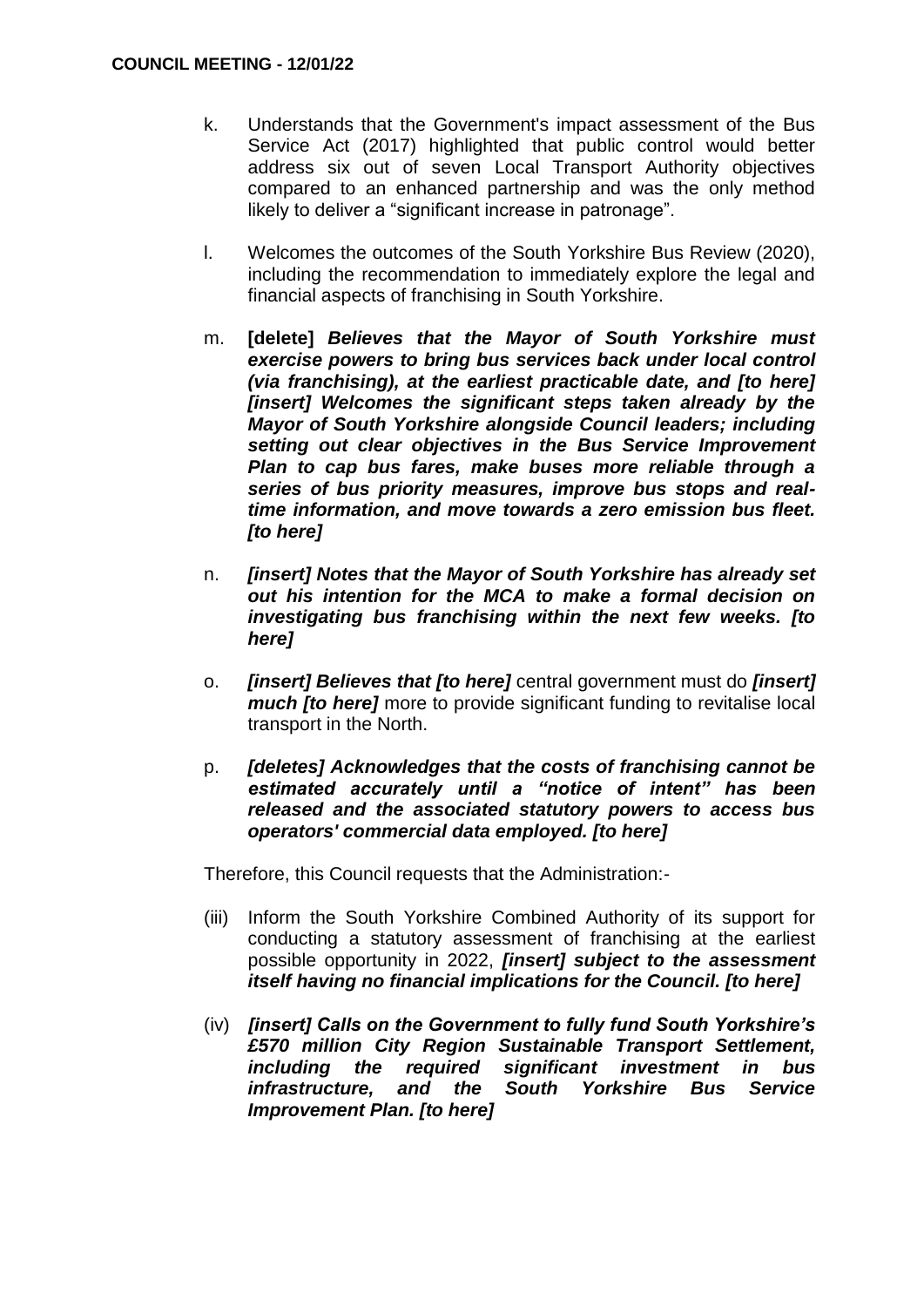# *(v) [delete] Request a Combined Authority vote to release a notice of intent to prepare a franchising assessment within 6 months. [to here]*

The amendment was put and carried and became the substantive motion.

The substantive motion now read:-

That this Council:-

- a. Notes that the extent of the South Yorkshire bus network has been cut by over 12 million kilometres since 2014 in part as a consequence of devastating Government cuts and understands that Rotherham residents on the lowest incomes have been therefore been deprived of travel opportunities for the purposes of education, employment and social contact with their families.
- b. Notes the regional imbalances in funding for public transport services which prioritise the South of England and believes these to be unacceptable.
- c. Believes that a good public transport system should run where people need it, when people need it and at a price that is affordable.
- d. Understands that the Government's impact assessment of the Bus Service Act (2017) highlighted that public control would better address 6 out of 7 Local Transport Authority objectives compared to an enhanced partnership and was the only method likely to deliver a "significant increase in patronage".
- e. Welcomes the outcomes of the South Yorkshire Bus Review (2020), including the recommendation to immediately explore the legal and financial aspects of franchising in South Yorkshire.
- f. Welcomes the significant steps taken already by the Mayor of South Yorkshire alongside Council leaders; including setting out clear objectives in the Bus Service Improvement Plan to cap bus fares, make buses more reliable through a series of bus priority measures, improve bus stops and real-time information, and move towards a zero emission bus fleet.
- g. Notes that the Mayor of South Yorkshire has already set out his intention for the MCA to make a formal decision on investigating bus franchising within the next few weeks.
- h. Believes that central government must to do much more to provide significant funding to revitalise local transport in the North.

Therefore, this Council requests that the Administration:-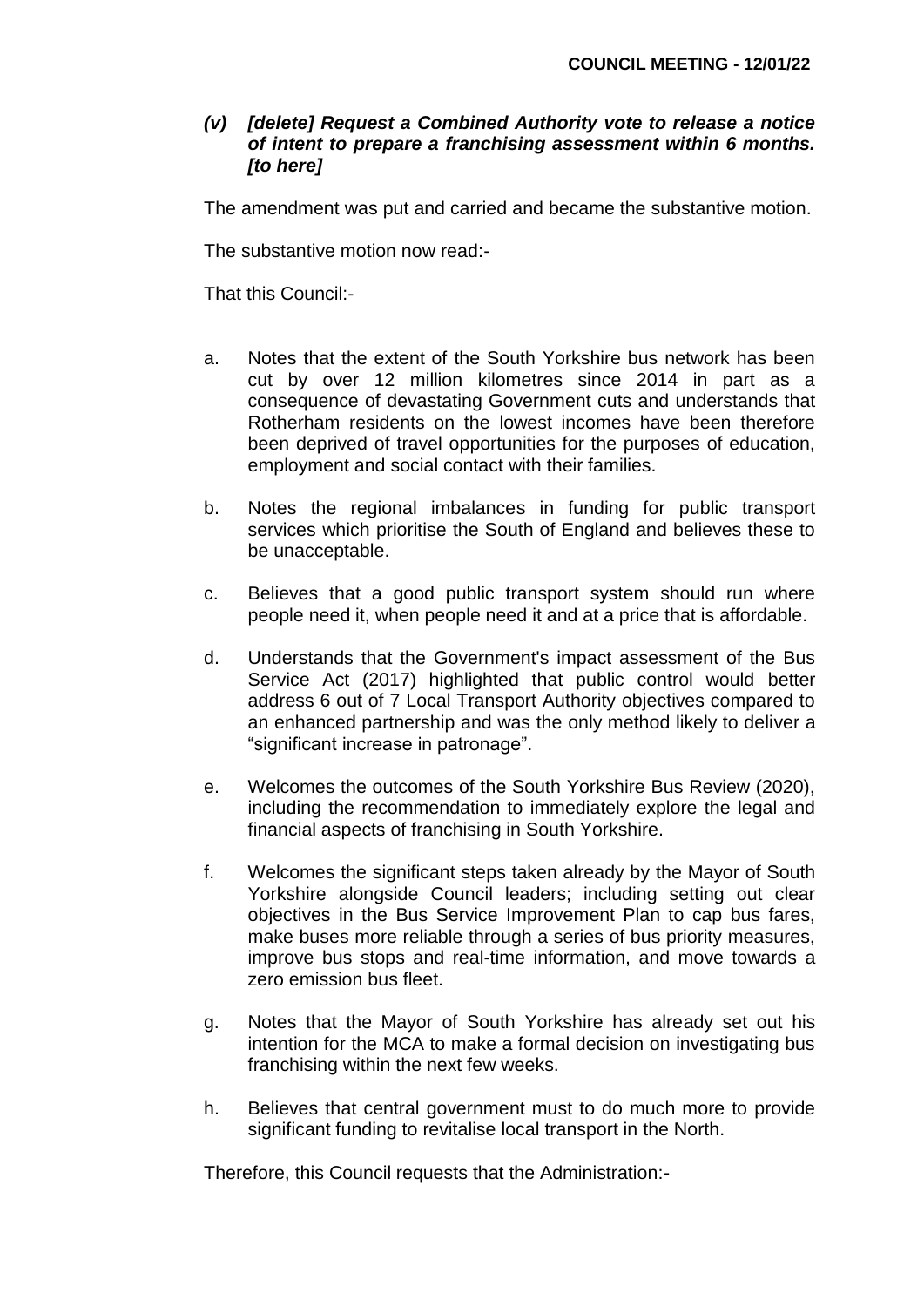- (i) Inform the South Yorkshire Combined Authority of its support for conducting a statutory assessment of franchising at the earliest possible opportunity in 2022, subject to the assessment itself having no financial implications for the Council.
- (ii) Calls on the Government to fully fund South Yorkshire's £570 million City Region Sustainable Transport Settlement, including the required significant investment in bus infrastructure, and the South Yorkshire Bus Service Improvement Plan.

On being put to the vote, the motion was carried unanimously.

## **109. NOTICE OF MOTION - CURRENT CONCERNS OVER THE SOUTH YORKSHIRE POLICE RESPONSE TO CHILD SEXUAL EXPLOITATION**

It was moved by Councillor Barley and seconded by Councillor Baum-Dixon that:-

This Council notes:-

- On 23rd November 2021, the Independent Office for Police Conduct (IOPC) published a report titled 'Operation Linden – Learning and Recommendations' in which it compared complaints around South Yorkshire Police's (SYP) handling of Child Sexual Exploitation (CSE) cases in Rotherham between 1997 and 2013 to current practice, highlighted a number of continuing problems in SYP's handling of CSE investigations, and made a series of recommendations to SYP.
- The IOPC said *"there is more work to be done to build on and maintain the knowledge and skills of South Yorkshire Police officers and staff"* and recommended *"South Yorkshire Police ensures knowledge and skills of those involved in child sexual exploitation work are kept up to date as part of their continuous improvement cycle."*
- The IOPC also pointed to a 2014 inspection of SYP police which found *"a cause for concern about crimes involving vulnerable adults and children reported directly to South Yorkshire Police's public protection department (mostly through professional third-party reports) were not all being recorded"* and noted that a 2020 reinspection found *"significant under-recording of crimes committed against vulnerable children."* As a result, in its November 2021 report the IOPC recommended that: *"South Yorkshire Police takes steps to ensure that crime recording practice in its public protection departments is compliant with the Home Office Counting Rules for Recorded Crime."*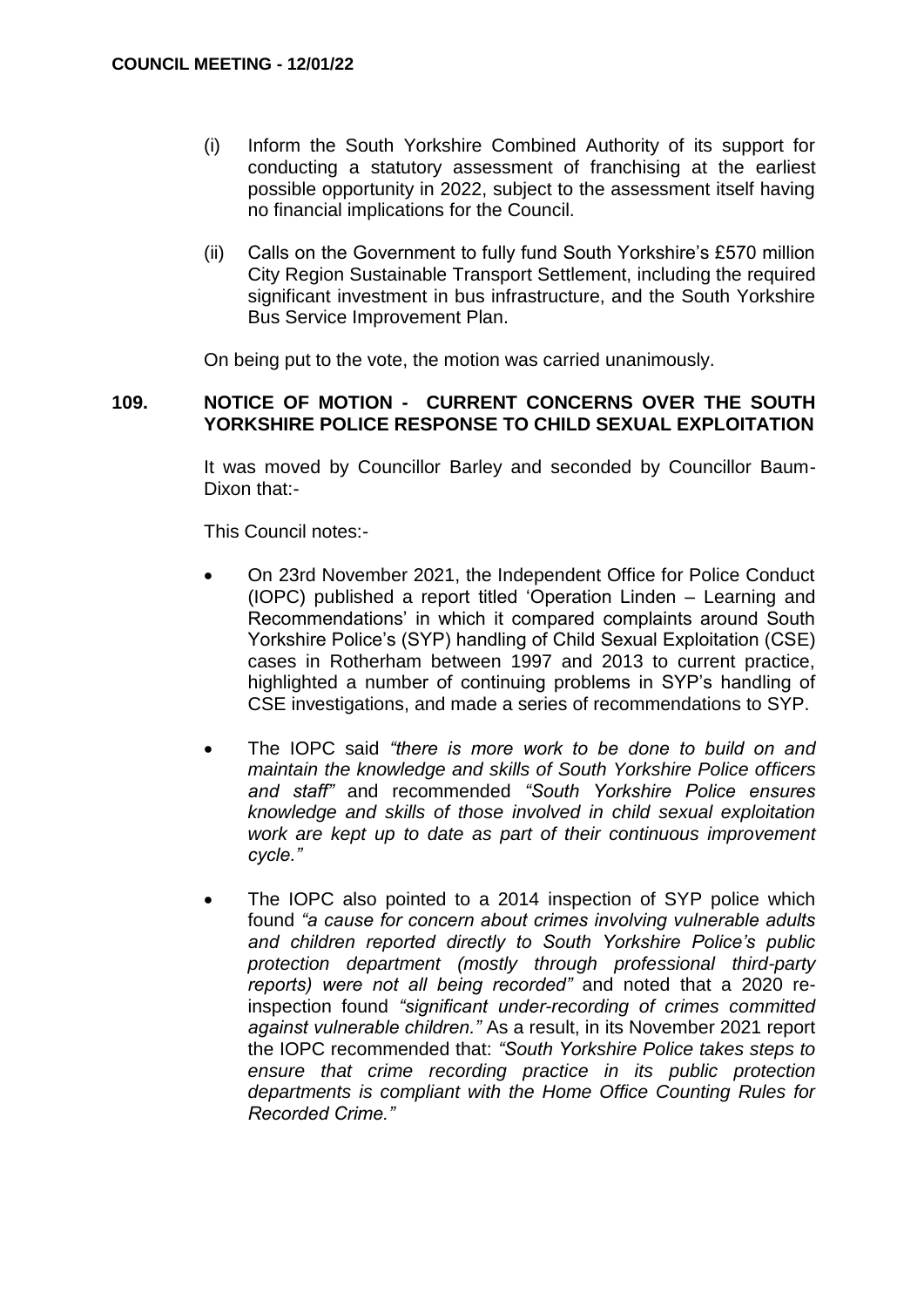- The IOPC report highlighted continuing failings in the way SYP deals with victims of child sexual exploitation, including noting a lack of monitoring of compliance with The Victims' Code, failing to regularly update victims on progress in contravention of SYP's own policies, and a lack of understanding of the role of local independent sexual violence advisors (ISVAs) in supporting victims. As a result, the IOPC made a series of recommendations for SYP to:
	- o *"ensure it has a way of effectively monitoring compliance with the Victims' Code. This should include the quality of interactions between itself and others and not just a 'tick box exercise' of the various entitlements being made available."*
	- o *"take steps to ensure that victims are regularly updated, and at least once every 28 days, in line with expectations."*
	- o And *"continues to work with the local ISVA service to improve its working arrangements. This should include:-*
		- *"a named point of contact at South Yorkshire Police for use by the ISVA service*
		- *"ensuring that South Yorkshire Police representatives who have contact with victims and survivors fully understand the ISVA service's role and can explain this to others when needed*
		- *"agreement on how updates are provided to victims and survivors*
		- *"how the ISVA service could be involved in South Yorkshire Police training to help raise awareness about its role and responsibilities and how they can work together."*
- In addition to these recommendations, the IOPC report contained a series of concerning statements, including:
	- o *"South Yorkshire Police has told us about many changes it has made since the matters we investigated took place. We have not assessed whether these changes have led to improvements in practice but remain worried that despite multiple reports and recommendations, there are still areas of concern."*
	- o *"Additionally, the ISVA service manager told us that although they had seen some improvement in 2015-16, there had been some deterioration since then."*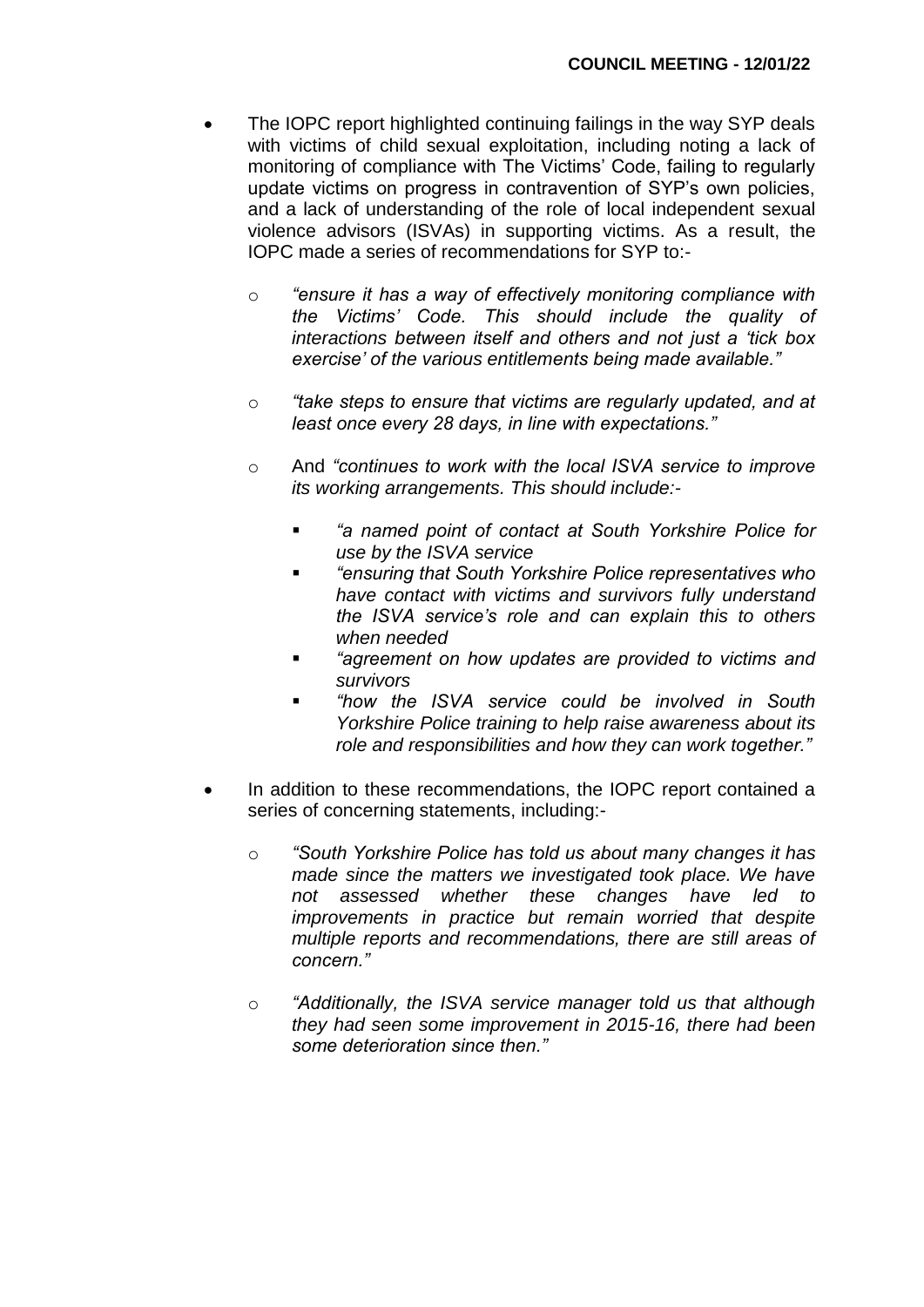In an article published on 23<sup>rd</sup> November 2021 on the IOPC's website introducing the 'Operation Linden – Learning and Recommendations' report, IOPC Director of Major Investigations, Steve Noonan said: *"Survivors of abuse will no doubt be deeply concerned, as are we, that some of these problems still exist today and we urge the police to act on these recommendations urgently to provide much needed reassurance to the public."*

This Council also notes:-

- On 30th December 2021, *The Times* published an article titled 'Rotherham grooming scandal: Priti Patel says police must record ethnicity of child abuse suspects', containing information taken from SYP's internal document 'Child Exploitation Strategic Profile', from December 2019.
- According to *The Times*, the newspaper had originally requested a copy of the strategic profile in August 2020 under a Freedom of Information request and had been denied. Following appeals to the Information Commissioner's Office (ICO), SYP was forced to share the profile.
- *The Times* also reports that: *"The force admitted in internal emails that it was trying to block disclosure, freedom of information requests show. One officer said:* "I think we need to stick to our guns as to do anything else would create an unwelcome precedent"*.*
- SYP's own Child Exploitation Strategic Profile contains concerning admissions that SYP:
	- o Failed to record the ethnicity of suspects in 67% of Child Sexual Exploitation (CSE) non-cyber enabled cases in the Rotherham District in 2019, with this being worse than Doncaster (54%), Sheffield (52%), and Barnsley (47%).
	- o Saw a 30% reduction in CSE offences reported despite a rising national trend. The report said: *"It is difficult to ascertain the reason why offending has reduced. However, PVP are dealing with competing demands with CCE, which in turn may have led to a reduction in proactively identifying CSE."*
	- o Did not have access to a series of data/information that may indicate that a child or young person is being exploited. These indicators included: children who have attended sexual health clinics with sexually transmitted infections, children requesting contraception at an early age, pregnancy or requesting terminations, children absent from school, children excluded from education, and children displaying sexually inappropriate behaviour.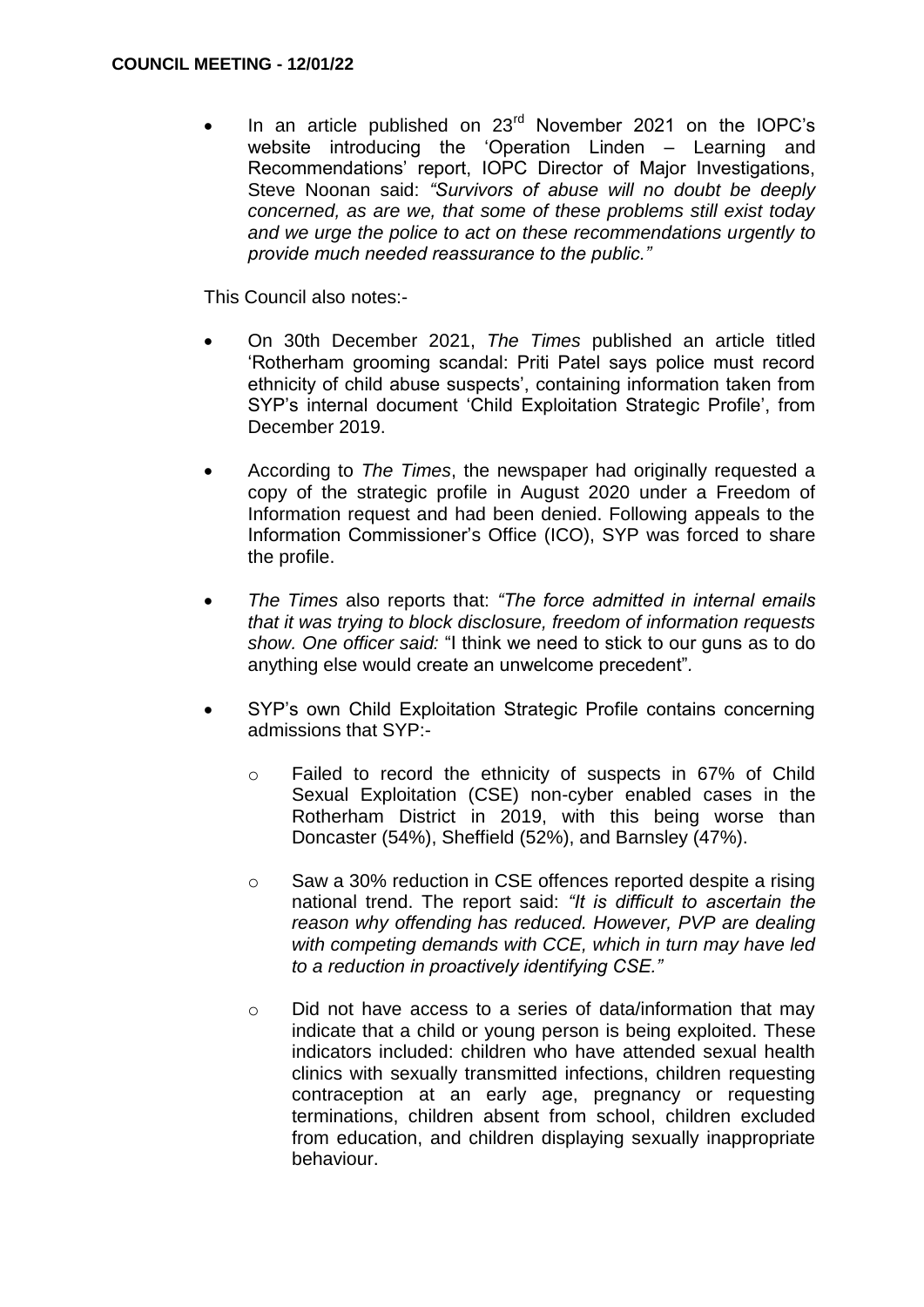- o Identifies children repeatedly missing from home as a possible indicator of CSE, but says that: *"Currently the Missing from Home System is impacting on the Force's ability to deal with missing persons effectively as analytical opportunities are limited."*
- o Identified Rotherham as a 'hotspot' for Child Sexual Exploitation in December 2019. The report states: *"Rotherham continues to be a 'hotspot' for CSE offending in South Yorkshire."*

This Council, therefore, resolves to:-

- Regularly monitor South Yorkshire Police's progress against recommendations made by the IOPC in its November 2021 report, with scrutiny arrangements to be determined by the Chair of the Overview and Scrutiny Management Board as a matter of urgency.
- Ask the Chair of the Overview and Scrutiny Management Board to give consideration to including scrutiny of the issues raised in South Yorkshire Police's 2019 Child Exploitation Strategic Profile and by *The Times'* investigation in the above scrutiny arrangements.
- Ask the Leader of the Council and other Group Leaders to, individually or collectively, write to South Yorkshire Police Chief Constable Lauren Poultney and South Yorkshire Police and Crime Commissioner Dr Alan Billings:
	- o Expressing concerns in line with the IOPC that "*despite multiple reports and recommendations, there are still areas of concern"* in the way South Yorkshire Police handles CSE investigations;
	- o Calling for urgent action to fully adopt all of the IOPC's recommendations and for SYP to co-operate with this Council's scrutiny arrangements to monitor progress; and
	- o Urging the force to be more transparent with members of the public and press, including readily complying with Freedom of Information requests and establishing a regular publishing schedule of materials related to Child Sexual Exploitation and other matters – including publishing updates to the Child Exploitation Strategic Profile as they are produced internally – in order to avoid a repeat of the circumstances leading up to the article published by *The Times* referenced in this motion.

At this point it was moved by Councillor Read and seconded by Councillor Cusworth that the motion be amended. The amendment below was accepted and became the substantive motion:-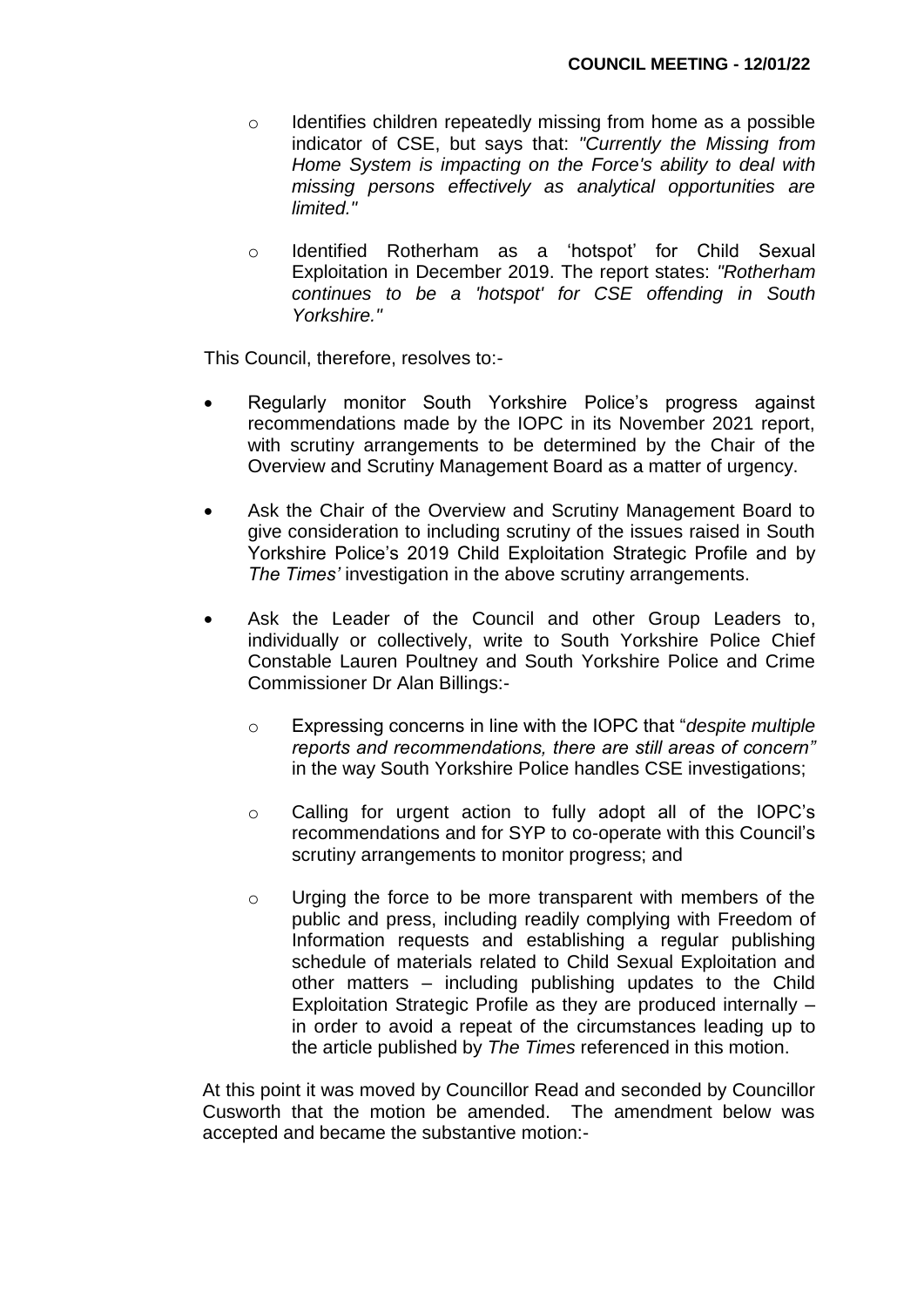This Council notes:-

- On 23rd November 2021, the Independent Office for Police Conduct (IOPC) published a report titled 'Operation Linden – Learning and Recommendations' in which it compared complaints around South Yorkshire Police's (SYP) handling of Child Sexual Exploitation (CSE) cases in Rotherham between 1997 and 2013 to current practice, highlighted a number of continuing problems in SYP's handling of CSE investigations, and made a series of recommendations to SYP.
- The IOPC said *"there is more work to be done to build on and maintain the knowledge and skills of South Yorkshire Police officers and staff"* and recommended *"South Yorkshire Police ensures knowledge and skills of those involved in child sexual exploitation work are kept up to date as part of their continuous improvement cycle."*
- The IOPC also pointed to a 2014 inspection of SYP police which found *"a cause for concern about crimes involving vulnerable adults and children reported directly to South Yorkshire Police's public protection department (mostly through professional third-party reports) were not all being recorded"* and noted that a 2020 reinspection found *"significant under-recording of crimes committed against vulnerable children."* As a result, in its November 2021 report the IOPC recommended that: *"South Yorkshire Police takes steps to ensure that crime recording practice in its public protection departments is compliant with the Home Office Counting Rules for Recorded Crime."*
- The IOPC report highlighted continuing failings in the way SYP deals with victims of child sexual exploitation, including noting a lack of monitoring of compliance with The Victims' Code, failing to regularly update victims on progress in contravention of SYP's own policies, and a lack of understanding of the role of local independent sexual violence advisors (ISVAs) in supporting victims. As a result, the IOPC made a series of recommendations for SYP to:
	- o *"ensure it has a way of effectively monitoring compliance with the Victims' Code. This should include the quality of interactions between itself and others and not just a 'tick box exercise' of the various entitlements being made available."*
	- o *"take steps to ensure that victims are regularly updated, and at least once every 28 days, in line with expectations."*
	- o And *"continues to work with the local ISVA service to improve its working arrangements. This should include:-*
		- *"a named point of contact at South Yorkshire Police for use by the ISVA service*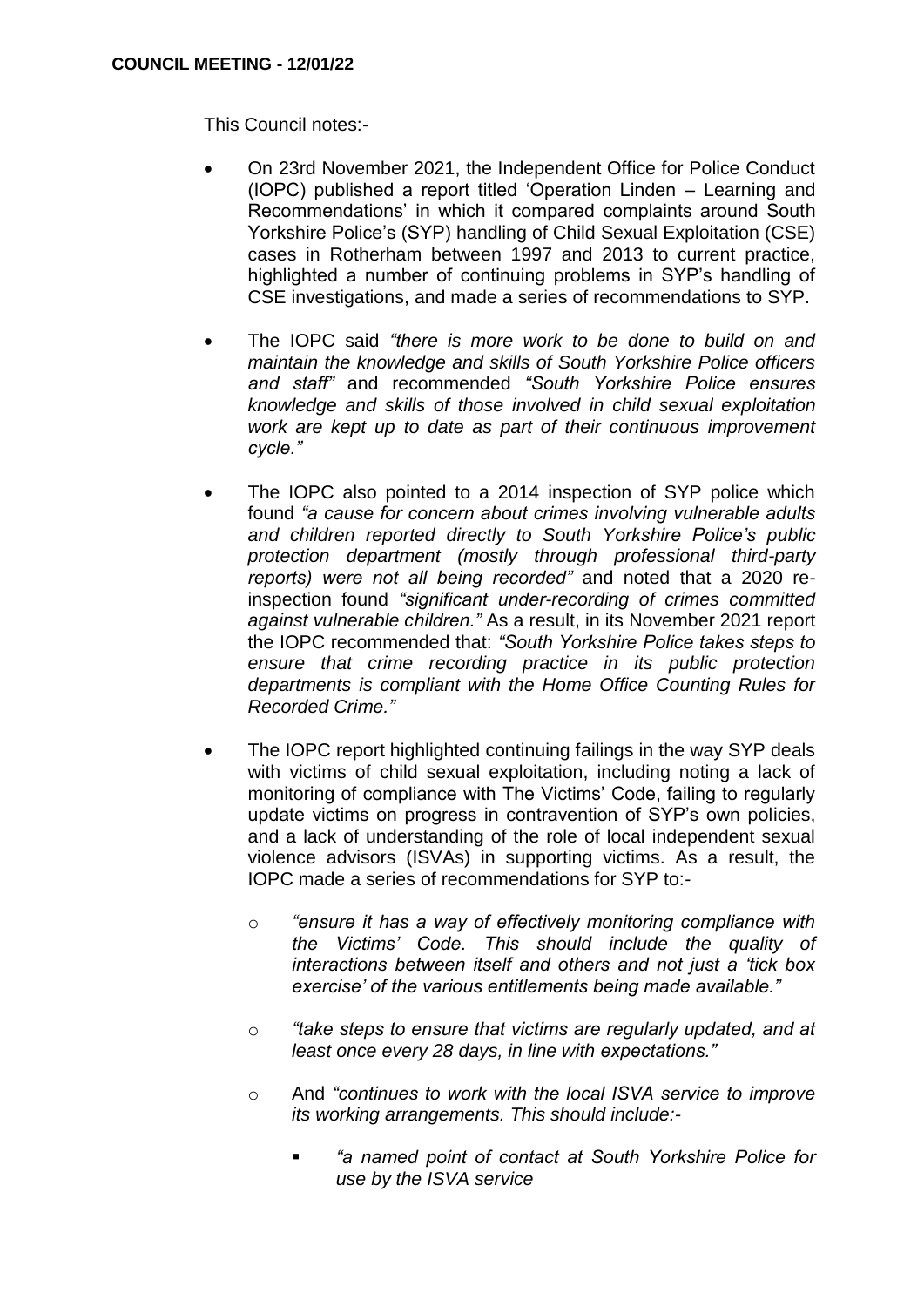- *"ensuring that South Yorkshire Police representatives who have contact with victims and survivors fully understand the ISVA service's role and can explain this to others when needed*
- *"agreement on how updates are provided to victims and survivors*
- *"how the ISVA service could be involved in South Yorkshire Police training to help raise awareness about its role and responsibilities and how they can work together."*
- In addition to these recommendations, the IOPC report contained a series of concerning statements, including:
	- o *"South Yorkshire Police has told us about many changes it has made since the matters we investigated took place. We have not assessed whether these changes have led to improvements in practice but remain worried that despite multiple reports and recommendations, there are still areas of concern."*
	- o *"Additionally, the ISVA service manager told us that although they had seen some improvement in 2015-16, there had been some deterioration since then."*
- In an article published on 23<sup>rd</sup> November 2021 on the IOPC's website introducing the 'Operation Linden – Learning and Recommendations' report, IOPC Director of Major Investigations, Steve Noonan said: *"Survivors of abuse will no doubt be deeply concerned, as are we, that some of these problems still exist today and we urge the police to act on these recommendations urgently to provide much needed reassurance to the public."*

This Council also notes:-

- On 30th December 2021, *The Times* published an article titled 'Rotherham grooming scandal: Priti Patel says police must record ethnicity of child abuse suspects', containing information taken from SYP's internal document 'Child Exploitation Strategic Profile', from December 2019.
- According to *The Times*, the newspaper had originally requested a copy of the strategic profile in August 2020 under a Freedom of Information request and had been denied. Following appeals to the Information Commissioner's Office (ICO), SYP was forced to share the profile.
- *The Times* also reports that: *"The force admitted in internal emails that it was trying to block disclosure, freedom of information requests show. One officer said:* "I think we need to stick to our guns as to do anything else would create an unwelcome precedent"*.*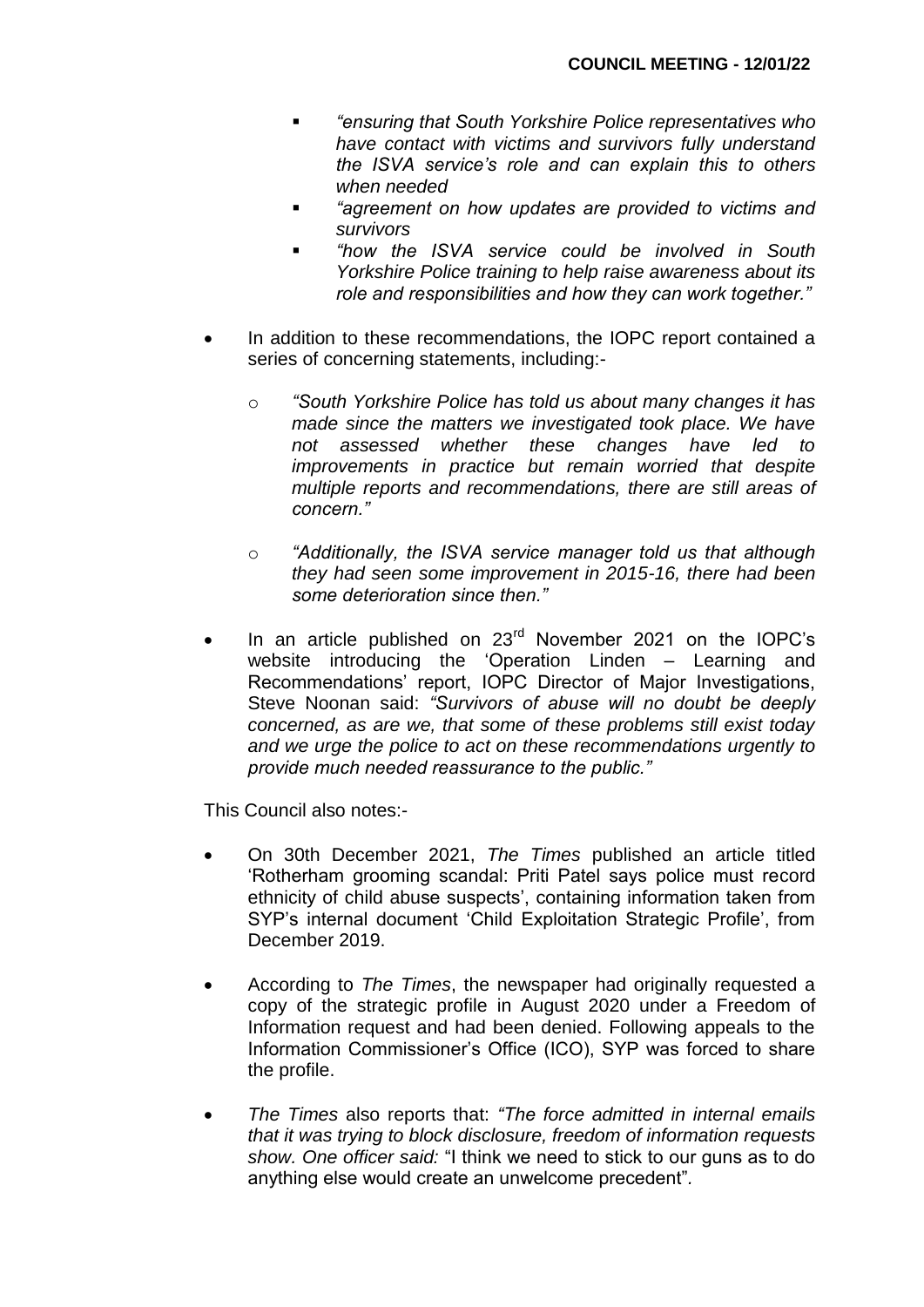- SYP's own Child Exploitation Strategic Profile contains concerning admissions that SYP:
	- o Failed to record the ethnicity of suspects in 67% of Child Sexual Exploitation (CSE) non-cyber enabled cases in the Rotherham District in 2019, with this being worse than Doncaster (54%), Sheffield (52%), and Barnsley (47%).
	- $\circ$  Saw a 30% reduction in CSE offences reported despite a rising national trend. The report said: *"It is difficult to ascertain the reason why offending has reduced. However, PVP are dealing with competing demands with CCE, which in turn may have led to a reduction in proactively identifying CSE."*
	- o Did not have access to a series of data/information that may indicate that a child or young person is being exploited. These indicators included: children who have attended sexual health clinics with sexually transmitted infections, children requesting contraception at an early age, pregnancy or requesting terminations, children absent from school, children excluded from education, and children displaying sexually inappropriate behaviour.
	- o Identifies children repeatedly missing from home as a possible indicator of CSE, but says that: *"Currently the Missing from Home System is impacting on the Force's ability to deal with missing persons effectively as analytical opportunities are limited."*
	- o Identified Rotherham as a 'hotspot' for Child Sexual Exploitation in December 2019. The report states: *"Rotherham continues to be a 'hotspot' for CSE offending in South Yorkshire."*
- *[insert] That the Leader of Rotherham Council has already written twice to the Chief Constable of South Yorkshire Police to raise his concerns and seek assurances in relation to these matters.*

# *Further notes:-*

 *That in a letter to Rotherham MP Sarah Champion dated 16th November, the Government has confirmed that it does not intend to continue to support Rotherham Council with costs associated with Operation Stovewood, effectively cutting resources to help survivors of CSE to secure justice by half a million pounds a year.*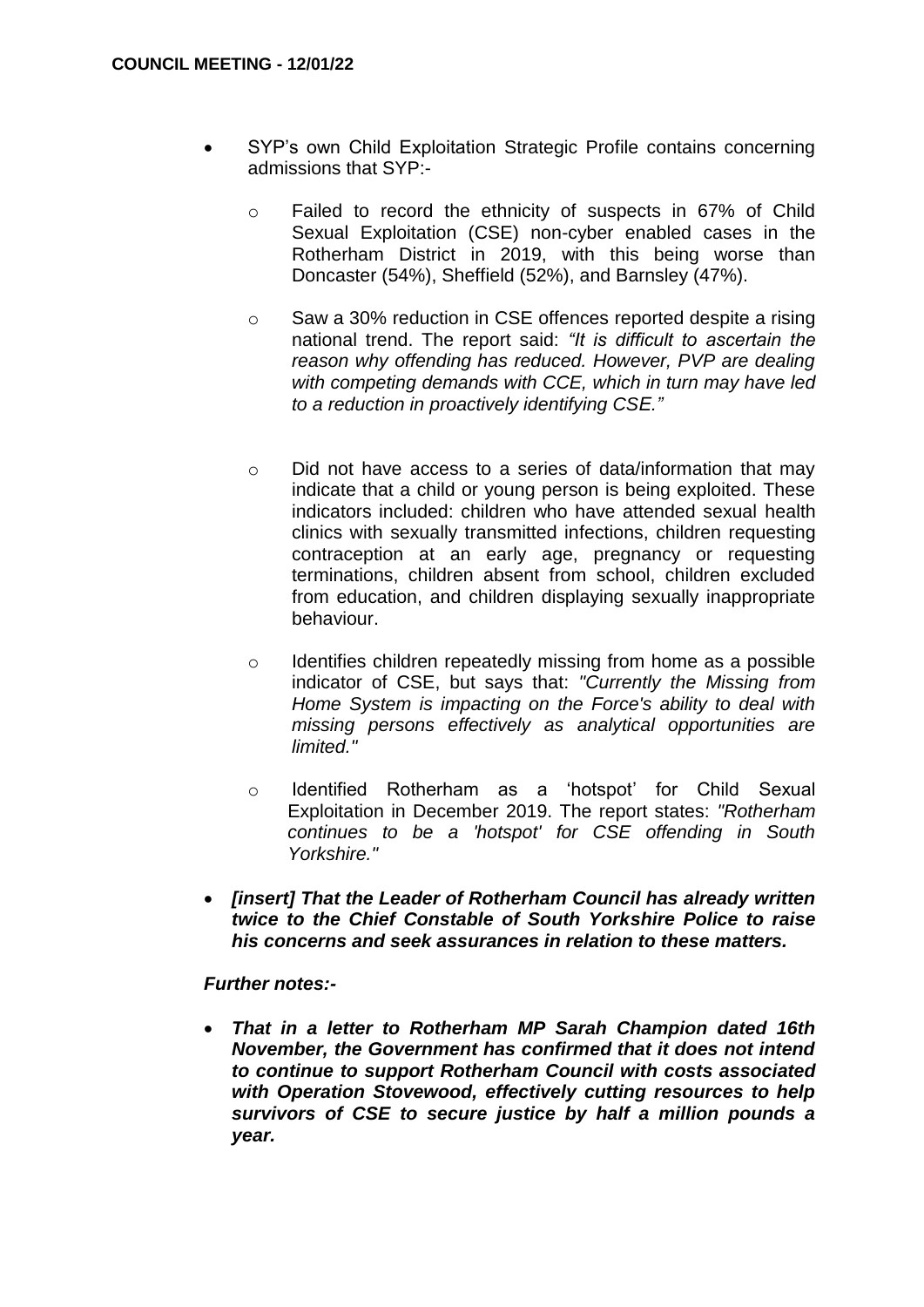This Council, therefore, resolves to:-

- Regularly monitor South Yorkshire Police's progress against recommendations made by the IOPC in its November 2021 report, with scrutiny arrangements to be determined by the Chair of the Overview and Scrutiny Management Board as a matter of urgency.
- Ask the Chair of the Overview and Scrutiny Management Board to give consideration to including scrutiny of the issues raised in South Yorkshire Police's 2019 Child Exploitation Strategic Profile and by *The Times'* investigation in the above scrutiny arrangements.
- Ask the *[delete] Leader of the Council and other [to here]* Group Leaders to, *[delete] individually or collectively, [to here] [insert] follow the example of the Council Leader and [to here]* write to South Yorkshire Police Chief Constable Lauren Poultney and South Yorkshire Police and Crime Commissioner Dr Alan Billings:
	- o Expressing concerns in line with the IOPC that "*despite multiple reports and recommendations, there are still areas of concern"* in the way South Yorkshire Police handles CSE investigations;
	- o Calling for urgent action to fully adopt all of the IOPC's recommendations and for SYP to co-operate with this Council's scrutiny arrangements to monitor progress; and
	- o Urging the force to be more transparent with members of the public and press, including readily complying with Freedom of Information requests and establishing a regular publishing schedule of materials related to Child Sexual Exploitation and other matters – including publishing updates to the Child Exploitation Strategic Profile as they are produced internally – in order to avoid a repeat of the circumstances leading up to the article published by *The Times* referenced in this motion.
- *[insert] Calls on the Government to renew the level of commitment it has shown until this time to supporting Operation Stovewood, by putting in place a sustainable funding package towards the Council's costs of no less than £500,000 per year, until the conclusion of criminal proceedings. [to here]*

The motion now reads:-

This Council notes:-

 On 23rd November 2021, the Independent Office for Police Conduct (IOPC) published a report titled 'Operation Linden – Learning and Recommendations' in which it compared complaints around South Yorkshire Police's (SYP) handling of Child Sexual Exploitation (CSE) cases in Rotherham between 1997 and 2013 to current practice,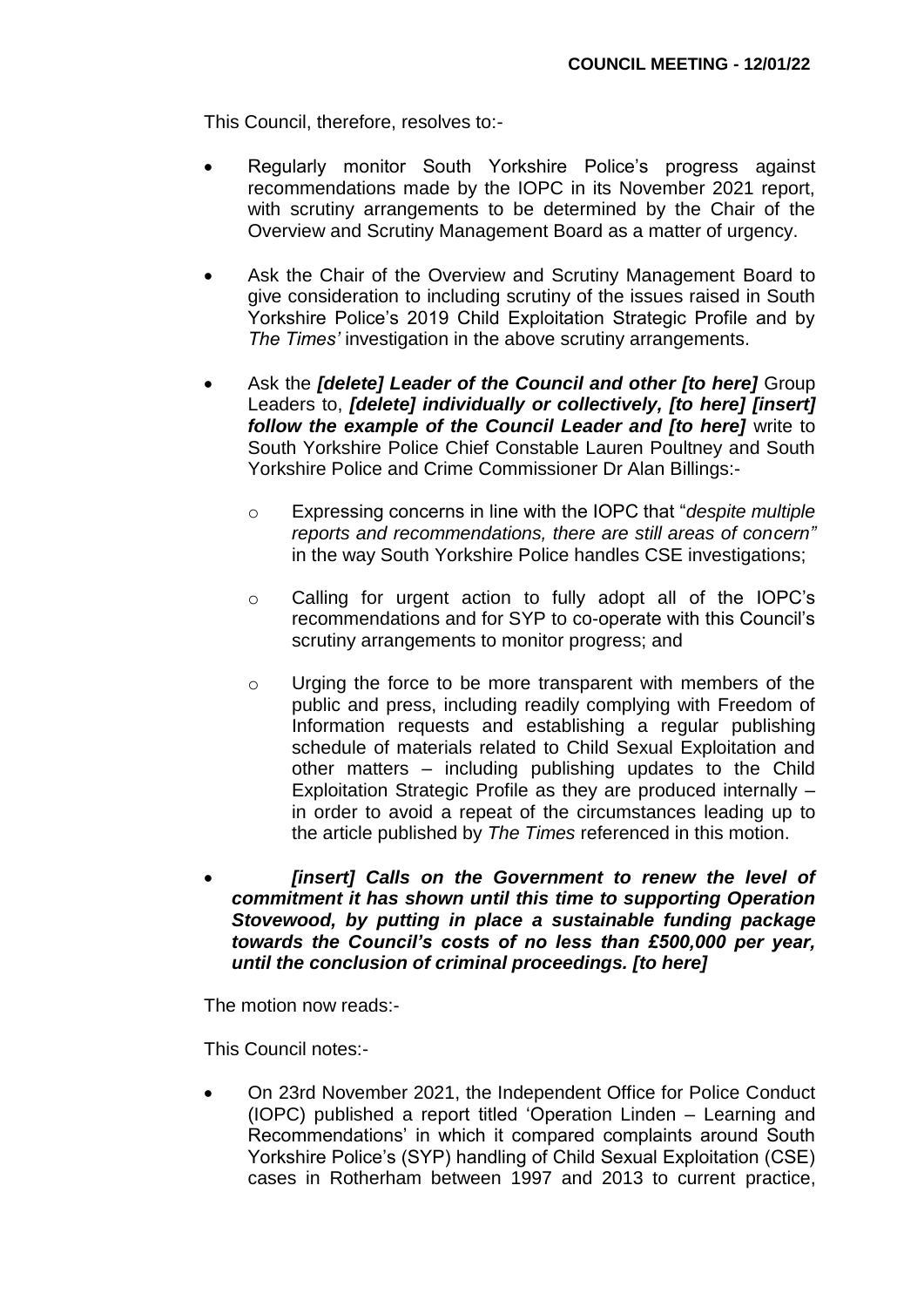highlighted a number of continuing problems in SYP's handling of CSE investigations, and made a series of recommendations to SYP.

- The IOPC said *"there is more work to be done to build on and maintain the knowledge and skills of South Yorkshire Police officers and staff"* and recommended *"South Yorkshire Police ensures knowledge and skills of those involved in child sexual exploitation work are kept up to date as part of their continuous improvement cycle."*
- The IOPC also pointed to a 2014 inspection of SYP police which found *"a cause for concern about crimes involving vulnerable adults and children reported directly to South Yorkshire Police's public protection department (mostly through professional third-party reports) were not all being recorded"* and noted that a 2020 reinspection found *"significant under-recording of crimes committed against vulnerable children."* As a result, in its November 2021 report the IOPC recommended that: *"South Yorkshire Police takes steps to ensure that crime recording practice in its public protection departments is compliant with the Home Office Counting Rules for Recorded Crime."*
- The IOPC report highlighted continuing failings in the way SYP deals with victims of child sexual exploitation, including noting a lack of monitoring of compliance with The Victims' Code, failing to regularly update victims on progress in contravention of SYP's own policies, and a lack of understanding of the role of local independent sexual violence advisors (ISVAs) in supporting victims. As a result, the IOPC made a series of recommendations for SYP to:
	- o *"ensure it has a way of effectively monitoring compliance with the Victims' Code. This should include the quality of interactions between itself and others and not just a 'tick box exercise' of the various entitlements being made available."*
	- o *"take steps to ensure that victims are regularly updated, and at least once every 28 days, in line with expectations."*
	- o And *"continues to work with the local ISVA service to improve its working arrangements. This should include:-*
		- *"a named point of contact at South Yorkshire Police for use by the ISVA service*
		- *"ensuring that South Yorkshire Police representatives who have contact with victims and survivors fully understand the ISVA service's role and can explain this to others when needed*
		- *"agreement on how updates are provided to victims and survivors*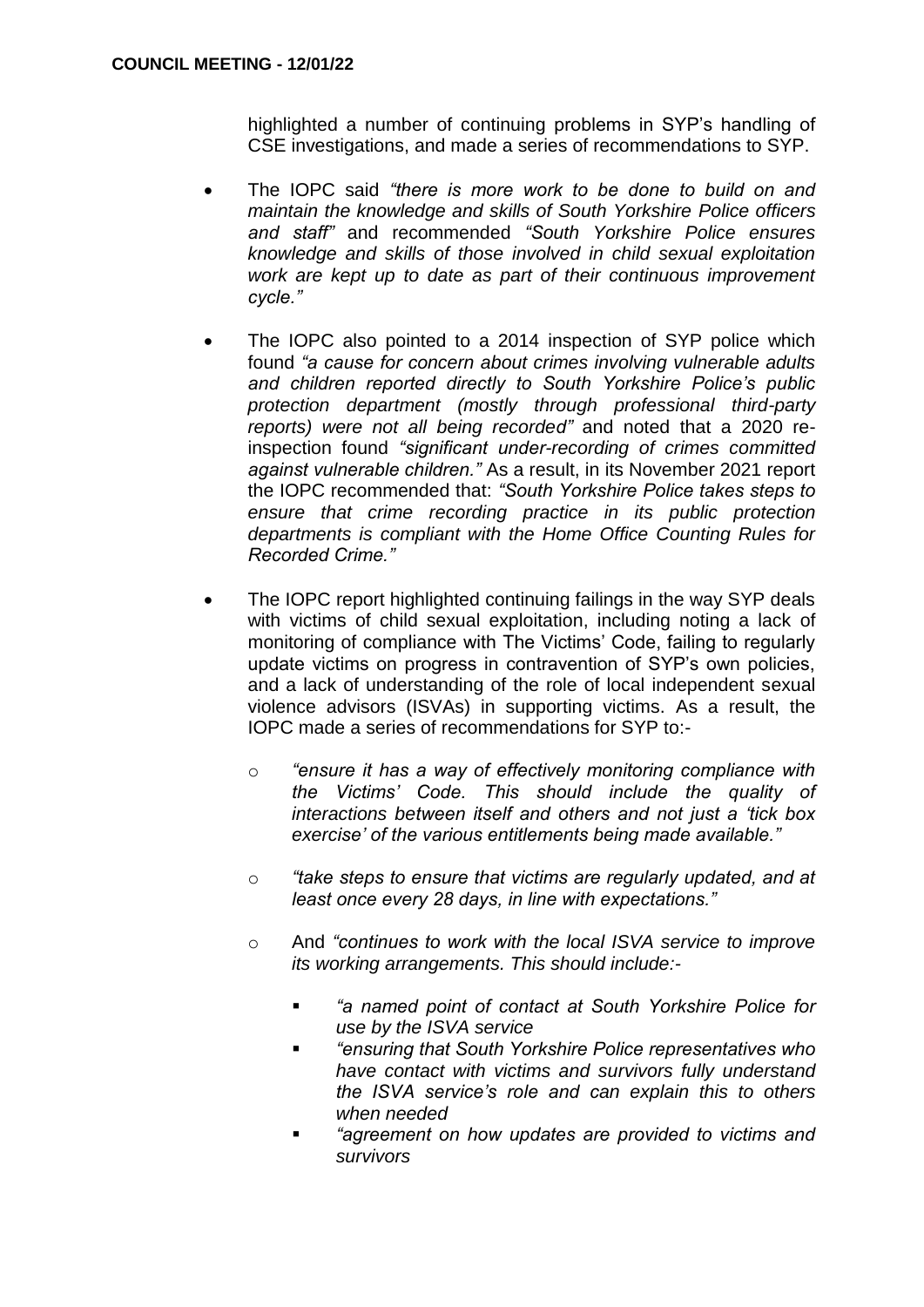- *"how the ISVA service could be involved in South Yorkshire Police training to help raise awareness about its role and responsibilities and how they can work together."*
- In addition to these recommendations, the IOPC report contained a series of concerning statements, including:
	- o *"South Yorkshire Police has told us about many changes it has made since the matters we investigated took place. We have not assessed whether these changes have led to improvements in practice but remain worried that despite multiple reports and recommendations, there are still areas of concern."*
	- o *"Additionally, the ISVA service manager told us that although they had seen some improvement in 2015-16, there had been some deterioration since then."*
- In an article published on 23<sup>rd</sup> November 2021 on the IOPC's website introducing the 'Operation Linden – Learning and Recommendations' report, IOPC Director of Major Investigations, Steve Noonan said: *"Survivors of abuse will no doubt be deeply concerned, as are we, that some of these problems still exist today and we urge the police to act on these recommendations urgently to provide much needed reassurance to the public."*

This Council also notes:-

- On 30th December 2021, *The Times* published an article titled 'Rotherham grooming scandal: Priti Patel says police must record ethnicity of child abuse suspects', containing information taken from SYP's internal document 'Child Exploitation Strategic Profile', from December 2019.
- According to *The Times*, the newspaper had originally requested a copy of the strategic profile in August 2020 under a Freedom of Information request and had been denied. Following appeals to the Information Commissioner's Office (ICO), SYP was forced to share the profile.
- *The Times* also reports that: *"The force admitted in internal emails that it was trying to block disclosure, freedom of information requests show. One officer said:* "I think we need to stick to our guns as to do anything else would create an unwelcome precedent"*.*
- SYP's own Child Exploitation Strategic Profile contains concerning admissions that SYP:-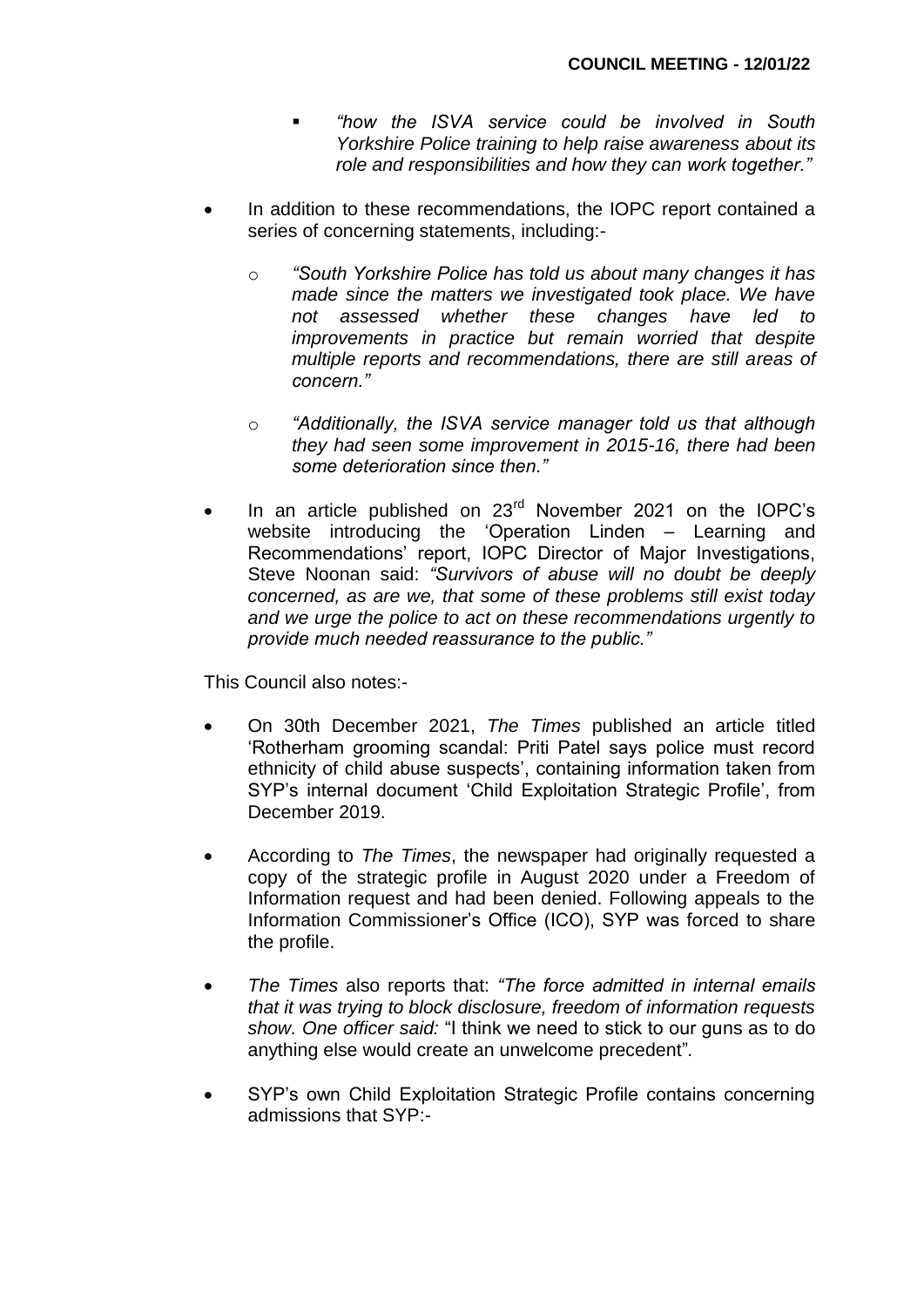- o Failed to record the ethnicity of suspects in 67% of Child Sexual Exploitation (CSE) non-cyber enabled cases in the Rotherham District in 2019, with this being worse than Doncaster (54%), Sheffield (52%), and Barnsley (47%).
- $\circ$  Saw a 30% reduction in CSE offences reported despite a rising national trend. The report said: *"It is difficult to ascertain the reason why offending has reduced. However, PVP are dealing with competing demands with CCE, which in turn may have led to a reduction in proactively identifying CSE."*
- o Did not have access to a series of data/information that may indicate that a child or young person is being exploited. These indicators included: children who have attended sexual health clinics with sexually transmitted infections, children requesting contraception at an early age, pregnancy or requesting terminations, children absent from school, children excluded from education, and children displaying sexually inappropriate behaviour.
- o Identifies children repeatedly missing from home as a possible indicator of CSE, but says that: *"Currently the Missing from Home System is impacting on the Force's ability to deal with missing persons effectively as analytical opportunities are limited."*
- o Identified Rotherham as a 'hotspot' for Child Sexual Exploitation in December 2019. The report states: *"Rotherham continues to be a 'hotspot' for CSE offending in South Yorkshire."*
- That the Leader of Rotherham Council has already written twice to the Chief Constable of South Yorkshire Police to raise his concerns and seek assurances in relation to these matters.

Further notes:-

 That in a letter to Rotherham MP Sarah Champion dated 16th November, the Government has confirmed that it does not intend to continue to support Rotherham Council with costs associated with Operation Stovewood, effectively cutting resources to help survivors of CSE to secure justice by half a million pounds a year.

This Council, therefore, resolves to:-

 Regularly monitor South Yorkshire Police's progress against recommendations made by the IOPC in its November 2021 report, with scrutiny arrangements to be determined by the Chair of the Overview and Scrutiny Management Board as a matter of urgency.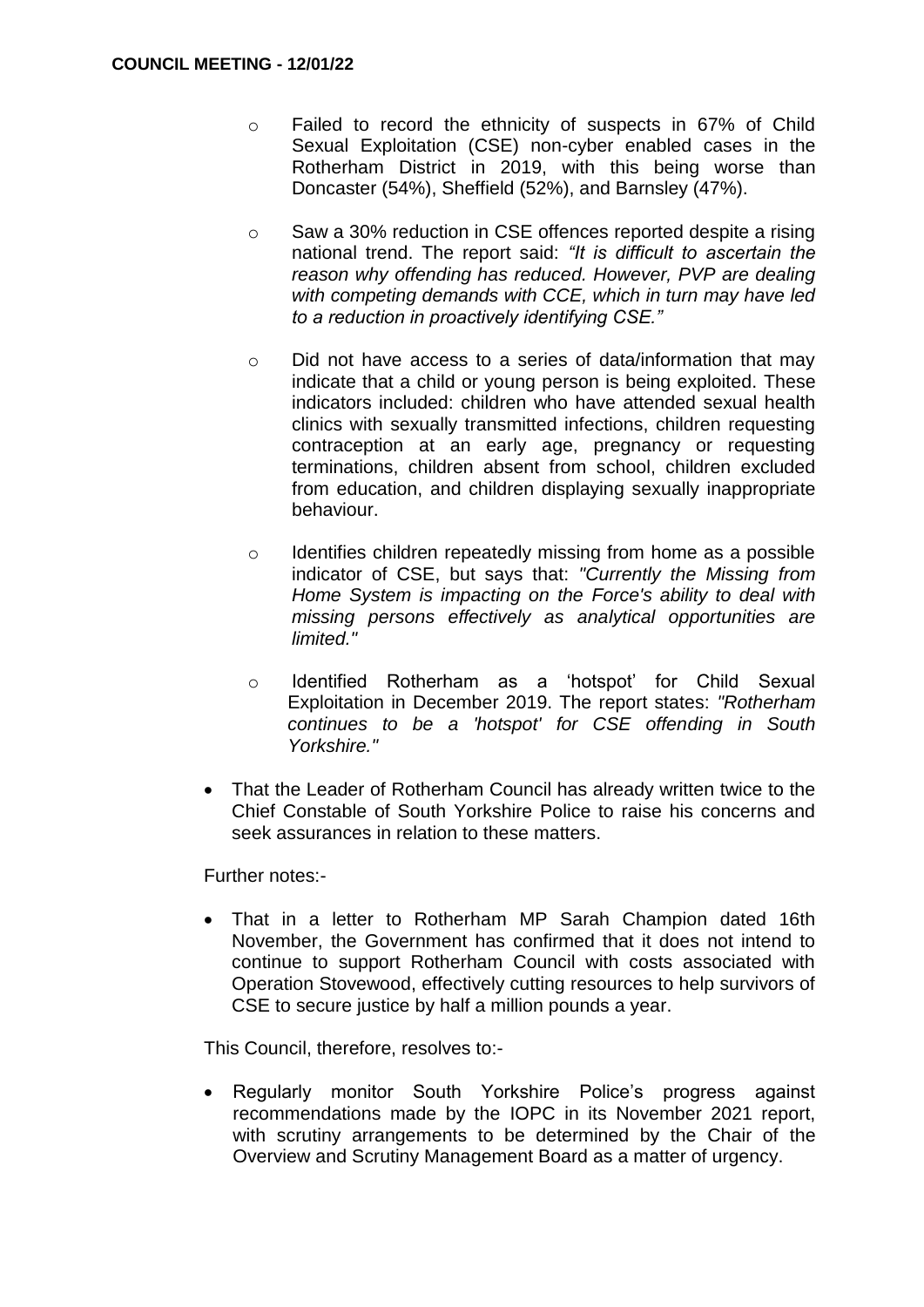- Ask the Chair of the Overview and Scrutiny Management Board to give consideration to including scrutiny of the issues raised in South Yorkshire Police's 2019 Child Exploitation Strategic Profile and by *The Times'* investigation in the above scrutiny arrangements.
- Ask the Group Leaders to, follow the example of the Council Leader and write to South Yorkshire Police Chief Constable Lauren Poultney and South Yorkshire Police and Crime Commissioner Dr Alan Billings:
	- o Expressing concerns in line with the IOPC that "*despite multiple reports and recommendations, there are still areas of concern"* in the way South Yorkshire Police handles CSE investigations;
	- o Calling for urgent action to fully adopt all of the IOPC's recommendations and for SYP to co-operate with this Council's scrutiny arrangements to monitor progress; and
	- o Urging the force to be more transparent with members of the public and press, including readily complying with Freedom of Information requests and establishing a regular publishing schedule of materials related to Child Sexual Exploitation and other matters – including publishing updates to the Child Exploitation Strategic Profile as they are produced internally – in order to avoid a repeat of the circumstances leading up to the article published by *The Times* referenced in this motion.
- Calls on the Government to renew the level of commitment it has shown until this time to supporting Operation Stovewood, by putting in place a sustainable funding package towards the Council's costs of no less than £500,000 per year, until the conclusion of criminal proceedings.

On being put to the vote, the motion was carried unanimously.

# **110. STANDARDS AND ETHICS COMMITTEE**

**Resolved:-** That the reports, recommendations and minutes of the meeting of the Standards and Ethics Committee be adopted.

Mover:- Councillor McNeely Seconder:- Councillor Griffin

### **111. AUDIT COMMITTEE**

**Resolved:-** That the reports, recommendations and minutes of the meeting of the Audit Committee be adopted.

Mover:- Councillor Baker-Rodgers Seconder:- Councillor Browne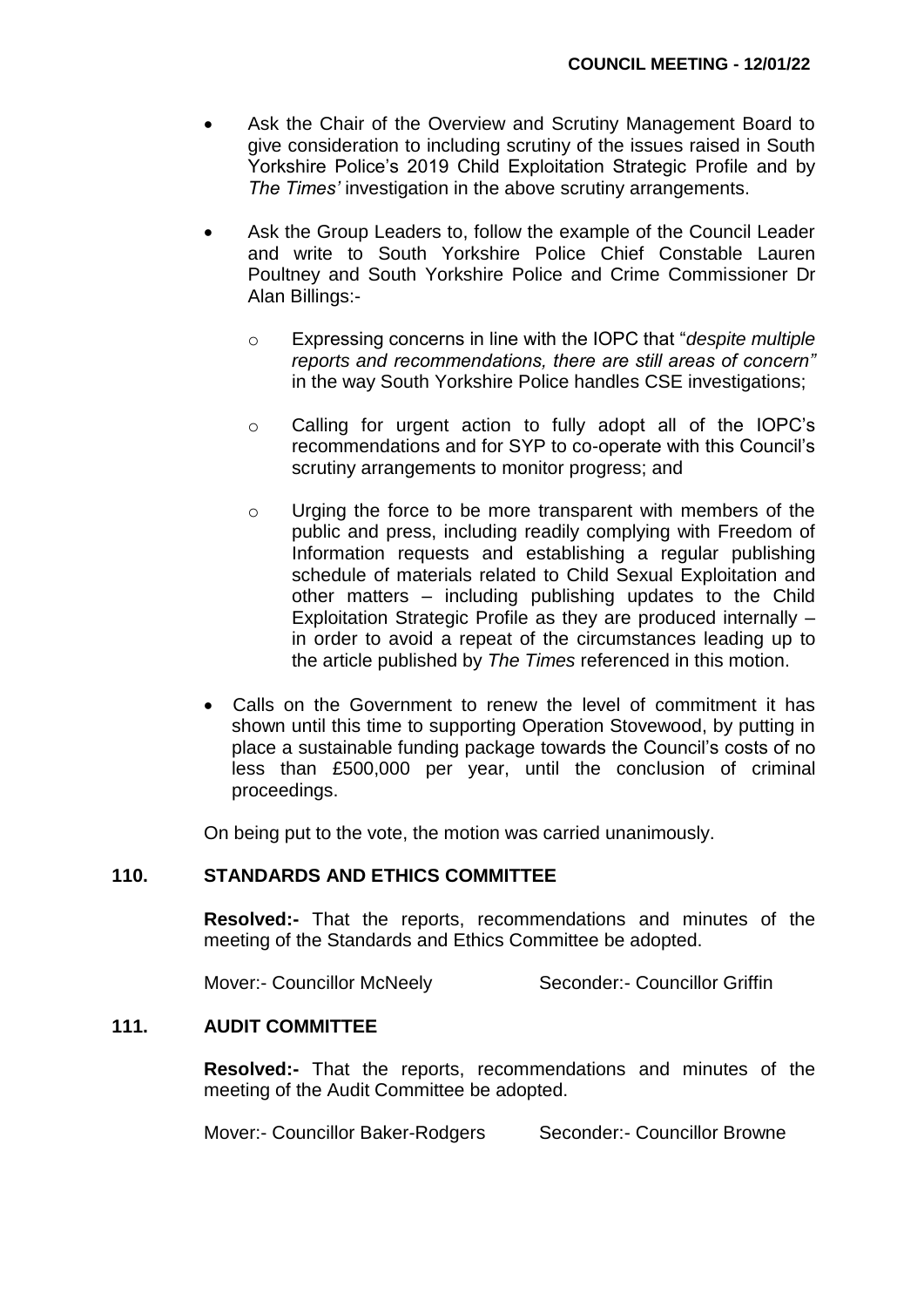### **112. HEALTH AND WELLBEING BOARD**

**Resolved:-** That the reports, recommendations and minutes of the meeting of the Health and Wellbeing Board be adopted.

Mover:- Councillor Roche Seconder:- Councillor Cusworth

### **113. PLANNING BOARD**

**Resolved:-** That the reports, recommendations and minutes of the meetings of the Planning Board be adopted.

Mover:- Councillor Atkin Seconder:- Councillor Bird

### **114. LICENSING BOARD SUB-COMMITTEE AND LICENSING SUB-COMMITTEE**

**Resolved:-** Tha**t** the reports, recommendations and minutes of the meeting of the Licensing Board Sub-Committee and Licensing Sub-Committee be adopted.

Mover:- Councillor Ellis Seconder:- Councillor Hughes

# **115. MEMBERS' QUESTIONS TO DESIGNATED SPOKESPERSONS**

The question from Councillor Tarmey would be responded to in writing in the absence of the designated Spokesperson.

### **116. MEMBERS' QUESTIONS TO CABINET MEMBERS AND CHAIRPERSONS**

**(1) Councillor Whomersley** asked how many street sweeping machines did RMBC own, hire or lease that could be used in Dinnington High Street and Outdoor Markets, and could the Ward get the usage of one to help clean on a regular basis.

Councillor Beck explained that due to the investments made in recent years, the Council now has 3 large mechanical road sweepers and 3 mini sweepers.

Dinnington High Street benefitted from regular cleaning by the local zonal cleaning team. Any cleaning required was generally undertaken manually by that team at the same time as emptying the litter bins and any other required work.

The Cabinet Member was advised that given that there was daily attendance in Dinnington the mini sweeper was not generally used unless it was required for work that could not be undertaken manually.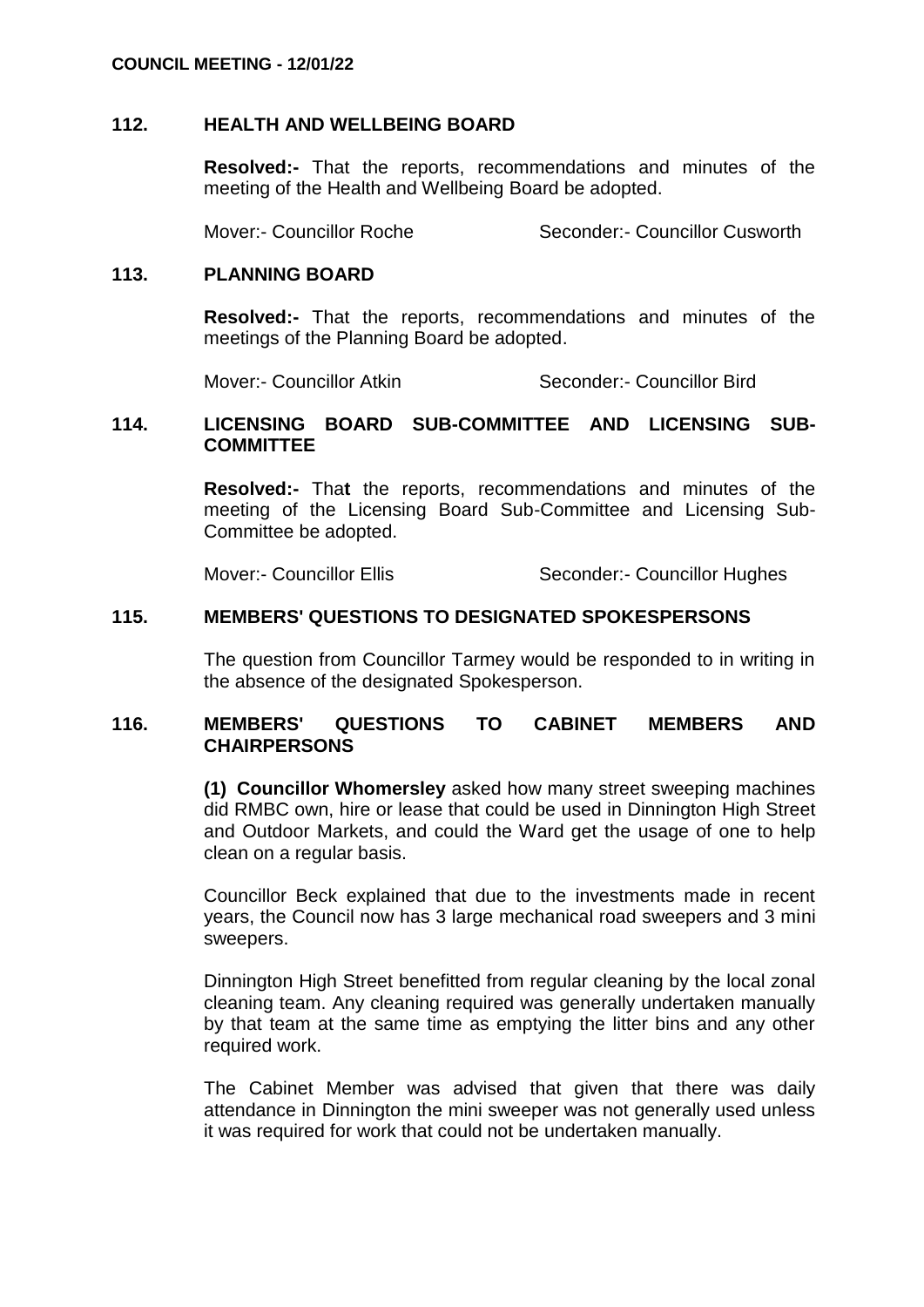However, Councillor Whomersley was advised that any member with requests for works of this kind should speak to the Manager of the relevant zonal team, which in his case was Andy Roddis.

In a supplementary question Councillor Whomersley asked if the cleaning scheduled could be shared with him.

Councillor Beck agreed to send a copy to Councillor Whomersley.

**(2) Councillor Ball** asked how many children took up the offer of Beat The Street in Maltby, Hellaby and Hooton Levitt?

Councillor Roche explained that the Beat The Street programme saw 11,215 players register for the Rotherham 'Game', with registrants coming from every Ward in the Borough and 413 registrants from postcodes outside of the Borough.

Information for the scheme was held by Ward and Maltby, Hellaby and Hooton Levitt were covered by the Hellaby and Maltby West Ward which had 107 registered players and Maltby East Ward which had 36 registered players totalling in 143. Overall, 64% of participants were aged 0-18 years.

In a supplementary question Councillor Ball explained the need for more programmes such as Beat The Street as bus services had been suspended in the evening and young people needed more things to do. He asked whether there were plans to continue with such programmes?

Councillor Roche agreed that such programmes did need to continue. However the funding for the Beat The Street Programme was external, coming from the Department of Transport's Active Travel Grant programme and Sport England and was not able to cover all areas within the Borough. He agreed that projects needed to continue and should external grants become available, the Council would look at delivering programmes with the Wards that were not covered.

**(3) Councillor C. Carter** asked did the Cabinet Member agree that there should be more location-based (as opposed to person-based) funding and resource for youth work to tackle problem areas, such as the so-called Black Path in Brinsworth?

Councillor Cusworth confirmed in an ideal world both she and others would all like to see more activities for children and young people. However, once the former Coalition Government had cut a billion pounds from the Early Intervention Grant, Rotherham, like Councils across the country, had to make difficult decisions about how to use vastly reduced resources.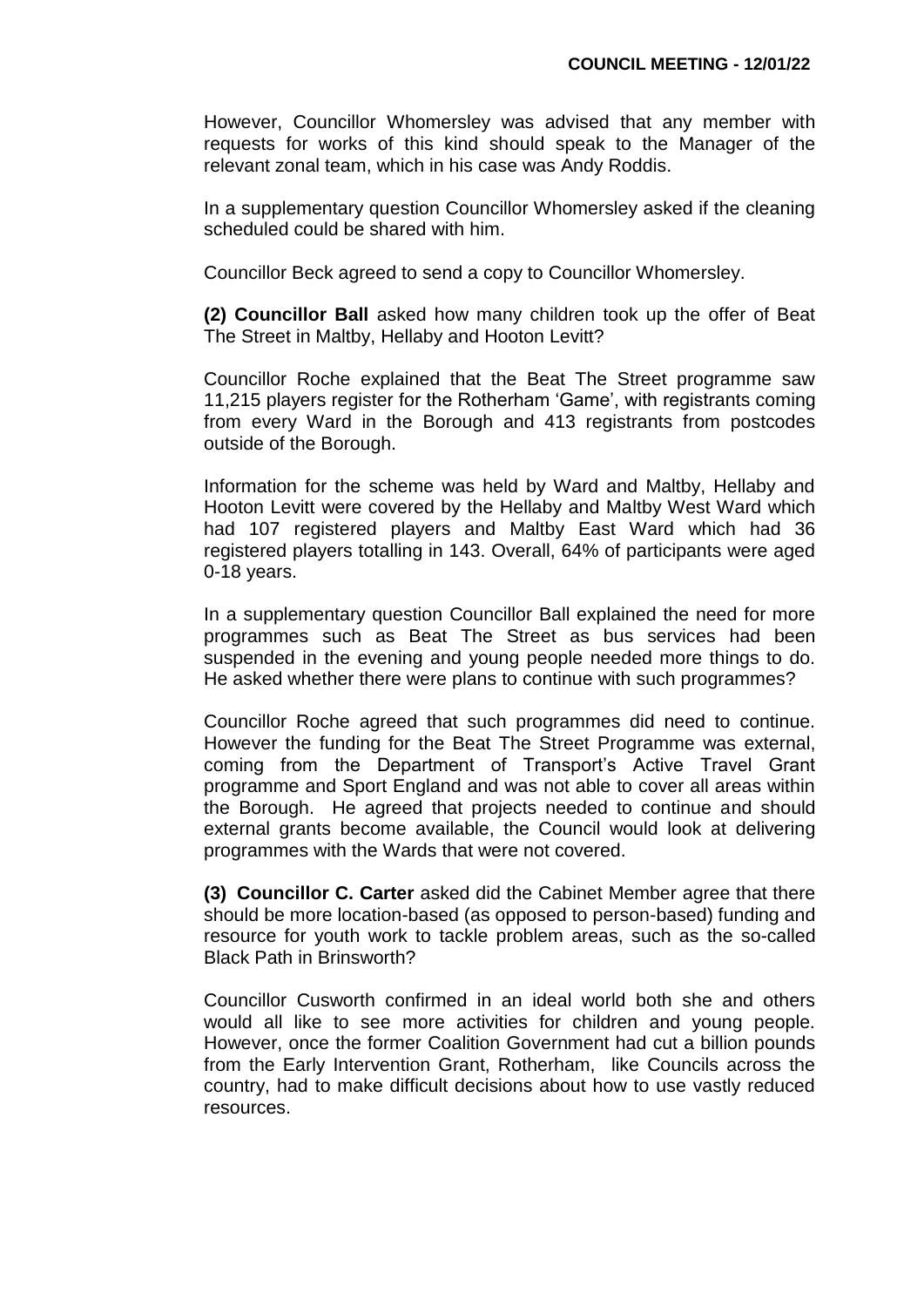This year the Council have been able to use grant to invest in places to go and things to do for young people, with over £193,000 distributed to partner agencies creating over 3,800 additional opportunities for young people to access across the Borough in 2021. The Holiday Activity Fund (HAF) secured from the DfE had also provided additional activities at Easter, Summer and Winter to compliment this.

What the Cabinet Member would not want to see was the Council moving away from the kind of targeted youth work interventions with individuals that made a huge difference in their lives, sometimes really turning lives around and preventing children from getting into greater need and coming into Social Care services.

In an adjoining Ward the Cabinet Member was pleased to report on the Youth Art Project working on street art and the boards located on Library buildings. She was happy to discuss any specific issues with the Councillor Carter outside of this meeting if she so wished.

**(4) Councillor Tinsley** asked whether the Council were considering introducing a reporting app where, for example, litter and flytipping could be reported? He explained that it could be like the Fix My Street App.

Councillor Beck explained that this was not under consideration but that the Council were always looking for way to make it easier for customers to access services. Whilst there were no current plans to introduce an 'App' specifically for reporting littering and flytipping, a number of enhancements would be implemented over the next few months including adding GPS location services for people reporting via their mobile phones, to improve the current online forms and make them easier for customers to make reports.

Councillor Beck further explained that the Fix My Street App generally forwarded reports to the Council for further investigation and in some cases, added another layer of bureaucracy that can slow down responses. For that reason, he encouraged people who wanted to report issues online to do so directly. Customers could also contact services in writing or by phone if it was more suitable to their individual needs.

In a supplementary question Councillor Tinsley asked the Cabinet Member to review the online forms as they were not easy to use on smartphones and could take a long time to complete.

Councillor Beck explained that there was a project underway looking at all online forms to ensure progress continued to be made. He agreed that they should be reviewed.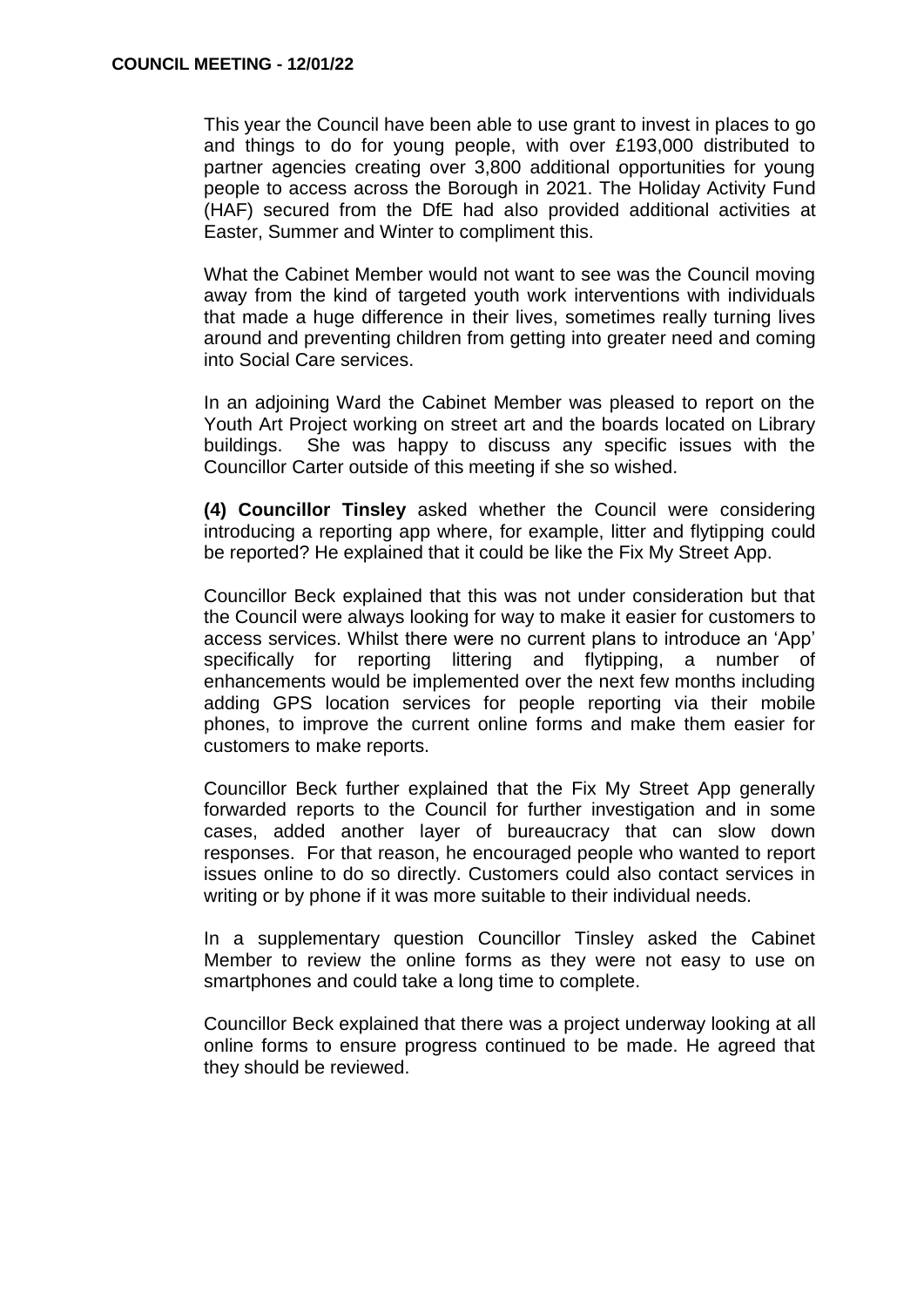**(5) Councillor A. Carter** referred to an incident last month where a young person was seriously injured in a road traffic accident in a car on Whitehill Lane between the junctions of Rothbury Way and Buckingham Way and asked would the Council commit to reviewing safety measures on this road and coming up with a plan to make the road safer?

Councillor Beck was sorry to hear about this road traffic collision in Councillor Carter's Ward and wished to send on good wishes to the young person involved and their family.

Although some calming works and a crossing were completed a few years ago, there were no schemes currently under evaluation for this site. As the Councillor may know, the Council based interventions both on accident records and over the last 3 years on requests from Ward Councillors into the Neighbourhood Road Safety Fund. The Cabinet Member understood this area had previously been requested for consideration, but again not during the current year.

The Cabinet Member had requested that the Road Safety Team visit the site to assess whether any other factors existed which were contributing to accidents such as the one which occurred last month, and depending on their findings to consider what steps may be appropriate.

In a supplementary question Councillor A. Carter asked about reviewing the position and asked if access could be given to data specifically that could be in public form to see if there was an issue in this area and if traffic calming measures could be considered such as speed bumps or a crossing.

Councillor Beck was not aware of specific data available, but would take the comments away for professional analysis with the Road Safety Team, but would keep Ward Councillors up-to-date on what may be possible.

**(6) Councillor Tinsley** explained that the restoration of Maltby tip was around 3 years away. He suggested that the future use of the surrounding site could include a heritage centre to exhibit the history of Maltby and the surrounding area which included mining and the Royal Ordnance Factory where the Lee Enfield Rifle was once made. Councillor Tinsley asked whether the Council would commit to producing a bid for external funding?

Councillor Sheppard explained that the Council's Heritage Service was willing to work with all local Members, or any other interested parties on opportunities to celebrate Maltby's strong heritage. However he had been advised that the Council was not aware of anyone developing a plan for this nor any external funding schemes that might be appropriate for the kind of scheme Councillor Tinsley had described.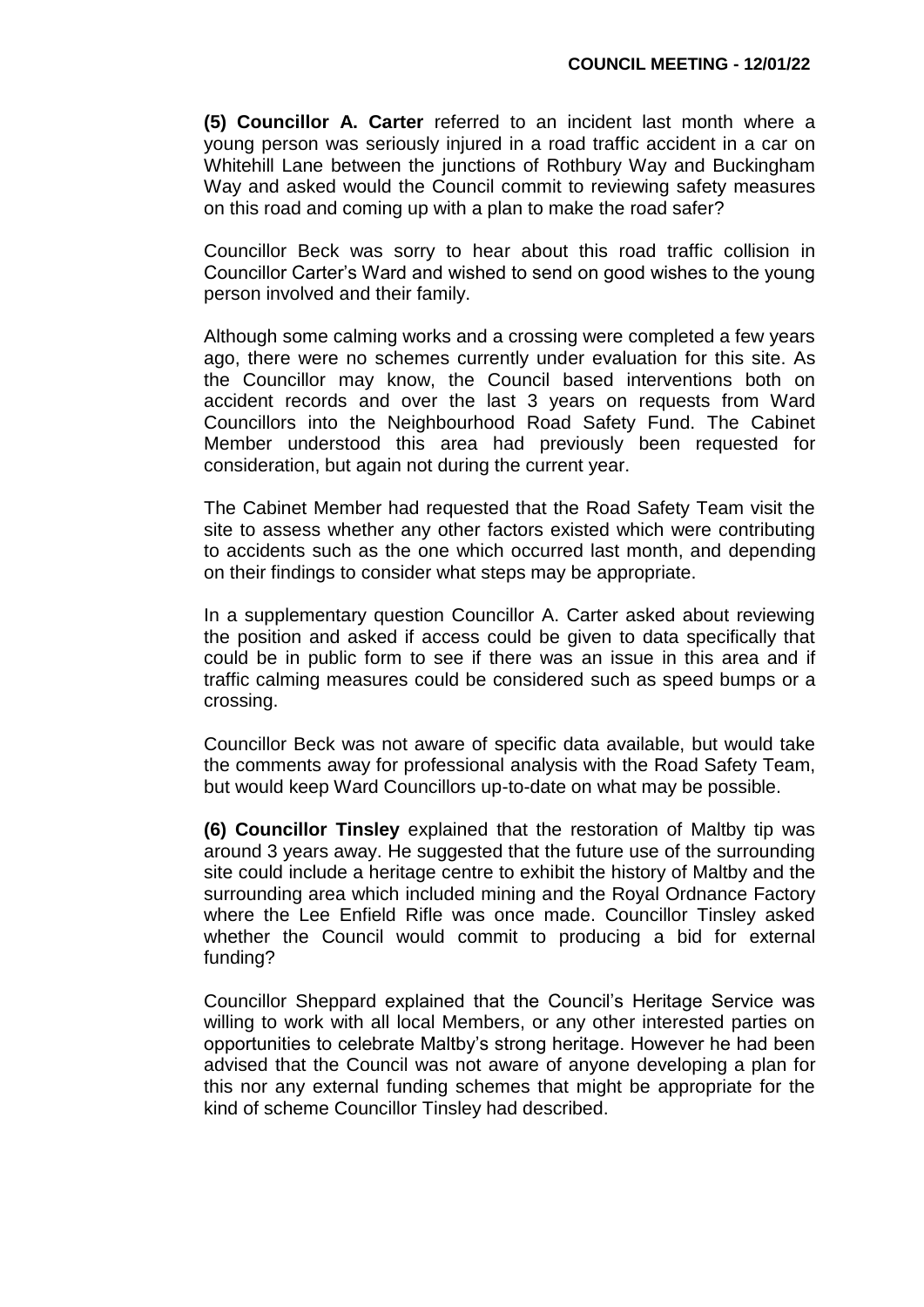In a supplementary question Councillor Tinsley suggested that the National Lottery Heritage Fund could be an option and asked whether Councillor Sheppard would meet with him to look in more detail at the option?

Councillor Sheppard agreed to a meeting and asked Councillor Tinsley to arrange the date.

**(7) Councillor Ball** referred to the calling of a climate emergency and asked what had been done to combat this in Rotherham from the last full Council meeting?

Councillor Lelliott explained the Council had reaffirmed its commitment to a cleaner, greener local environment through the new Council Plan which was being considered as part of this agenda. Within the Plan there was a series of activities and actions that would help to drive forward progress to the targets set. Specifically in the last few months:-

- Work had started on developing the Rotherham Climate Strategy as well as finalising the Annual Report which would be brought to Cabinet in March.
- A dedicated Data Analyst role to help more accurately measure carbon emissions from day-to-day Council business which was a key part of delivering the Climate Action plan.
- Completed a baseline of emissions from areas such as the Council's fleet and buildings which would help calculate progress towards Net Zero target by 2030.
- Improved the energy efficiency at 217 homes (The Lanes).
- Secured £140,000 for tree planting in urban areas, from the Urban Tree Challenge Fund.
- Continue to promote Active Travel, which included significant investment in cycle lanes (such as the new lanes along Sheffield Road in Templeborough) as well as a new Cycling Strategy which was on the agenda for the next Cabinet meeting.
- During the construction of the new Canal Barrier in the town centre normal concrete was substituted for an Earth Friendly alternative which saw carbon emissions reduced by 76%.

In a supplementary question Councillor Ball explained that driving through Hellaby he could witness 15 electric charging point spaces being taken up by diesel vans. He asked the Cabinet Member how she had been transported to the meeting today.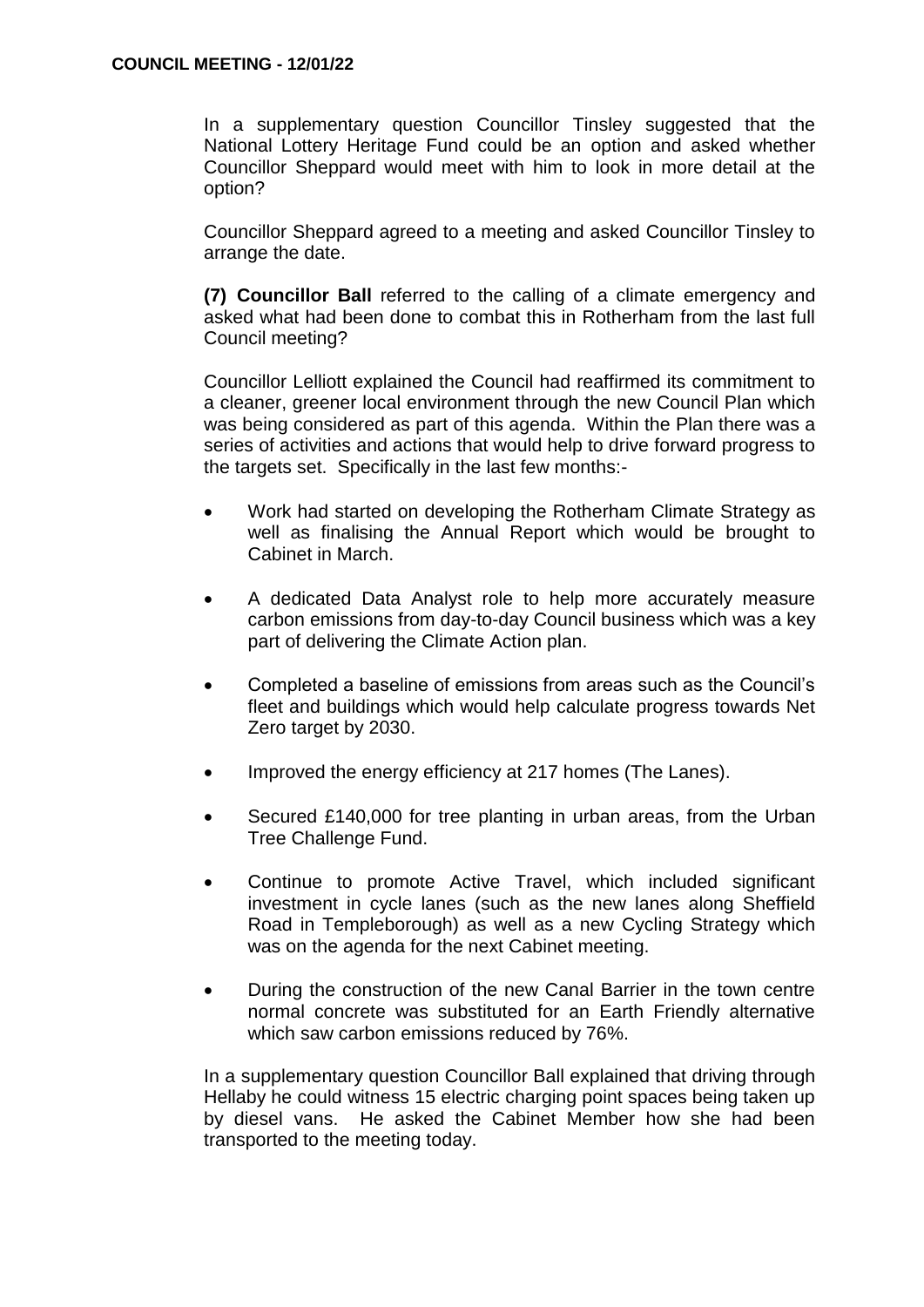Councillor Lelliott confirmed she had travelled to the meeting in her own diesel vehicle. She referred to the operation of the Members' Working Group, open to all Elected Members, to put their view and offer support. There was a need for electric vehicles, but this came at a cost and not everyone was able to afford one with very limited disposal income. It was, therefore, suggested that Councillor Ball join the Council in lobbying Government to make electric vehicles more affordable.

**(8) Councillor Tinsley** stated that construction of the new housing estate on Grange Lane, Maltby had now commenced and as such, asked whether the Council would undertake detailed modelling of traffic at the Queen's Corner Junction and look to implement improvements to ease traffic congestion and the risk of further accidents?

Councillor Beck explained that as part of the planning approval for the new housing development, the Council secured a financial contribution from the developer to improve the signalised junction at Queens crossroads. This was the result of reviewing traffic modelling that had been undertaken in association with the new development. The funding would provide a new controller to make the traffic signals more responsive and able to adapt to the prevailing traffic conditions. These measures should help improve the efficiency of the signalised crossroads. Once the works were in place for a period of time, the junction would be assessed for its effectiveness and if necessary any further works considered.

In a supplementary question Councillor Tinsley asked if the improvements could include priority turning?

Councillor Beck explained that he was not aware of any improvements relating to priority turning but would look into the matter and provide a further response in writing.

**(9) Councillor Tarmey** asked, in the context of the increasing cost of energy and uncertainties in the national policy on fracking, did the administration agree with him that fracking should be banned, and would commit to do everything it could do stop fracking from happening in Woodsetts and elsewhere in the Borough?

Councillor Lelliott confirmed the Council had an established record and policy to protect Rotherham against fracking.

At the meeting of the Council on 18<sup>th</sup> October, 2017, the Council called on the Government to institute a national ban and committed to not allow any fracking activities, including survey work, on Council-owned or controlled land and property. It was actually specifically noted that day the regret that the former Liberal Democrat Minister at the time had lifted the national moratorium on fracking.

Two planning applications have been submitted in relation to fracking in Rotherham. One in Harthill and one in Woodsetts. Both of these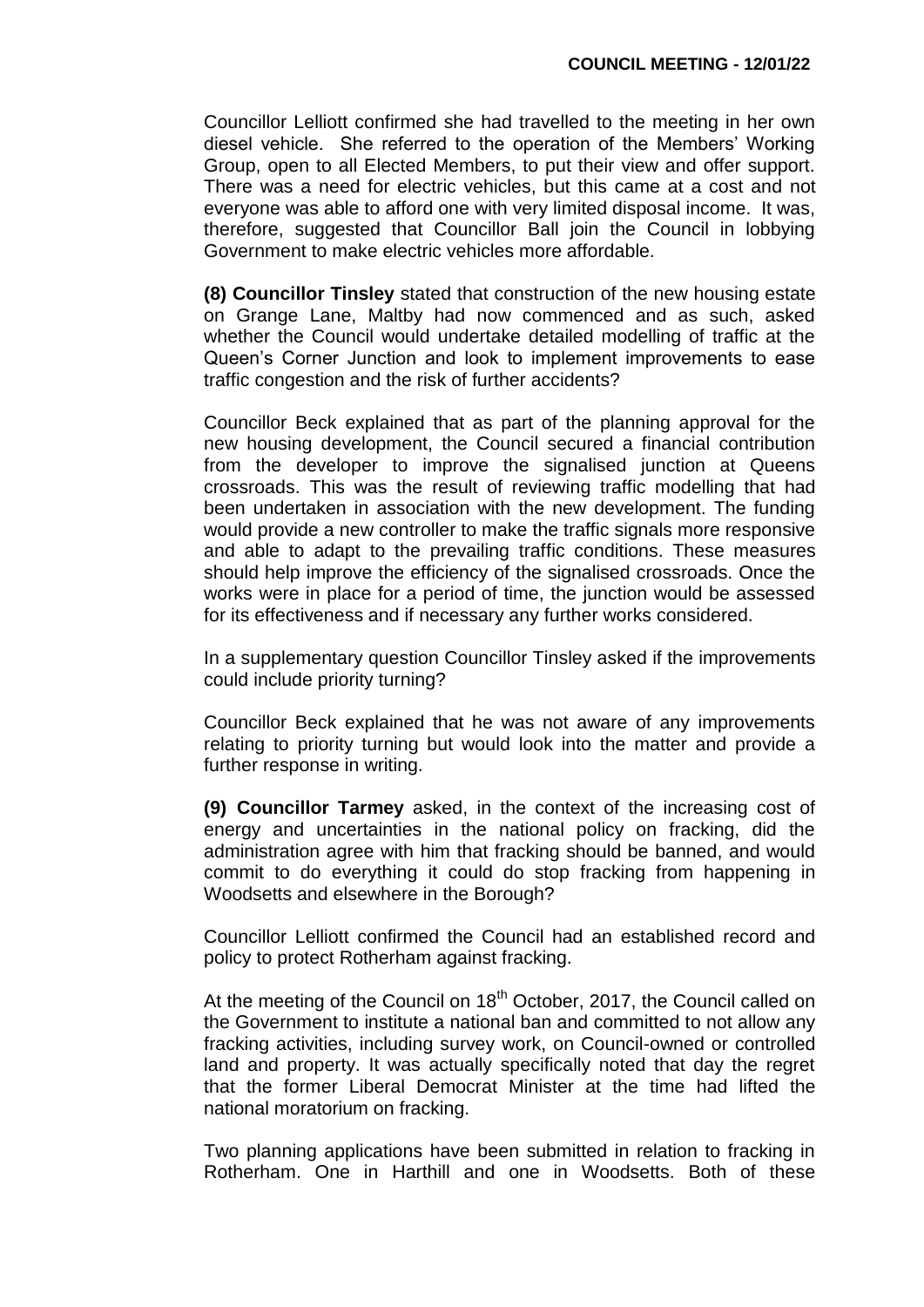applications were refused by the Council on planning grounds to protect the locality.

Both refused applications were appealed. In the first appeal, the refusal of the Harthill application was overturned, and permission granted. This was a blow to local interests and the protection of local communities. Fortunately for local residents, this planning permission lapsed without being commenced before June of last year.

The real test to come now was for the Government to decide what to do about the Woodsetts appeal. The decision on this appeal was called in for the Secretary of State to determine. A decision should have been taken by April 2020, but nearly 2 years later still no decision had been made. This had created uncertainty and the prospect of an approval hanging over the local community.

The Council believed had made clear its position on fracking and await the Secretary of State's decision for Woodsetts.

In a supplementary question Councillor Tarmey asked if the Council at this time remain resolutely opposed to fracking in the Borough?

Councillor Lelliott confirmed the Council was fully committed to not allowing fracking.

**(10) Councillor Miro** asked where the garden waste collected by the Council ended up, whether any of it was used for compost or if any consideration had been given to the use of anaerobic digestors to get maximum benefit from the waste?

Councillor Beck confirmed that all of the garden waste collected from residents by the Council was currently turned into compost. It was collected by the Council and taken to a transfer station before being transported to either Hull or West Yorkshire. The waste was then turned into compost which was then sold by the contractor for both commercial and domestic uses.

The waste material was composted using aerobic methods which are similar to those used in a compost heap at home. This was generally considered the most efficient and economic way to compost garden waste and met all required standards.

In a supplementary question Councillor Miro explained that it had been suggested that anaerobically digesting waste from grass cutting in the UK could potentially remove the need to import gas for heating homes. He asked whether the Council had any plans or if anything could be put in place to use some of the product of that for heating Council homes, at least as a prelude to increasing the use of a renewable energy in the UK market?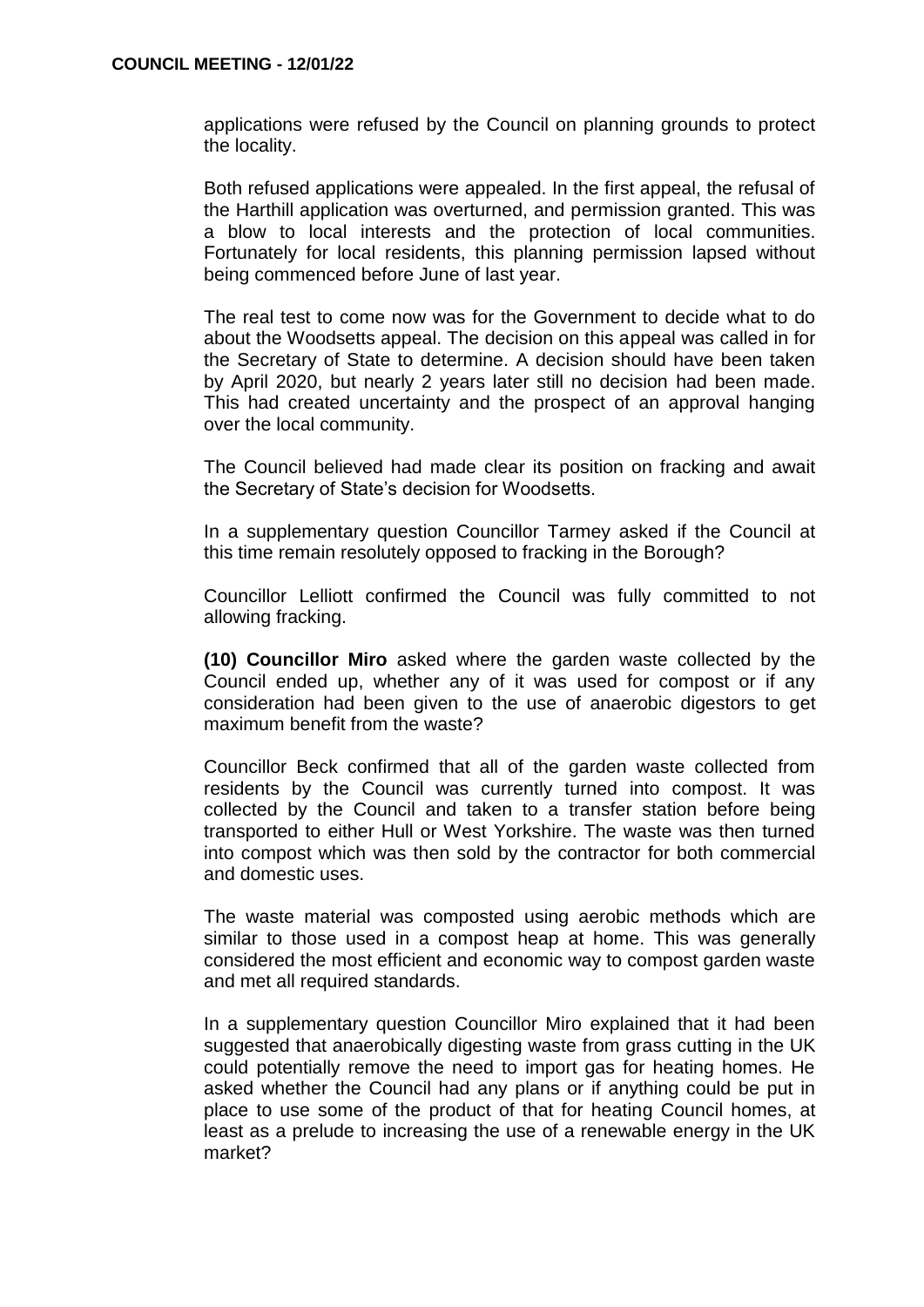Councillor Beck stated that it was an interesting idea but one that the Council was not in a position to consider at that moment in time. However, the Council was on a journey in trying to embrace and learn about environmentally friendly ways of reusing the waste produced.

**(11) Councillor Ball** asked how much was it costing the taxpayers of Rotherham to have meetings away from the Chamber?

The Leader confirmed that up to and including this meeting date the associated costs of holding meetings away from the Council Chamber were total of £29,055.

All charges relating to hosting meetings away from the Council Chamber have been covered by the Government Covid Grant.

**(12) Councillor Hoddinott** explained that a number of hospitals in the country had declared a critical incident. She asked what the situation at Rotherham Hospital was and how it was impacting on Council services?

Councillor Roche explained that Rotherham Hospital had not declared a critical incident during the current rise of COVID transmissions but it had been close to doing so and remained under significant pressure. The hospital had to manage an increase in patients being admitted with COVID or transmission in hospital. This had not translated to a significant increase in people requiring critical care but did significantly disrupt the operation of the hospital concerning elective surgery and configuration of wards to manage infections and treatment. Councillor Roche confirmed that, at the time of the Council meeting, there were 2 COVID patients requiring critical care and that COVID rates across the Borough were down on the previous week.

Councillor Roche also explained that although Rotherham Hospital had not declared a critical incident, the options available to ensure timely and appropriate discharge from hospitals into social care settings was limited due to COVID outbreaks, for example into care homes. There were daily operational calls and regular escalation calls both operationally and with the senior executives across the hospital, Rotherham Clinical Commissioning Group and Adult Social Care to monitor the situation and this included discussions with NHSE where appropriate. The demand levels within the Trust fluctuated, however, overall the hospital and the wider social care market continued to be fragile. The partnership was, however, strong and effective having been built up over the last years. This had been confirmed by LGA reviews.

There had to be flexibility in relation to hospital flow due to a number of COVID outbreaks in the Council's local authority homes. As such the decision was taken to use respite facilities at Conway Crescent to assist with hospital flow at Christmas. This was contained in a decision record. It will be reviewed weekly and normal service for people with learning disabilities and their cares will resume as soon as practically possible.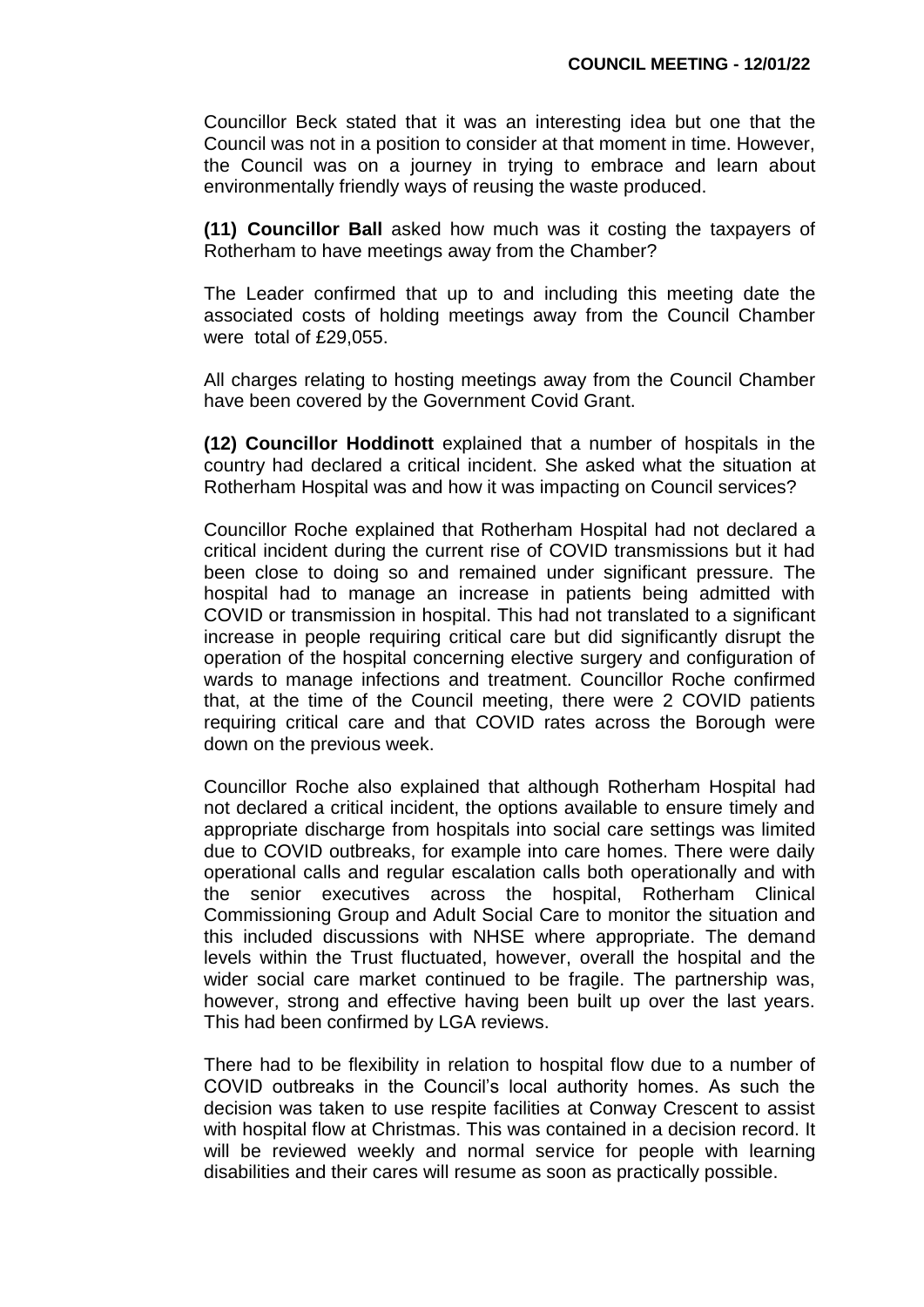In a supplementary question Councillor Hoddinott expressed concerns about the pressures on the NHS and Adult Social Care. She reported that Yorkshire Ambulance Service had suspended some of its non-emergency services which would mean many vulnerable people would not be able to access their appointments. Councillor Hoddinott asked the Cabinet Member for his views on this situation.

Councillor Roche explained that he was aware of the situation and found it most concerning. He reported that some people were being told to make their own way to hospital which he described as diabolical. He explained that there had been many years of underfunding and the entire situation was extremely concerning.

**(13) Councillor Tinsley** referred to pavements across Maltby now turning into paths that you would associate when rambling. Having had multiple reports of people having had accidents he asked when would programmes for improvements be instigated?

Councillor Beck confirmed the Council had invested around £900,000 to repair pavements as part of the Highway Repair Programme in the 2021/22 financial year and would invest around a million pounds repairing and improving pavements across Rotherham in 2022/23. This year the Council would improve over 11 kilometres of footways through 31 schemes.

The design team were currently evaluating schemes for inclusion in next year's programme and the opportunity to repair sections of the footway network in Maltby would be considered.

In a supplementary question Councillor Tinsley confirmed he could name a few pavements which were in dire need of report.

Councillor Beck welcomed Councillor Tinsley sending details on.

**(14) Councillor Bacon** stated that he had noticed the less than desirable state of Rotherham Interchange and asked what the Council was doing to ensure something was done so that residents in Aston and Todwick and throughout the rest of the Borough had the best level of service?

Councillor Beck explained that Rotherham Interchange was subject to a recent £12 million refurbishment in 2019 as part of a wider investment in the whole building. It was managed by South Yorkshire Mayoral Combined Authority which held responsibility for the former South Yorkshire Passenger Transport Executive. He explained that he would be happy to raise any specifics concerns Councillor Bacon may have with SYPTE if those were sent to him.